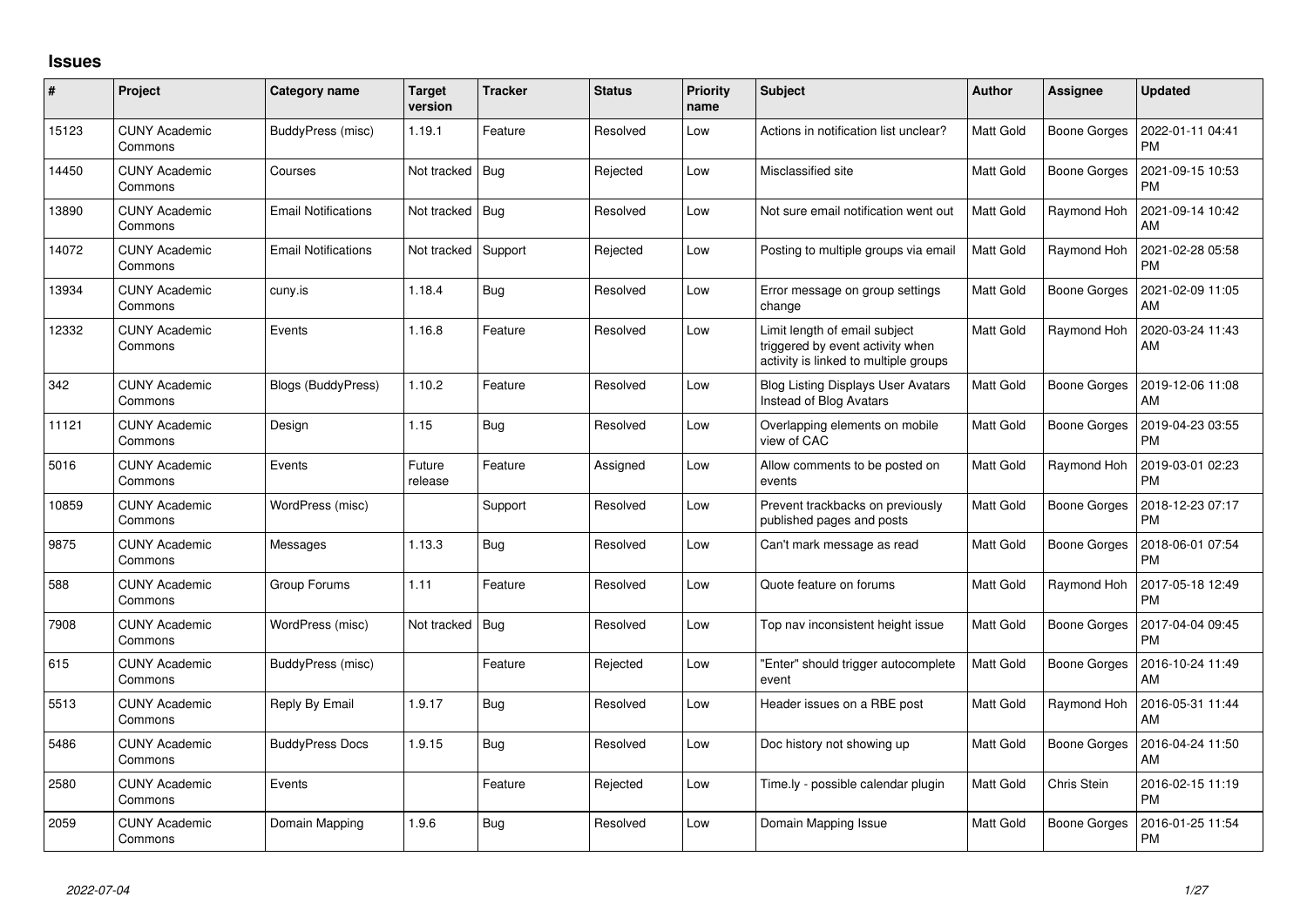| #    | Project                         | Category name              | <b>Target</b><br>version | <b>Tracker</b> | <b>Status</b>        | <b>Priority</b><br>name | <b>Subject</b>                                                                | Author           | <b>Assignee</b>     | <b>Updated</b>                |
|------|---------------------------------|----------------------------|--------------------------|----------------|----------------------|-------------------------|-------------------------------------------------------------------------------|------------------|---------------------|-------------------------------|
| 2013 | <b>CUNY Academic</b><br>Commons | <b>Public Portfolio</b>    | Future<br>release        | Feature        | Assigned             | Low                     | Have Profile Privacy Options show<br>up only for filled-in fields             | <b>Matt Gold</b> | <b>Boone Gorges</b> | 2015-11-09 06:09<br><b>PM</b> |
| 333  | <b>CUNY Academic</b><br>Commons | <b>Email Notifications</b> | Future<br>release        | Feature        | Assigned             | Low                     | Delay Forum Notification Email<br>Delivery Until After Editing Period<br>Ends | <b>Matt Gold</b> | Raymond Hoh         | 2015-11-09 06:01<br><b>PM</b> |
| 1456 | <b>CUNY Academic</b><br>Commons | Group Invitations          | Future<br>release        | Feature        | Reporter<br>Feedback | Low                     | Invite to Group Button from Profile<br>Field                                  | <b>Matt Gold</b> | Samantha<br>Raddatz | 2015-11-09 05:59<br><b>PM</b> |
| 1192 | <b>CUNY Academic</b><br>Commons | <b>Group Files</b>         | Future<br>release        | Feature        | Assigned             | Low                     | When posting group files, allow<br>users to add a category without<br>saving  | Matt Gold        | Raymond Hoh         | 2015-11-09 05:53<br><b>PM</b> |
| 310  | <b>CUNY Academic</b><br>Commons | BuddyPress (misc)          | Future<br>release        | Feature        | Assigned             | Low                     | <b>Friend Request Email</b>                                                   | <b>Matt Gold</b> | Samantha<br>Raddatz | 2015-11-09 05:08<br><b>PM</b> |
| 253  | <b>CUNY Academic</b><br>Commons | Groups (misc)              | Future<br>release        | Feature        | Duplicate            | Low                     | Group Keywords, Taxonomies, and<br><b>Suggestion Systems</b>                  | <b>Matt Gold</b> | <b>Boone Gorges</b> | 2015-11-09 05:04<br><b>PM</b> |
| 4564 | <b>CUNY Academic</b><br>Commons | Server                     |                          | <b>Bug</b>     | Rejected             | Low                     | Registration page blocked on private   Matt Gold<br>browser windows           |                  | <b>Boone Gorges</b> | 2015-09-06 05:02<br><b>PM</b> |
| 3652 | <b>CUNY Academic</b><br>Commons | Group Forums               | 1.8                      | Bug            | Resolved             | Low                     | Forum preview doesn't show live link   Matt Gold                              |                  | Raymond Hoh         | 2015-04-21 06:46<br><b>PM</b> |
| 52   | <b>CUNY Academic</b><br>Commons | Wiki                       |                          | Feature        | Deferred             | Low                     | Upgrade FCK Editor to Latest<br>version                                       | Matt Gold        |                     | 2015-04-01 09:18<br><b>PM</b> |
| 1562 | <b>CUNY Academic</b><br>Commons | <b>WordPress Plugins</b>   | Future<br>release        | Feature        | Assigned             | Low                     | Play with NYT Collaborative<br><b>Authoring Tool</b>                          | Matt Gold        | <b>Boone Gorges</b> | 2015-01-05 08:47<br><b>PM</b> |
| 3680 | <b>CUNY Academic</b><br>Commons | commonsinabox.org          | Not tracked              | Feature        | Resolved             | Low                     | Deep Time site on CBOX showcase                                               | <b>Matt Gold</b> | scott voth          | 2014-11-30 04:59<br><b>PM</b> |
| 3550 | <b>CUNY Academic</b><br>Commons | WordPress (misc)           |                          | Bug            | Rejected             | Low                     | Scribd Embed Issue                                                            | Matt Gold        | scott voth          | 2014-11-01 02:49<br><b>PM</b> |
| 28   | <b>CUNY Academic</b><br>Commons | Group Forums               | 1.7                      | Feature        | Resolved             | Low                     | Add threaded replies to forum posts                                           | <b>Matt Gold</b> | Raymond Hoh         | 2014-10-13 09:38<br><b>PM</b> |
| 3012 | <b>CUNY Academic</b><br>Commons | <b>Public Portfolio</b>    | 1.7                      | Design/UX      | Resolved             | Low                     | Create automated nudges for people<br>who have not filled in profiles         | Matt Gold        | <b>Boone Gorges</b> | 2014-10-09 02:51<br><b>PM</b> |
| 3325 | <b>CUNY Academic</b><br>Commons | Publicity                  | Not tracked              | Publicity      | Resolved             | Low                     | Create page documenting CAC<br>contributions to WP/BP core                    | Matt Gold        | <b>Boone Gorges</b> | 2014-09-26 06:37<br><b>PM</b> |
| 3223 | <b>CUNY Academic</b><br>Commons | <b>Public Portfolio</b>    | 1.7                      | <b>Bug</b>     | Resolved             | Low                     | Alter Profile Editing Unsaved Text<br><b>Warning Feature</b>                  | Matt Gold        | Boone Gorges        | 2014-09-22 09:18<br>PM        |
| 2223 | <b>CUNY Academic</b><br>Commons | <b>WordPress Plugins</b>   | Future<br>release        | Feature        | Assigned             | Low                     | Add Participad to the CUNY<br><b>Academic Commons</b>                         | Matt Gold        | <b>Boone Gorges</b> | 2014-09-17 10:03<br><b>PM</b> |
| 3343 | <b>CUNY Academic</b><br>Commons | BuddyPress (misc)          | 1.6.11                   | <b>Bug</b>     | Resolved             | Low                     | Minor Email display error                                                     | Matt Gold        | <b>Boone Gorges</b> | 2014-08-01 10:01<br>AM        |
| 3354 | <b>CUNY Academic</b><br>Commons | Group Files                | Future<br>release        | Feature        | Assigned             | Low                     | Allow Group Download of Multiple<br>Selected Files                            | Matt Gold        | Chris Stein         | 2014-08-01 08:50<br>AM        |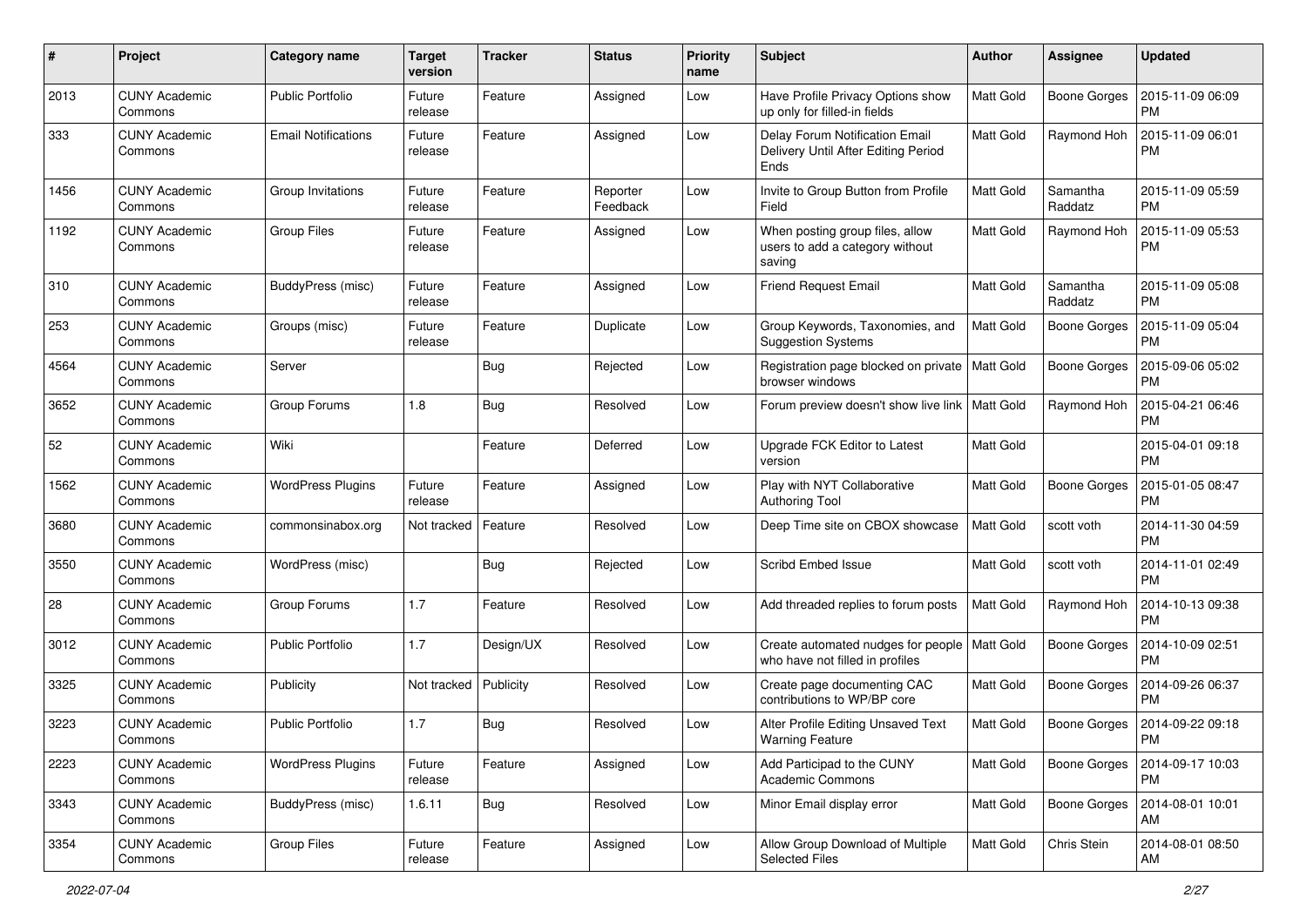| #    | Project                         | Category name            | Target<br>version | <b>Tracker</b> | <b>Status</b> | <b>Priority</b><br>name | <b>Subject</b>                                                                      | <b>Author</b>    | Assignee            | <b>Updated</b>                |
|------|---------------------------------|--------------------------|-------------------|----------------|---------------|-------------------------|-------------------------------------------------------------------------------------|------------------|---------------------|-------------------------------|
| 3151 | <b>CUNY Academic</b><br>Commons | Toolbar                  | 1.7               | Feature        | Resolved      | Low                     | Add submenu items in Help section<br>of WP Admin Bar                                | <b>Matt Gold</b> | Daniel Jones        | 2014-07-11 08:14<br><b>PM</b> |
| 3203 | <b>CUNY Academic</b><br>Commons | commonsinabox.org        | Not tracked       | Feature        | Resolved      | Low                     | Upgrade CBOX demo site                                                              | <b>Matt Gold</b> | <b>Boone Gorges</b> | 2014-05-06 02:45<br><b>PM</b> |
| 2519 | <b>CUNY Academic</b><br>Commons | BuddyPress (misc)        |                   | Bug            | Rejected      | Low                     | User doesn't show up in site search                                                 | <b>Matt Gold</b> | Boone Gorges        | 2014-05-01 08:33<br><b>PM</b> |
| 2354 | <b>CUNY Academic</b><br>Commons | commonsinabox.org        |                   | <b>Bug</b>     | Rejected      | Low                     | CBOX header mouseover issue                                                         | <b>Matt Gold</b> | Bowe<br>Frankema    | 2014-05-01 08:02<br><b>PM</b> |
| 765  | <b>CUNY Academic</b><br>Commons | <b>WordPress Plugins</b> |                   | <b>Bug</b>     | Rejected      | Low                     | Subscribe2 Weirdness                                                                | <b>Matt Gold</b> | <b>Boone Gorges</b> | 2014-05-01 09:43<br>AM        |
| 344  | <b>CUNY Academic</b><br>Commons | Wiki                     | Not tracked       | Bug            | Resolved      | Low                     | Reports of Logout Problems with<br>WP-MW Single Sign On                             | Matt Gold        | Lucas<br>Thurston   | 2014-05-01 09:35<br>AM        |
| 244  | <b>CUNY Academic</b><br>Commons | BuddyPress (misc)        |                   | <b>Bug</b>     | Rejected      | Low                     | Some notifications persist after<br>being clicked                                   | <b>Matt Gold</b> | <b>Boone Gorges</b> | 2014-05-01 09:20<br>AM        |
| 79   | <b>CUNY Academic</b><br>Commons | Upgrades                 |                   | Bug            | Rejected      | Low                     | IE6 Compatibility                                                                   | Matt Gold        | CIC Michael         | 2014-05-01 09:14<br>AM        |
| 3150 | <b>CUNY Academic</b><br>Commons | Group Forums             | 1.6.1             | <b>Bug</b>     | Resolved      | Low                     | "Post New Topic" Button Shows Up<br>for Non-Logged in Users on Group<br>Forum Pages | Matt Gold        | Boone Gorges        | 2014-04-21 04:49<br><b>PM</b> |
| 3119 | <b>CUNY Academic</b><br>Commons | cdev.gc.cuny.edu         | Not tracked       | Feature        | Resolved      | Low                     | Sync CDEV Data                                                                      | Matt Gold        | <b>Boone Gorges</b> | 2014-04-01 10:21<br>AM        |
| 1098 | <b>CUNY Academic</b><br>Commons | Blogs (BuddyPress)       | 1.6               | Feature        | Resolved      | Low                     | Create way for people to search<br>through authors on blog listings                 | Matt Gold        | Boone Gorges        | 2014-03-31 07:01<br><b>PM</b> |
| 3080 | <b>CUNY Academic</b><br>Commons | Group Files              | Future<br>release | Feature        | Assigned      | Low                     | Create a system to keep track of file<br>changes                                    | <b>Matt Gold</b> | <b>Boone Gorges</b> | 2014-02-26 10:04<br><b>PM</b> |
| 2151 | <b>CUNY Academic</b><br>Commons | WordPress (misc)         | Not tracked       | Support        | Resolved      | Low                     | Slow page load on a blog                                                            | Matt Gold        | scott voth          | 2014-02-08 10:18<br>AM        |
| 2362 | <b>CUNY Academic</b><br>Commons | commonsinabox.org        | Not tracked       | Feature        | Resolved      | Low                     | Add border to showcase images on<br>cbox site                                       | Matt Gold        | scott voth          | 2014-02-08 10:16<br>AM        |
| 2178 | <b>CUNY Academic</b><br>Commons | WordPress (misc)         | 1.5.1             | Feature        | Resolved      | Low                     | Show More Link at bottom of Who's<br>Online Homepage list                           | <b>Matt Gold</b> | Dominic Giglio      | 2013-09-01 01:57<br><b>PM</b> |
| 2761 | <b>CUNY Academic</b><br>Commons | WordPress (misc)         |                   | <b>Bug</b>     | Duplicate     | Low                     | Resize profile avatar on blog<br>dashboard                                          | Matt Gold        | Boone Gorges        | 2013-08-28 08:43<br>AM        |
| 85   | <b>CUNY Academic</b><br>Commons | WordPress (misc)         | 1.5               | Feature        | Resolved      | Low                     | Twitter List Page                                                                   | Matt Gold        | Dominic Giglio      | 2013-08-22 10:11<br>AM        |
| 1458 | <b>CUNY Academic</b><br>Commons | WordPress (misc)         | 1.5               | Feature        | Resolved      | Low                     | HTTPS for the Commons?                                                              | <b>Matt Gold</b> | Raymond Hoh         | 2013-08-20 10:07<br>AM        |
| 2356 | <b>CUNY Academic</b><br>Commons | commonsinabox.org        | Not tracked       | Bug            | Resolved      | Low                     | Responsive header on<br>cbox/commonsinabox.org                                      | <b>Matt Gold</b> | Dominic Giglio      | 2013-08-11 12:20<br><b>PM</b> |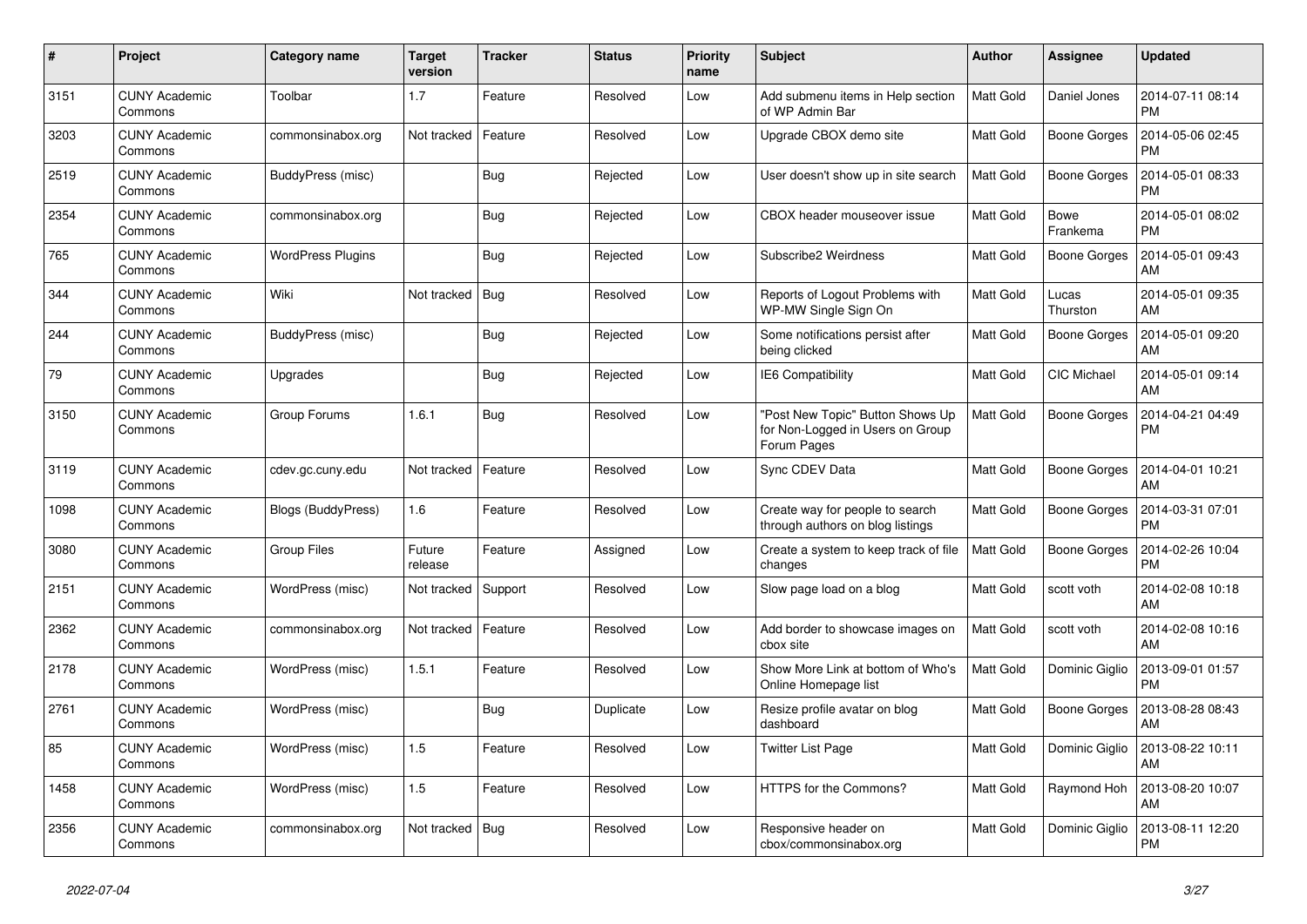| #    | Project                         | Category name     | <b>Target</b><br>version | <b>Tracker</b> | <b>Status</b> | <b>Priority</b><br>name | <b>Subject</b>                                                                     | <b>Author</b>    | <b>Assignee</b>     | <b>Updated</b>                |
|------|---------------------------------|-------------------|--------------------------|----------------|---------------|-------------------------|------------------------------------------------------------------------------------|------------------|---------------------|-------------------------------|
| 2066 | <b>CUNY Academic</b><br>Commons | BuddyPress (misc) | 1.5                      | Feature        | Resolved      | Low                     | Public Blog Posts Associated with<br>Private Groups showing up in<br>Sitewide feed | <b>Matt Gold</b> | Boone Gorges        | 2013-08-09 08:24<br><b>PM</b> |
| 2360 | <b>CUNY Academic</b><br>Commons | BuddyPress (misc) | 1.5                      | Feature        | Resolved      | Low                     | <b>Confirmation before File Deletion</b>                                           | <b>Matt Gold</b> | Boone Gorges        | 2013-08-01 09:08<br><b>PM</b> |
| 2101 | <b>CUNY Academic</b><br>Commons | BuddyPress (misc) | 1.5                      | Feature        | Resolved      | Low                     | Provide Site Admins Access to Send   Matt Gold<br><b>Invites Menus</b>             |                  | Boone Gorges        | 2013-08-01 09:07<br><b>PM</b> |
| 2528 | <b>CUNY Academic</b><br>Commons | BuddyPress (misc) | 1.4.31                   | Feature        | Resolved      | Low                     | BP emails sent from secondary sites<br>should use main site headers                | Matt Gold        | Raymond Hoh         | 2013-07-11 11:14<br>AM        |
| 2595 | <b>CUNY Academic</b><br>Commons | BuddyPress (misc) | 1.4.29                   | Bug            | Resolved      | Low                     | Group invitation script                                                            | Matt Gold        | Boone Gorges        | 2013-06-02 04:06<br><b>PM</b> |
| 2387 | <b>CUNY Academic</b><br>Commons | BuddyPress (misc) | 1.4.19                   | <b>Bug</b>     | Resolved      | Low                     | File upload notifications contain<br>escape characters                             | <b>Matt Gold</b> | <b>Boone Gorges</b> | 2013-02-11 02:21<br><b>PM</b> |
| 2251 | <b>CUNY Academic</b><br>Commons | BuddyPress (misc) | 1.4.13                   | Bug            | Resolved      | Low                     | From address of forum notifications                                                | <b>Matt Gold</b> | <b>Boone Gorges</b> | 2013-02-03 01:56<br><b>PM</b> |
| 2366 | <b>CUNY Academic</b><br>Commons | WordPress (misc)  | 1.4.16                   | Feature        | Resolved      | Low                     | Remove Kingsize plugin                                                             | Matt Gold        | <b>Boone Gorges</b> | 2013-01-08 04:23<br><b>PM</b> |
| 1386 | <b>CUNY Academic</b><br>Commons | BuddyPress (misc) | 1.5                      | Feature        | Resolved      | Low                     | Create way to create custom order<br>BP Profile Field checklist items              | <b>Matt Gold</b> | Dominic Giglio      | 2012-12-18 10:38<br>AM        |
| 2114 | <b>CUNY Academic</b><br>Commons | WordPress (misc)  |                          | <b>Bug</b>     | Rejected      | Low                     | Can't find config settings for Simpler<br>iPaper plugin                            | Matt Gold        | Dominic Giglio      | 2012-12-18 09:54<br>AM        |
| 2247 | <b>CUNY Academic</b><br>Commons | WordPress (misc)  | 1.4.13                   | Bug            | Resolved      | Low                     | Subdomain site login/nav bar issue                                                 | Matt Gold        | Dominic Giglio      | 2012-12-12 02:25<br>AM        |
| 2248 | <b>CUNY Academic</b><br>Commons | BuddyPress (misc) | 1.4.11                   | Feature        | Resolved      | Low                     | Create Profile link to academia.edu<br>profile                                     | <b>Matt Gold</b> | Dominic Giglio      | 2012-11-21 11:55<br><b>PM</b> |
| 2281 | <b>CUNY Academic</b><br>Commons | commonsinabox.org |                          | Feature        | Resolved      | Low                     | Rework download button                                                             | <b>Matt Gold</b> | Chris Stein         | 2012-11-21 01:37<br><b>PM</b> |
| 2279 | <b>CUNY Academic</b><br>Commons | commonsinabox.org | Not tracked              | Bug            | Resolved      | Low                     | CBOX mention system rewrites<br>twitter links                                      | Matt Gold        | Boone Gorges        | 2012-11-20 07:41<br><b>PM</b> |
| 2220 | <b>CUNY Academic</b><br>Commons | BuddyPress (misc) | 1.4.11                   | <b>Bug</b>     | Resolved      | Low                     | Spacing error on BP Doc comments                                                   | <b>Matt Gold</b> | Dominic Giglio      | 2012-11-20 03:47<br><b>PM</b> |
| 2191 | <b>CUNY Academic</b><br>Commons | BuddyPress (misc) | 1.4.10                   | <b>Bug</b>     | Resolved      | Low                     | File upload to group doesn't register<br>as activity?                              | <b>Matt Gold</b> | Dominic Giglio      | 2012-11-11 09:28<br><b>PM</b> |
| 1939 | <b>CUNY Academic</b><br>Commons | WordPress (misc)  | Not tracked              | Feature        | Resolved      | Low                     | <b>Give Community Facilitators Access</b><br>to Image Credits Page                 | Matt Gold        | Boone Gorges        | 2012-11-01 11:33<br><b>PM</b> |
| 2221 | <b>CUNY Academic</b><br>Commons | BuddyPress (misc) |                          | <b>Bug</b>     | Duplicate     | Low                     | Spacing error on BP Doc comments                                                   | Matt Gold        | <b>Boone Gorges</b> | 2012-10-30 10:03<br>AM        |
| 2129 | <b>CUNY Academic</b><br>Commons | BuddyPress (misc) | 1.4.6                    | Bug            | Resolved      | Low                     | […]                                                                                | Matt Gold        | Boone Gorges        | 2012-09-30 09:53<br>AM        |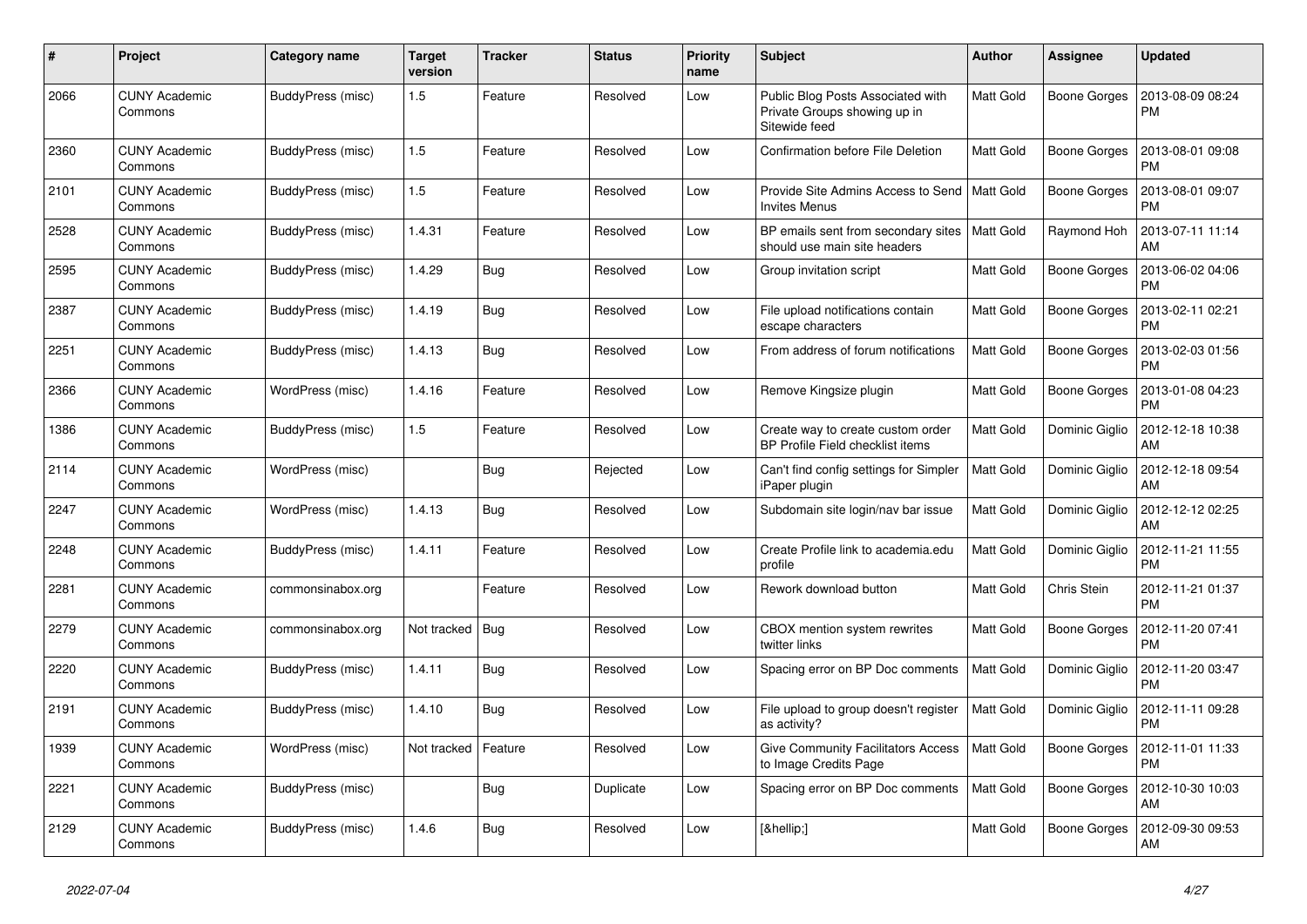| #    | Project                         | Category name     | Target<br>version | <b>Tracker</b> | <b>Status</b> | <b>Priority</b><br>name | <b>Subject</b>                                                               | <b>Author</b>    | <b>Assignee</b>     | <b>Updated</b>                |
|------|---------------------------------|-------------------|-------------------|----------------|---------------|-------------------------|------------------------------------------------------------------------------|------------------|---------------------|-------------------------------|
| 2121 | <b>CUNY Academic</b><br>Commons | BuddyPress (misc) | 1.4.6             | <b>Bug</b>     | Resolved      | Low                     | Email notification of forum post<br>omits hyperlinked word                   | <b>Matt Gold</b> | Boone Gorges        | 2012-09-30 09:05<br>AM        |
| 2104 | <b>CUNY Academic</b><br>Commons | WordPress (misc)  | 1.4.6             | Bug            | Resolved      | Low                     | WordPress Database Backup Plugin<br>Error                                    | Matt Gold        | Dominic Giglio      | 2012-09-13 03:45<br><b>PM</b> |
| 940  | <b>CUNY Academic</b><br>Commons | Redmine           | Future<br>release | Feature        | Assigned      | Low                     | Communication with users after<br>releases                                   | Matt Gold        | Dominic Giglio      | 2012-09-09 04:36<br><b>PM</b> |
| 2111 | <b>CUNY Academic</b><br>Commons | Redmine           | 1.5               | Feature        | Duplicate     | Low                     | Connect Commons updates to<br><b>Redmine Tickets</b>                         | Matt Gold        | Boone Gorges        | 2012-09-09 08:09<br>AM        |
| 2041 | <b>CUNY Academic</b><br>Commons | BuddyPress (misc) | 1.4.2             | Bug            | Resolved      | Low                     | Vertical Alignment on BP Doc<br>"delete" hoverlink                           | Matt Gold        | Boone Gorges        | 2012-08-13 10:54<br><b>PM</b> |
| 2043 | <b>CUNY Academic</b><br>Commons | WordPress (misc)  | 1.4.2             | <b>Bug</b>     | Rejected      | Low                     | Site Title Character Limit?                                                  | <b>Matt Gold</b> | <b>Boone Gorges</b> | 2012-08-13 01:02<br><b>PM</b> |
| 2021 | <b>CUNY Academic</b><br>Commons | WordPress (misc)  | 1.5               | Feature        | Rejected      | Low                     | Buy gravity forms                                                            | Matt Gold        | Matt Gold           | 2012-08-07 05:00<br><b>PM</b> |
| 2015 | <b>CUNY Academic</b><br>Commons | WordPress (misc)  | 1.4               | Feature        | Resolved      | Low                     | Add Minimatica Theme                                                         | Matt Gold        | Boone Gorges        | 2012-08-06 01:33<br><b>PM</b> |
| 2003 | <b>CUNY Academic</b><br>Commons |                   | Not tracked       | Publicity      | Resolved      | Low                     | Add Sloan-C award to wikipedia<br>page                                       | <b>Matt Gold</b> | scott voth          | 2012-08-06 10:15<br>AM        |
| 1623 | <b>CUNY Academic</b><br>Commons | WordPress (misc)  | 1.4               | Feature        | Resolved      | Low                     | Install Anthologize                                                          | <b>Matt Gold</b> | Boone Gorges        | 2012-08-01 03:25<br><b>PM</b> |
| 1990 | <b>CUNY Academic</b><br>Commons | BuddyPress (misc) | 1.3.17            | <b>Bug</b>     | Resolved      | Low                     | In Forum post list, member avatar<br>partially obscures member name          | Matt Gold        | <b>Boone Gorges</b> | 2012-07-29 08:42<br><b>PM</b> |
| 1401 | <b>CUNY Academic</b><br>Commons | BuddyPress (misc) | 1.4               | <b>Bug</b>     | Resolved      | Low                     | Avoiding really long blog names                                              | <b>Matt Gold</b> | Dominic Giglio      | 2012-07-16 01:02<br><b>PM</b> |
| 1481 | <b>CUNY Academic</b><br>Commons | WordPress (misc)  | Future<br>release | <b>Bug</b>     | Resolved      | Low                     | Seeing nocache in URL after logging<br>in                                    | Matt Gold        | Boone Gorges        | 2012-07-16 12:58<br><b>PM</b> |
| 452  | <b>CUNY Academic</b><br>Commons | WordPress (misc)  |                   | Bug            | Rejected      | Low                     | Errors on Plugin Activation                                                  | <b>Matt Gold</b> | <b>Boone Gorges</b> | 2012-07-12 04:25<br><b>PM</b> |
| 655  | <b>CUNY Academic</b><br>Commons | WordPress (misc)  | Future<br>release | Bug            | Rejected      | Low                     | exclude front page categories plugin<br>not working                          | <b>Matt Gold</b> | Dominic Giglio      | 2012-07-12 08:18<br>AM        |
| 1411 | <b>CUNY Academic</b><br>Commons | BuddyPress (misc) | 1.3.17            | Feature        | Resolved      | Low                     | Deleting Docs                                                                | Matt Gold        | Boone Gorges        | 2012-07-02 12:43<br><b>PM</b> |
| 1249 | <b>CUNY Academic</b><br>Commons | BuddyPress (misc) |                   | Feature        | Rejected      | Low                     | Highlight password-change options<br>for people using automated<br>passwords | <b>Matt Gold</b> | Dominic Giglio      | 2012-07-02 07:50<br>AM        |
| 1881 | <b>CUNY Academic</b><br>Commons | BuddyPress (misc) | 1.3.13            | <b>Bug</b>     | Resolved      | Low                     | Double forum notification received                                           | Matt Gold        | <b>Boone Gorges</b> | 2012-05-22 02:51<br><b>PM</b> |
| 1886 | <b>CUNY Academic</b><br>Commons | WordPress (misc)  | 1.3.13            | Bug            | Rejected      | Low                     | Test reliability of firestats plugin                                         | Matt Gold        | <b>Boone Gorges</b> | 2012-05-09 09:37<br><b>PM</b> |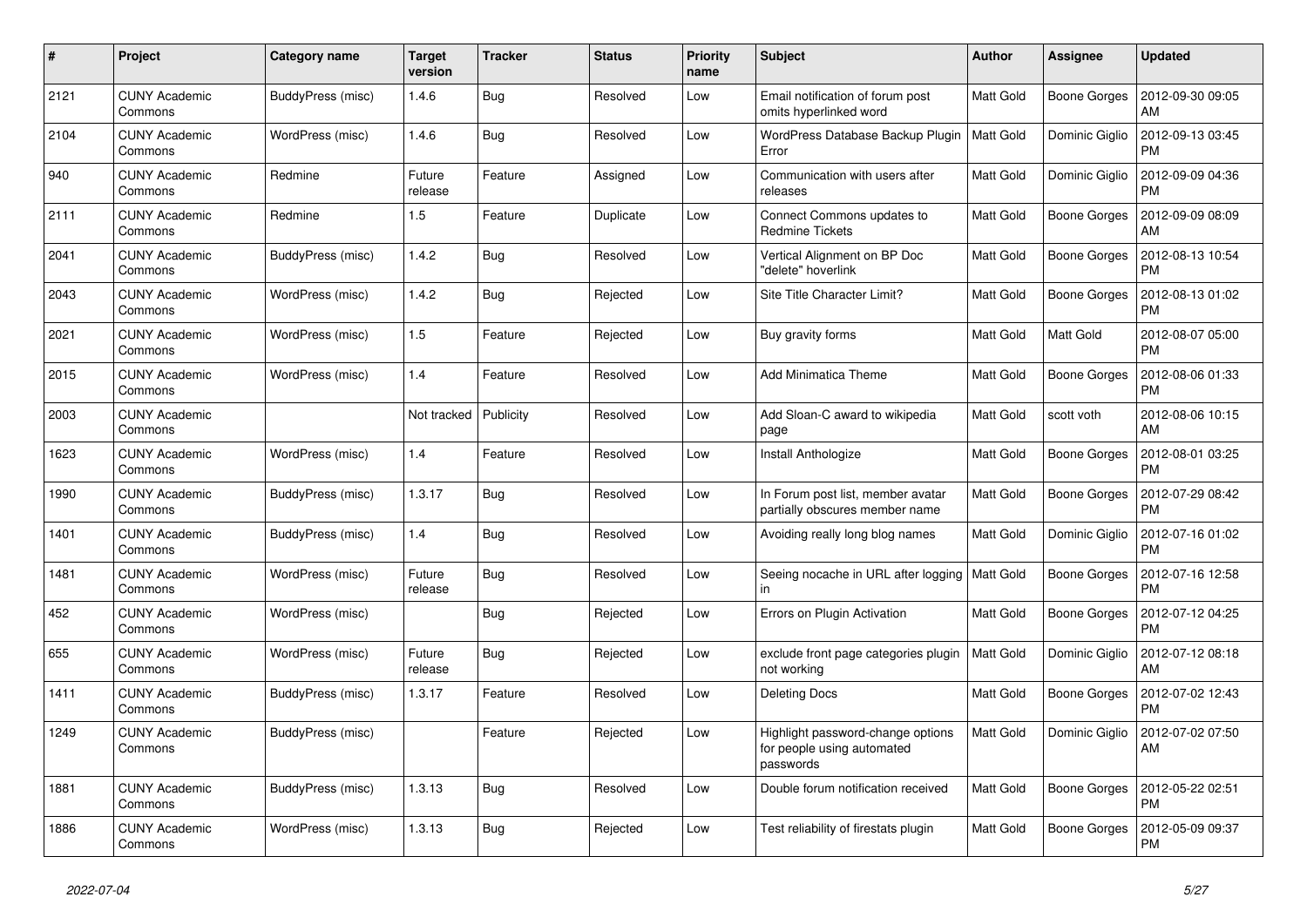| $\#$ | Project                         | Category name            | Target<br>version | <b>Tracker</b> | <b>Status</b> | <b>Priority</b><br>name | <b>Subject</b>                                                                     | <b>Author</b>    | <b>Assignee</b>     | <b>Updated</b>                |
|------|---------------------------------|--------------------------|-------------------|----------------|---------------|-------------------------|------------------------------------------------------------------------------------|------------------|---------------------|-------------------------------|
| 1859 | <b>CUNY Academic</b><br>Commons | BuddyPress (misc)        | 1.3.13            | <b>Bug</b>     | Resolved      | Low                     | Orthographical error on page in the<br>sign-up process                             | Matt Gold        | <b>Boone Gorges</b> | 2012-05-02 11:43<br>AM        |
| 1457 | <b>CUNY Academic</b><br>Commons | BuddyPress (misc)        | 1.4               | Feature        | Resolved      | Low                     | Allow people to clear old status<br>updates                                        | <b>Matt Gold</b> | Dominic Giglio      | 2012-04-24 10:35<br>AM        |
| 1197 | <b>CUNY Academic</b><br>Commons |                          | 1.3.13            | Feature        | Resolved      | Low                     | <b>Remove Quotation Marks from</b><br><b>Email Notifications of Uploaded Files</b> | <b>Matt Gold</b> | <b>Boone Gorges</b> | 2012-04-16 03:11<br><b>PM</b> |
| 1802 | <b>CUNY Academic</b><br>Commons | WordPress (misc)         | 1.3.11            | <b>Bug</b>     | Resolved      | Low                     | Incorrect Page Title on Blogs Page                                                 | <b>Matt Gold</b> | <b>Boone Gorges</b> | 2012-04-03 08:28<br><b>PM</b> |
| 1624 | <b>CUNY Academic</b><br>Commons | BuddyPress (misc)        | Future<br>release | Feature        | Rejected      | Low                     | Group's announcements disappear<br>when group privacy changed                      | <b>Matt Gold</b> | <b>Boone Gorges</b> | 2012-02-29 09:31<br>AM        |
| 1616 | <b>CUNY Academic</b><br>Commons | BuddyPress (misc)        | 1.3.7             | <b>Bug</b>     | Resolved      | Low                     | BP Docs timeout issue                                                              | Matt Gold        | <b>Boone Gorges</b> | 2012-02-21 03:23<br><b>PM</b> |
| 1555 | <b>CUNY Academic</b><br>Commons | BuddyPress (misc)        | 1.3.6             | Bug            | Resolved      | Low                     | Sticky forum post shows up twice in<br>post listings                               | <b>Matt Gold</b> | <b>Boone Gorges</b> | 2012-02-08 06:44<br><b>PM</b> |
| 1571 | <b>CUNY Academic</b><br>Commons | BuddyPress (misc)        | 1.3.6             | Bug            | Resolved      | Low                     | Non-CUNY Sign-Up Code Pages<br>Published                                           | Matt Gold        | <b>Boone Gorges</b> | 2012-02-08 04:46<br><b>PM</b> |
| 1615 | <b>CUNY Academic</b><br>Commons | BuddyPress (misc)        |                   | Feature        | Duplicate     | Low                     | Forum search                                                                       | <b>Matt Gold</b> | <b>Boone Gorges</b> | 2012-02-04 10:22<br>AM        |
| 1546 | <b>CUNY Academic</b><br>Commons | BuddyPress (misc)        | 1.3.5             | Bug            | Resolved      | Low                     | Unable to view comparative<br>document history in BP Docs                          | <b>Matt Gold</b> | <b>Boone Gorges</b> | 2012-01-17 06:13<br><b>PM</b> |
| 1495 | <b>CUNY Academic</b><br>Commons | BuddyPress (misc)        | 1.3.3             | Bug            | Rejected      | Low                     | Newest Member Filter on homepage<br>not working                                    | <b>Matt Gold</b> | Boone Gorges        | 2011-12-22 11:29<br>AM        |
| 343  | <b>CUNY Academic</b><br>Commons | Wiki                     | 1.3               | <b>Bug</b>     | Resolved      | Low                     | <b>FCKEditor Preferences</b>                                                       | Matt Gold        | <b>Boone Gorges</b> | 2011-11-30 11:55<br>AM        |
| 1380 | <b>CUNY Academic</b><br>Commons | WordPress (misc)         | 1.2.7             | Bug            | Resolved      | Low                     | Page background color not set lon<br>login page                                    | <b>Matt Gold</b> | <b>Boone Gorges</b> | 2011-11-28 07:44<br><b>PM</b> |
| 773  | <b>CUNY Academic</b><br>Commons | WordPress (misc)         | 1.2.4.2           | Feature        | Resolved      | Low                     | Adjust Featured Content Widget<br>Default Images                                   | Matt Gold        | <b>Boone Gorges</b> | 2011-11-02 01:44<br>AM        |
| 906  | <b>CUNY Academic</b><br>Commons | BuddyPress (misc)        | 1.3               | Feature        | Resolved      | Low                     | Allow users to edit BP Doc<br>comments                                             | Matt Gold        | <b>Boone Gorges</b> | 2011-09-14 01:27<br>AM        |
| 1145 | <b>CUNY Academic</b><br>Commons | <b>BuddyPress (misc)</b> | 1.2.5             | Bug            | Resolved      | Low                     | Alert Box on Group Join                                                            | Matt Gold        | <b>Boone Gorges</b> | 2011-09-12 05:56<br><b>PM</b> |
| 993  | <b>CUNY Academic</b><br>Commons | BuddyPress (misc)        | 1.2.5             | Bug            | Resolved      | Low                     | <b>BP Docs Notification Issue</b>                                                  | <b>Matt Gold</b> | Boone Gorges        | 2011-07-20 12:10<br>AM        |
| 809  | <b>CUNY Academic</b><br>Commons | WordPress (misc)         | 1.2.4             | Bug            | Resolved      | Low                     | Extra padding on bottom of footer                                                  | Matt Gold        | <b>Boone Gorges</b> | 2011-07-12 03:23<br><b>PM</b> |
| 905  | <b>CUNY Academic</b><br>Commons | BuddyPress (misc)        | 1.2.4             | <b>Bug</b>     | Resolved      | Low                     | <b>BP Docs Authentication Issue</b>                                                | Matt Gold        | <b>Boone Gorges</b> | 2011-07-12 01:39<br><b>PM</b> |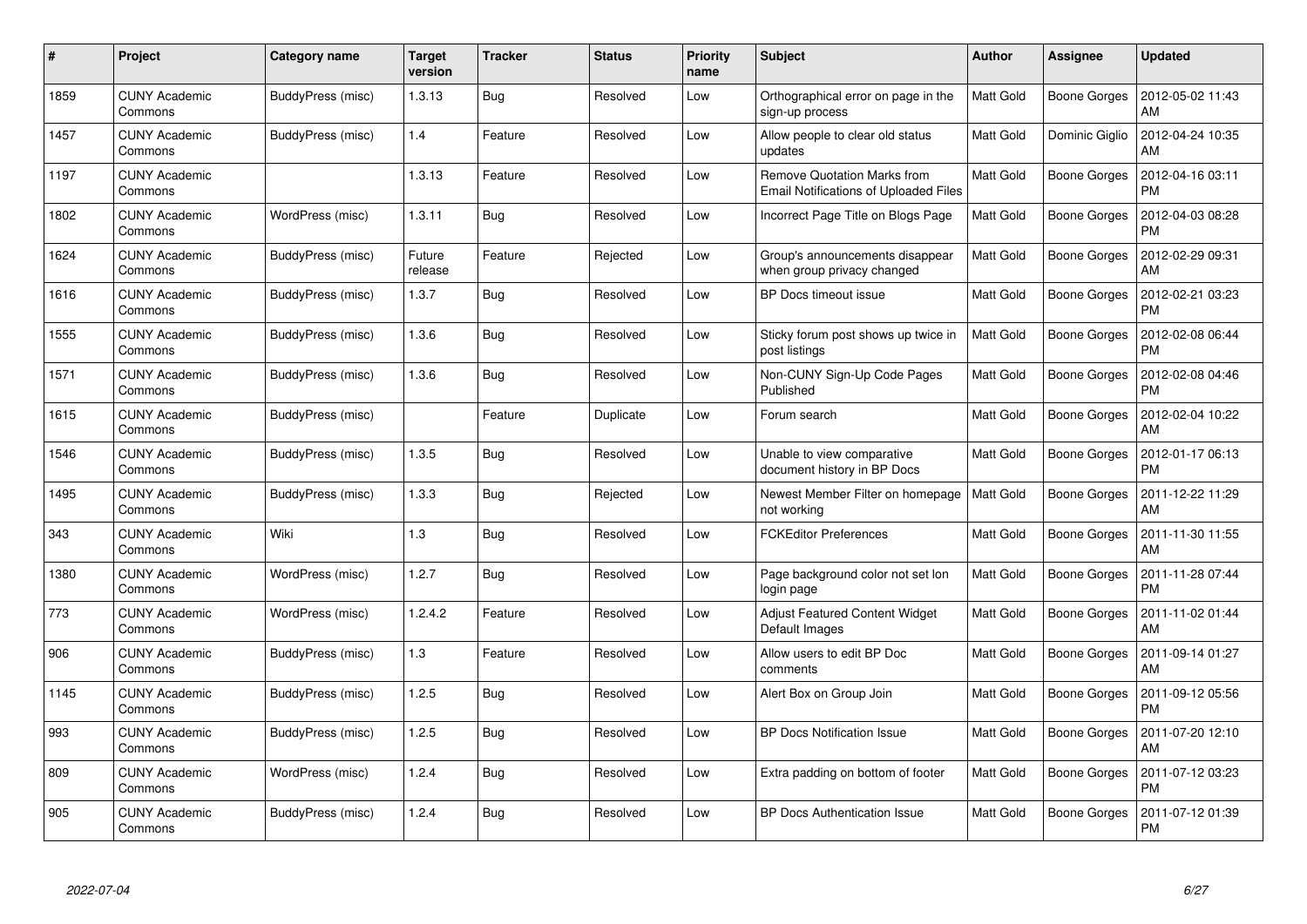| $\#$ | Project                         | Category name     | <b>Target</b><br>version | <b>Tracker</b> | <b>Status</b> | <b>Priority</b><br>name | <b>Subject</b>                                                                                        | <b>Author</b>    | Assignee            | <b>Updated</b>                |
|------|---------------------------------|-------------------|--------------------------|----------------|---------------|-------------------------|-------------------------------------------------------------------------------------------------------|------------------|---------------------|-------------------------------|
| 856  | <b>CUNY Academic</b><br>Commons | BuddyPress (misc) | 1.2.4                    | Bug            | Resolved      | Low                     | Text-alignment issue on group                                                                         | Matt Gold        | Raymond Hoh         | 2011-06-22 10:02<br><b>PM</b> |
| 763  | <b>CUNY Academic</b><br>Commons | BuddyPress (misc) | 1.2.3                    | Bug            | Resolved      | Low                     | Resaving BP Docs Preferences on<br>Same Setting Produces Unclear<br>Error Message                     | <b>Matt Gold</b> | <b>Boone Gorges</b> | 2011-06-02 09:19<br>AM        |
| 661  | <b>CUNY Academic</b><br>Commons | BuddyPress (misc) | 1.2                      | Bug            | Resolved      | Low                     | HTML Special Characters Appear in<br><b>Email Notification Text</b>                                   | <b>Matt Gold</b> | Raymond Hoh         | 2011-05-04 08:55<br>AM        |
| 709  | <b>CUNY Academic</b><br>Commons | WordPress (misc)  | 1.2.1                    | Feature        | Rejected      | Low                     | Add Inspiration Theme to Site                                                                         | Matt Gold        | <b>Boone Gorges</b> | 2011-04-28 08:15<br><b>PM</b> |
| 526  | <b>CUNY Academic</b><br>Commons | WordPress (misc)  | 1.2                      | <b>Bug</b>     | Resolved      | Low                     | Next/Previous Links Don't Appear on<br>All Hero Slides                                                | <b>Matt Gold</b> | Raymond Hoh         | 2011-04-22 03:56<br>AM        |
| 656  | <b>CUNY Academic</b><br>Commons | BuddyPress (misc) | 1.2                      | Bug            | Resolved      | Low                     | <b>Conflicting Email Subscription</b><br>Messages                                                     | Matt Gold        | Boone Gorges        | 2011-04-10 10:10<br><b>PM</b> |
| 660  | <b>CUNY Academic</b><br>Commons | BuddyPress (misc) | 1.2                      | Bug            | Resolved      | Low                     | HTML Markup appears in activity<br>comment                                                            | Matt Gold        | Boone Gorges        | 2011-04-04 02:39<br><b>PM</b> |
| 646  | <b>CUNY Academic</b><br>Commons | BuddyPress (misc) | 1.2                      | Bug            | Resolved      | Low                     | Change Error Message Non<br>Logged-In Users See When<br>Authorized Page is Requested<br>Without Login | Matt Gold        | <b>Boone Gorges</b> | 2011-03-22 10:28<br>AM        |
| 639  | <b>CUNY Academic</b><br>Commons | WordPress (misc)  | 1.1.11                   | Feature        | Resolved      | Low                     | <b>Consider WP Comment Remix</b><br>Plugin                                                            | <b>Matt Gold</b> | Boone Gorges        | 2011-03-17 05:43<br><b>PM</b> |
| 611  | <b>CUNY Academic</b><br>Commons | Wiki              | Not tracked              | <b>Bug</b>     | Resolved      | Low                     | Remove references to the wire from<br>wiki support pages                                              | <b>Matt Gold</b> | scott voth          | 2011-03-12 12:29<br><b>PM</b> |
| 614  | <b>CUNY Academic</b><br>Commons | BuddyPress (misc) | 1.1.10                   | Bug            | Rejected      | Low                     | Log out button on BP Admin bar<br>covers logo                                                         | <b>Matt Gold</b> | <b>Boone Gorges</b> | 2011-03-04 05:58<br><b>PM</b> |
| 606  | <b>CUNY Academic</b><br>Commons | BuddyPress (misc) | 1.1.10                   | Bug            | Rejected      | Low                     | Avatars don't show up in list of<br>members on group invite tool                                      | <b>Matt Gold</b> | Boone Gorges        | 2011-02-24 11:47<br><b>PM</b> |
| 362  | <b>CUNY Academic</b><br>Commons | BuddyPress (misc) | 1.2                      | Feature        | Resolved      | Low                     | Require Confirmation on Leaving a<br>Group                                                            | <b>Matt Gold</b> | Boone Gorges        | 2011-02-21 02:51<br><b>PM</b> |
| 509  | <b>CUNY Academic</b><br>Commons | WordPress (misc)  | 1.1.7                    | Bug            | Resolved      | Low                     | User reports problem with Google<br>Calendar widget                                                   | Matt Gold        | <b>Boone Gorges</b> | 2011-01-04 06:17<br><b>PM</b> |
| 513  | <b>CUNY Academic</b><br>Commons | WordPress (misc)  | 1.1.7                    | Feature        | Resolved      | Low                     | Plugin Request: Install meebo me                                                                      | <b>Matt Gold</b> | Boone Gorges        | 2011-01-04 05:56<br><b>PM</b> |
| 531  | <b>CUNY Academic</b><br>Commons | BuddyPress (misc) | 1.1.7                    | <b>Bug</b>     | Resolved      | Low                     | Member reports problems with<br>avatar cropping                                                       | Matt Gold        | Boone Gorges        | 2011-01-04 05:10<br><b>PM</b> |
| 527  | <b>CUNY Academic</b><br>Commons | BuddyPress (misc) | 1.1.7                    | Bug            | Resolved      | Low                     | BP Admin Bar Doesn't Show up on<br>Cityscape Theme                                                    | Matt Gold        | Boone Gorges        | 2011-01-04 03:39<br><b>PM</b> |
| 311  | <b>CUNY Academic</b><br>Commons | Redmine           | Not tracked              | Bug            | Resolved      | Low                     | Redmine user getting all email<br>notifications                                                       | Matt Gold        | Zach Davis          | 2010-12-21 07:28<br><b>PM</b> |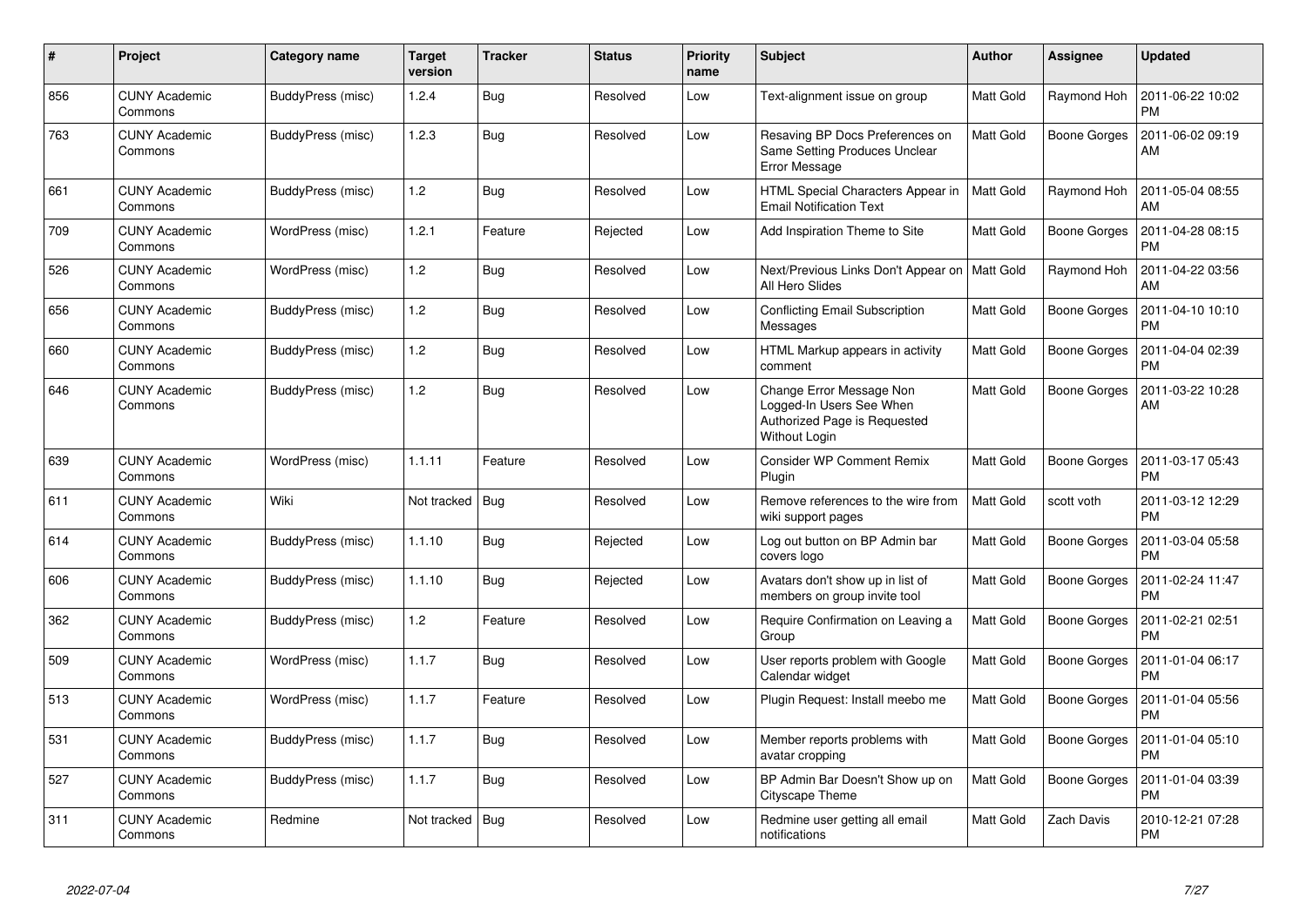| #   | Project                         | Category name     | Target<br>version | <b>Tracker</b> | <b>Status</b> | <b>Priority</b><br>name | <b>Subject</b>                                                                                    | <b>Author</b>    | <b>Assignee</b>     | <b>Updated</b>                |
|-----|---------------------------------|-------------------|-------------------|----------------|---------------|-------------------------|---------------------------------------------------------------------------------------------------|------------------|---------------------|-------------------------------|
| 467 | <b>CUNY Academic</b><br>Commons | BuddyPress (misc) | Not tracked       | Bug            | Resolved      | Low                     | CAC Blog no longer listed on<br>BP-Admin Bar "My Blogs" list                                      | <b>Matt Gold</b> | Boone Gorges        | 2010-12-21 12:38<br><b>PM</b> |
| 307 | <b>CUNY Academic</b><br>Commons | BuddyPress (misc) | 1.1               | Feature        | Resolved      | Low                     | Possible to Change in Group Slug?                                                                 | <b>Matt Gold</b> | Boone Gorges        | 2010-11-20 09:12<br>AM        |
| 345 | <b>CUNY Academic</b><br>Commons | WordPress (misc)  | 1.1               | Bug            | Resolved      | Low                     | Order of Comments in Carrington<br>Theme                                                          | Matt Gold        | Boone Gorges        | 2010-11-16 04:31<br><b>PM</b> |
| 32  | <b>CUNY Academic</b><br>Commons | BuddyPress (misc) | 1.1               | Feature        | Resolved      | Low                     | Add BP External Group Blogs Plugin   Matt Gold                                                    |                  | Boone Gorges        | 2010-10-06 05:12<br><b>PM</b> |
| 339 | <b>CUNY Academic</b><br>Commons | BuddyPress (misc) | Future<br>release | Feature        | Rejected      | Low                     | Offer Views/Previews of Documents<br>in Group Docs folder                                         | Matt Gold        | <b>Boone Gorges</b> | 2010-09-20 09:03<br><b>PM</b> |
| 332 | <b>CUNY Academic</b><br>Commons | BuddyPress (misc) | 1.0.3             | Feature        | Resolved      | Low                     | <b>Embed Links in Forum Notification</b><br>Posts                                                 | <b>Matt Gold</b> | Boone Gorges        | 2010-09-14 09:34<br>AM        |
| 330 | <b>CUNY Academic</b><br>Commons | BuddyPress (misc) | Not tracked       | Feature        | Resolved      | Low                     | Create avatar/gravatar for Commons   Matt Gold<br>WP profile page                                 |                  | Boone Gorges        | 2010-09-10 03:36<br><b>PM</b> |
| 281 | <b>CUNY Academic</b><br>Commons | BuddyPress (misc) | 1.1               | Feature        | Resolved      | Low                     | Change "Kick and Ban" terminology<br>in Group Interface                                           | <b>Matt Gold</b> | Boone Gorges        | 2010-09-08 06:14<br><b>PM</b> |
| 76  | <b>CUNY Academic</b><br>Commons | Upgrades          | Not tracked       | Feature        | Resolved      | Low                     | Image Credits                                                                                     | <b>Matt Gold</b> | Matt Gold           | 2010-09-01 12:17<br><b>PM</b> |
| 233 | <b>CUNY Academic</b><br>Commons | BuddyPress (misc) | 1.0               | Feature        | Resolved      | Low                     | Add time limit to forum post editing<br>capabilities                                              | Matt Gold        | Boone Gorges        | 2010-08-29 02:09<br><b>PM</b> |
| 229 | <b>CUNY Academic</b><br>Commons | BuddyPress (misc) | Future<br>release | Feature        | Rejected      | Low                     | Text color on BP elements                                                                         | Matt Gold        | Chris Stein         | 2010-08-26 04:26<br><b>PM</b> |
| 306 | <b>CUNY Academic</b><br>Commons | BuddyPress (misc) | 1.0.1             | Bug            | Rejected      | Low                     | Text on Group Page should be<br>darker                                                            | <b>Matt Gold</b> | <b>Boone Gorges</b> | 2010-08-26 04:23<br><b>PM</b> |
| 193 | <b>CUNY Academic</b><br>Commons | BuddyPress (misc) | 1.1               | Feature        | Rejected      | Low                     | Replace "Kick and Ban" terminology<br>on group member admin page with<br>kinder, gentler language | Matt Gold        | Boone Gorges        | 2010-07-22 02:38<br><b>PM</b> |
| 181 | <b>CUNY Academic</b><br>Commons | BuddyPress (misc) |                   | Bug            | Resolved      | Low                     | spam comments showing up in<br>activity stream                                                    | <b>Matt Gold</b> | Boone Gorges        | 2010-06-22 06:53<br><b>PM</b> |
| 105 | <b>CUNY Academic</b><br>Commons | Upgrades          |                   | <b>Bug</b>     | Resolved      | Low                     | Shift in Header upon Page Load                                                                    | <b>Matt Gold</b> | CIC Michael         | 2010-05-20 03:05<br><b>PM</b> |
| 215 | <b>CUNY Academic</b><br>Commons | BuddyPress (misc) |                   | <b>Bug</b>     | Resolved      | Low                     | Inaccurate dates on group page`                                                                   | Matt Gold        | Boone Gorges        | 2010-05-12 12:11<br><b>PM</b> |
| 238 | <b>CUNY Academic</b><br>Commons | BuddyPress (misc) |                   | Feature        | Resolved      | Low                     | Change Subject Line of Group<br><b>Document Emails</b>                                            | <b>Matt Gold</b> | Boone Gorges        | 2010-05-12 11:27<br>AM        |
| 237 | <b>CUNY Academic</b><br>Commons | BuddyPress (misc) |                   | Feature        | Resolved      | Low                     | Change Subject Line of Emailed<br><b>Group Updates</b>                                            | <b>Matt Gold</b> | Boone Gorges        | 2010-05-12 11:24<br>AM        |
| 188 | <b>CUNY Academic</b><br>Commons | BuddyPress (misc) |                   | Feature        | Resolved      | Low                     | Allow Group Documents to be<br>Sorted by Date                                                     | Matt Gold        | Boone Gorges        | 2010-05-11 10:14<br><b>PM</b> |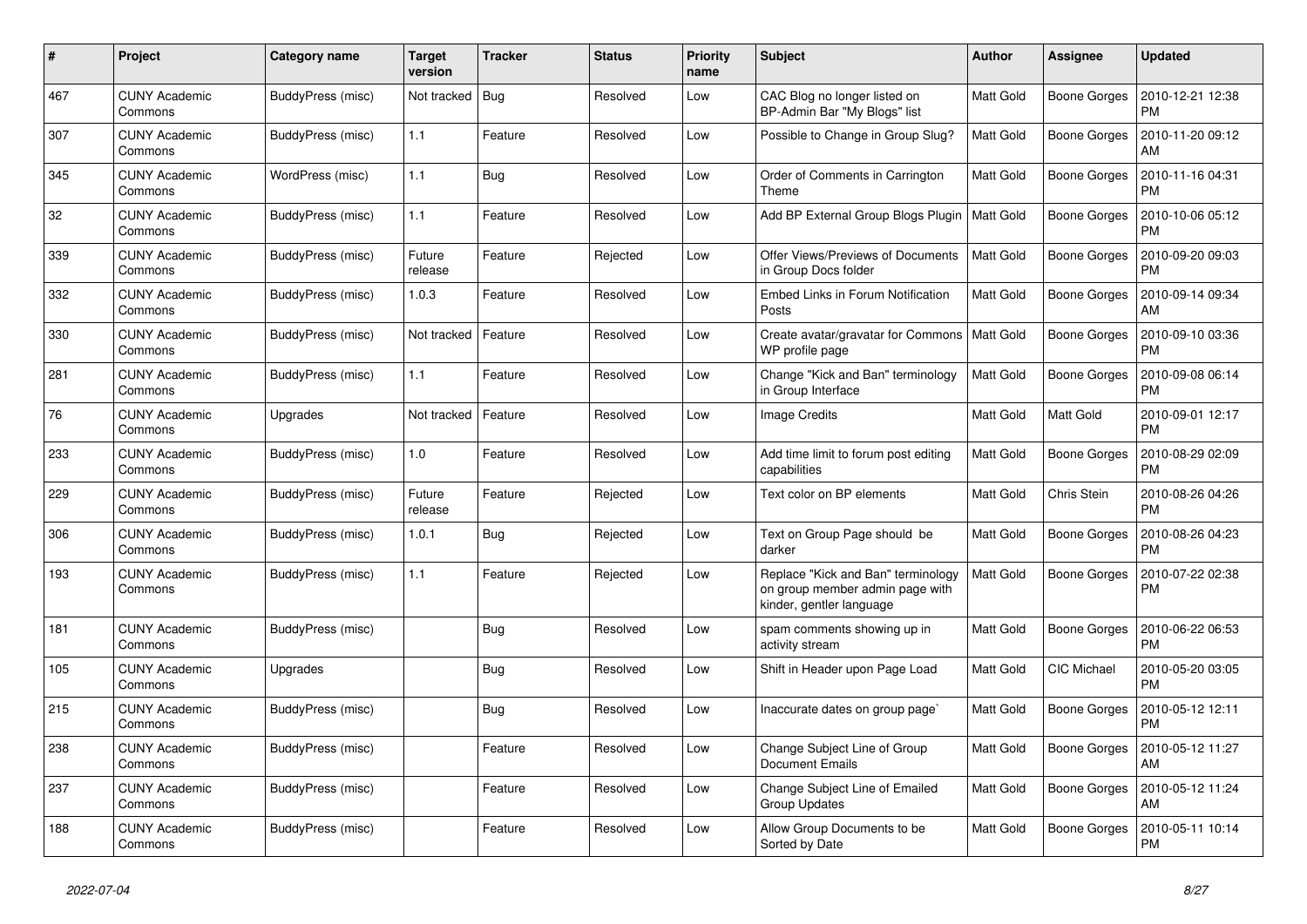| #   | Project                         | Category name     | <b>Target</b><br>version | <b>Tracker</b> | <b>Status</b> | <b>Priority</b><br>name | <b>Subject</b>                                                 | <b>Author</b>    | Assignee            | <b>Updated</b>                |
|-----|---------------------------------|-------------------|--------------------------|----------------|---------------|-------------------------|----------------------------------------------------------------|------------------|---------------------|-------------------------------|
| 224 | <b>CUNY Academic</b><br>Commons | BuddyPress (misc) |                          | Feature        | Resolved      | Low                     | <b>Sort Group Documents</b>                                    | <b>Matt Gold</b> | Boone Gorges        | 2010-05-11 07:36<br><b>PM</b> |
| 34  | <b>CUNY Academic</b><br>Commons | BuddyPress (misc) |                          | Feature        | Resolved      | Low                     | Create Privacy Settings for Profile<br>Data                    | <b>Matt Gold</b> | Boone Gorges        | 2010-05-11 06:52<br><b>PM</b> |
| 156 | <b>CUNY Academic</b><br>Commons | BuddyPress (misc) |                          | <b>Bug</b>     | Resolved      | Low                     | Sticky Posts and Recently Active<br><b>Topics List</b>         | Matt Gold        | <b>Boone Gorges</b> | 2010-05-11 05:22<br><b>PM</b> |
| 219 | <b>CUNY Academic</b><br>Commons | WordPress (misc)  |                          | <b>Bug</b>     | Resolved      | Low                     | Left Margin Padding on sign-in page                            | <b>Matt Gold</b> | Boone Gorges        | 2010-05-11 05:14<br><b>PM</b> |
| 154 | <b>CUNY Academic</b><br>Commons | BuddyPress (misc) |                          | <b>Bug</b>     | Resolved      | Low                     | Order of posts on Forum page                                   | <b>Matt Gold</b> | <b>Boone Gorges</b> | 2010-05-11 04:53<br><b>PM</b> |
| 74  | <b>CUNY Academic</b><br>Commons | Upgrades          |                          | <b>Bug</b>     | Resolved      | Low                     | Join/Login Link Weirdness                                      | Matt Gold        | CIC Michael         | 2010-05-11 04:42<br><b>PM</b> |
| 104 | <b>CUNY Academic</b><br>Commons | Upgrades          |                          | <b>Bug</b>     | Resolved      | Low                     | Forum Tag Cloud Problems                                       | Matt Gold        | <b>Boone Gorges</b> | 2010-05-11 04:32<br><b>PM</b> |
| 160 | <b>CUNY Academic</b><br>Commons | BuddyPress (misc) |                          | <b>Bug</b>     | Resolved      | Low                     | Sticky Posts and Recently Active<br><b>Topics List</b>         | <b>Matt Gold</b> | <b>Boone Gorges</b> | 2010-01-21 02:02<br><b>PM</b> |
| 133 | <b>CUNY Academic</b><br>Commons |                   |                          | Feature        | Resolved      | Low                     | Add TinyMCE to BP Profiles?                                    | <b>Matt Gold</b> | Boone Gorges        | 2010-01-07 01:59<br><b>PM</b> |
| 134 | <b>CUNY Academic</b><br>Commons | BuddyPress (misc) |                          | <b>Bug</b>     | Resolved      | Low                     | Div Overflow Issue on Mail Interface                           | <b>Matt Gold</b> | Boone Gorges        | 2009-12-13 06:28<br>PM        |
| 92  | <b>CUNY Academic</b><br>Commons | Upgrades          |                          | Feature        | Resolved      | Low                     | Work on Default Page Template                                  | <b>Matt Gold</b> | Boone Gorges        | 2009-12-13 06:27<br><b>PM</b> |
| 124 | <b>CUNY Academic</b><br>Commons | Upgrades          |                          | <b>Bug</b>     | Resolved      | Low                     | Mulitple Wiki Edits Showing Up in<br>News Feed                 | Matt Gold        | Boone Gorges        | 2009-12-13 06:25<br><b>PM</b> |
| 116 | <b>CUNY Academic</b><br>Commons | Upgrades          |                          | <b>Bug</b>     | Resolved      | Low                     | Comment Out Popular Listing of<br>Members on Homepage          | Matt Gold        | <b>Boone Gorges</b> | 2009-12-09 12:51<br><b>PM</b> |
| 70  | <b>CUNY Academic</b><br>Commons | WordPress (misc)  |                          | Feature        | Resolved      | Low                     | Add @cunycommons twitter feed to<br>News page sidebar          | Matt Gold        | Boone Gorges        | 2009-12-09 12:23<br><b>PM</b> |
| 67  | <b>CUNY Academic</b><br>Commons | BuddyPress (misc) |                          | Feature        | Resolved      | Low                     | Who's Online                                                   | <b>Matt Gold</b> | <b>Boone Gorges</b> | 2009-12-08 07:33<br><b>PM</b> |
| 31  | <b>CUNY Academic</b><br>Commons | BuddyPress (misc) |                          | Feature        | Resolved      | Low                     | Upgrade to BuddyPress 1.1                                      | Matt Gold        | <b>Boone Gorges</b> | 2009-12-08 04:00<br><b>PM</b> |
| 50  | <b>CUNY Academic</b><br>Commons | BuddyPress (misc) |                          | Feature        | Resolved      | Low                     | Give Group Moderators Additional<br>Privileges                 | Matt Gold        | Boone Gorges        | 2009-12-08 02:23<br><b>PM</b> |
| 37  | <b>CUNY Academic</b><br>Commons | BuddyPress (misc) |                          | Feature        | Resolved      | Low                     | Move Member Search up on<br>Member page                        | Matt Gold        | Boone Gorges        | 2009-12-07 08:20<br>AM        |
| 72  | <b>CUNY Academic</b><br>Commons | Upgrades          |                          | Feature        | Resolved      | Low                     | Create Fifth Slide for News Post on<br>New Design and Features | <b>Matt Gold</b> | <b>CIC Michael</b>  | 2009-12-02 08:16<br><b>PM</b> |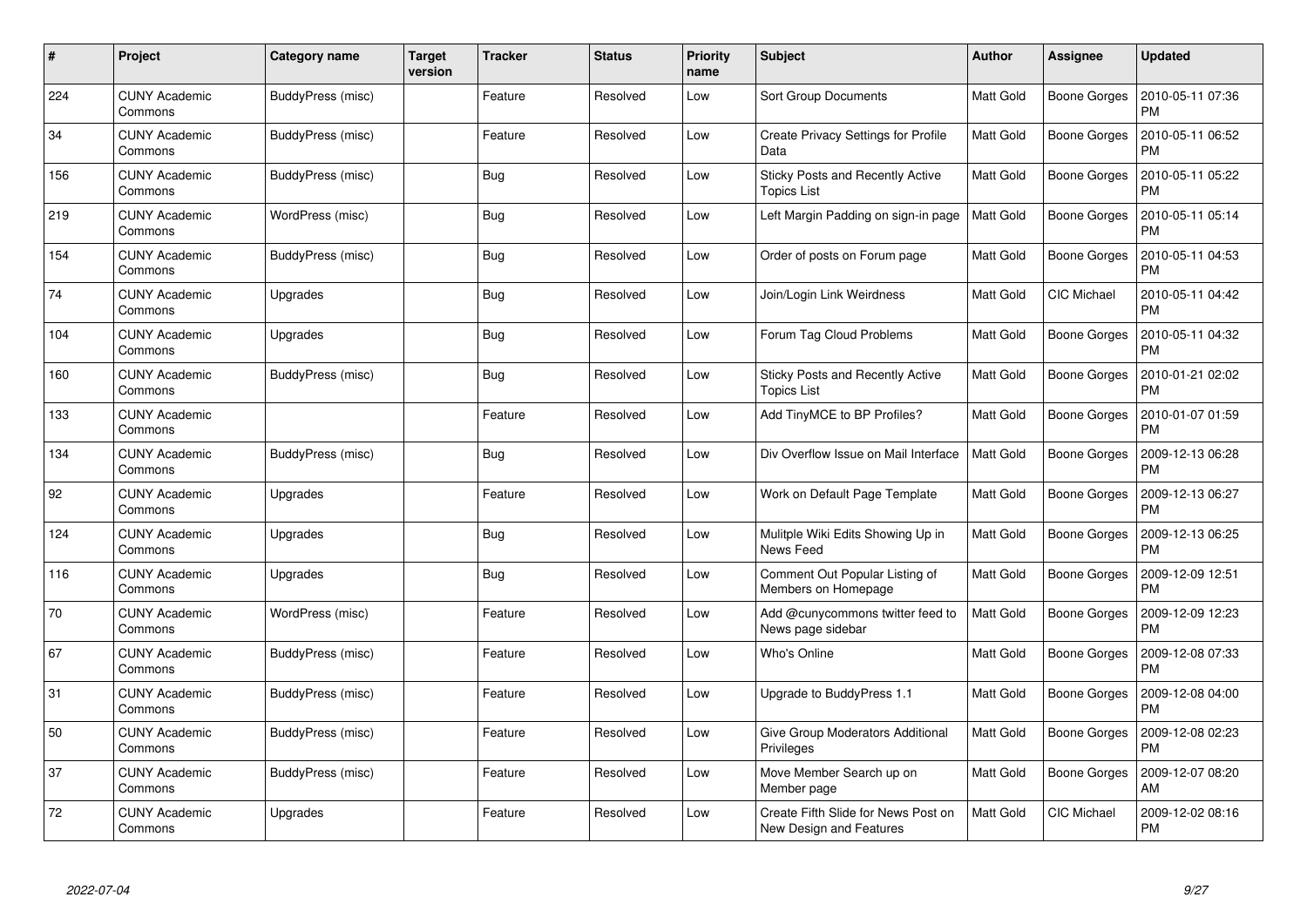| $\pmb{\sharp}$ | Project                         | Category name              | <b>Target</b><br>version | <b>Tracker</b> | <b>Status</b> | <b>Priority</b><br>name | <b>Subject</b>                                                        | <b>Author</b>    | Assignee            | <b>Updated</b>                |
|----------------|---------------------------------|----------------------------|--------------------------|----------------|---------------|-------------------------|-----------------------------------------------------------------------|------------------|---------------------|-------------------------------|
| 55             | <b>CUNY Academic</b><br>Commons | BuddyPress (misc)          |                          | Feature        | Resolved      | Low                     | Length of RSS feed on News page                                       | <b>Matt Gold</b> | Boone Gorges        | 2009-10-22 10:32<br>AM        |
| 33             | <b>CUNY Academic</b><br>Commons | Group Forums               |                          | <b>Bug</b>     | Resolved      | Low                     | New Groups Added to Help<br>Category                                  | Matt Gold        | <b>Boone Gorges</b> | 2009-10-19 04:06<br><b>PM</b> |
| 29             | <b>CUNY Academic</b><br>Commons | Group Forums               |                          | Bug            | Resolved      | Low                     | Change user name display on<br><b>BbPress</b>                         | Matt Gold        | Boone Gorges        | 2009-10-19 03:27<br><b>PM</b> |
| 25             | <b>CUNY Academic</b><br>Commons | Group Forums               |                          | <b>Bug</b>     | Resolved      | Low                     | Group Page "Active Forum Topics"<br>not displaying                    | <b>Matt Gold</b> | <b>Boone Gorges</b> | 2009-09-28 05:25<br><b>PM</b> |
| 22             | <b>CUNY Academic</b><br>Commons | Group Forums               |                          | Bug            | Resolved      | Low                     | New BP Groups Created under the<br>Help Category in BBPress           | <b>Matt Gold</b> | <b>Boone Gorges</b> | 2009-09-19 01:09<br><b>PM</b> |
| 2628           | <b>NYCDH Community Site</b>     |                            |                          | Bug            | Resolved      | Low                     | Spam User Changes Password                                            | Matt Gold        | Raymond Hoh         | 2018-02-21 07:18<br><b>PM</b> |
| 2618           | <b>NYCDH Community Site</b>     |                            |                          | <b>Bug</b>     | Assigned      | Low                     | Mark blogs as spam when created<br>by users marked as spam            | Matt Gold        | <b>Boone Gorges</b> | 2013-06-09 11:38<br><b>PM</b> |
| 16306          | <b>CUNY Academic</b><br>Commons | Messages                   | 2.0.2                    | Bug            | Resolved      | Normal                  | Confusing messaging on send<br>message page                           | Matt Gold        | Raymond Hoh         | 2022-06-29 11:31<br>AM        |
| 16307          | <b>CUNY Academic</b><br>Commons |                            |                          | Bug            | New           | Normal                  | Add brief messaging to<br>accept/decline group membership<br>requests | Matt Gold        | <b>Boone Gorges</b> | 2022-06-27 06:13<br><b>PM</b> |
| 13739          | <b>CUNY Academic</b><br>Commons | <b>Directories</b>         | 2.0.0                    | Bug            | Resolved      | Normal                  | My Sites and My Groups take user<br>to the profile page               | <b>Matt Gold</b> | <b>Boone Gorges</b> | 2022-05-26 11:36<br>AM        |
| 15604          | <b>CUNY Academic</b><br>Commons | <b>Email Notifications</b> | Future<br>release        | Feature        | Assigned      | Normal                  | Restructure Commons Group Digest   Matt Gold<br><b>Email Messages</b> |                  | Boone Gorges        | 2022-05-26 10:45<br>AM        |
| 16020          | <b>CUNY Academic</b><br>Commons |                            |                          | Support        | Rejected      | Normal                  | Metaslider Pro                                                        | Matt Gold        | <b>Boone Gorges</b> | 2022-05-10 10:43<br>AM        |
| 14719          | <b>CUNY Academic</b><br>Commons | Responsive Design          |                          | Bug            | Abandoned     | Normal                  | Overlapping text in mobile views                                      | Matt Gold        | <b>Boone Gorges</b> | 2022-04-27 04:30<br><b>PM</b> |
| 8900           | <b>CUNY Academic</b><br>Commons | Accessibility              | Future<br>release        | Feature        | Assigned      | Normal                  | Look into tools to enforce<br>accessibility in WP environment         | Matt Gold        | <b>Boone Gorges</b> | 2022-04-26 11:59<br>AM        |
| 8901           | <b>CUNY Academic</b><br>Commons | Accessibility              | Future<br>release        | Feature        | Assigned      | Normal                  | Theme analysis for accessibility                                      | Matt Gold        | Boone Gorges        | 2022-04-26 11:59<br>AM        |
| 15646          | <b>CUNY Academic</b><br>Commons | Group Forums               |                          | Feature        | Duplicate     | Normal                  | Forum improvements                                                    | Matt Gold        | <b>Boone Gorges</b> | 2022-04-08 02:21<br><b>PM</b> |
| 15675          | <b>CUNY Academic</b><br>Commons | <b>Email Notifications</b> | Not tracked              | Feature        | Resolved      | Normal                  | Group Email Subject line edit                                         | Matt Gold        | Raymond Hoh         | 2022-03-19 05:08<br><b>PM</b> |
| 15226          | <b>CUNY Academic</b><br>Commons | Reply By Email             | 1.19.3                   | <b>Bug</b>     | Resolved      | Normal                  | Rejected reply-by-mail message                                        | <b>Matt Gold</b> | Raymond Hoh         | 2022-01-26 07:59<br><b>PM</b> |
| 15228          | <b>CUNY Academic</b><br>Commons | BuddyPress (misc)          | 1.19.3                   | Bug            | Resolved      | Normal                  | Broken site icon in "Sites Across<br><b>CUNY Listing</b>              | Matt Gold        | Raymond Hoh         | 2022-01-26 07:48<br><b>PM</b> |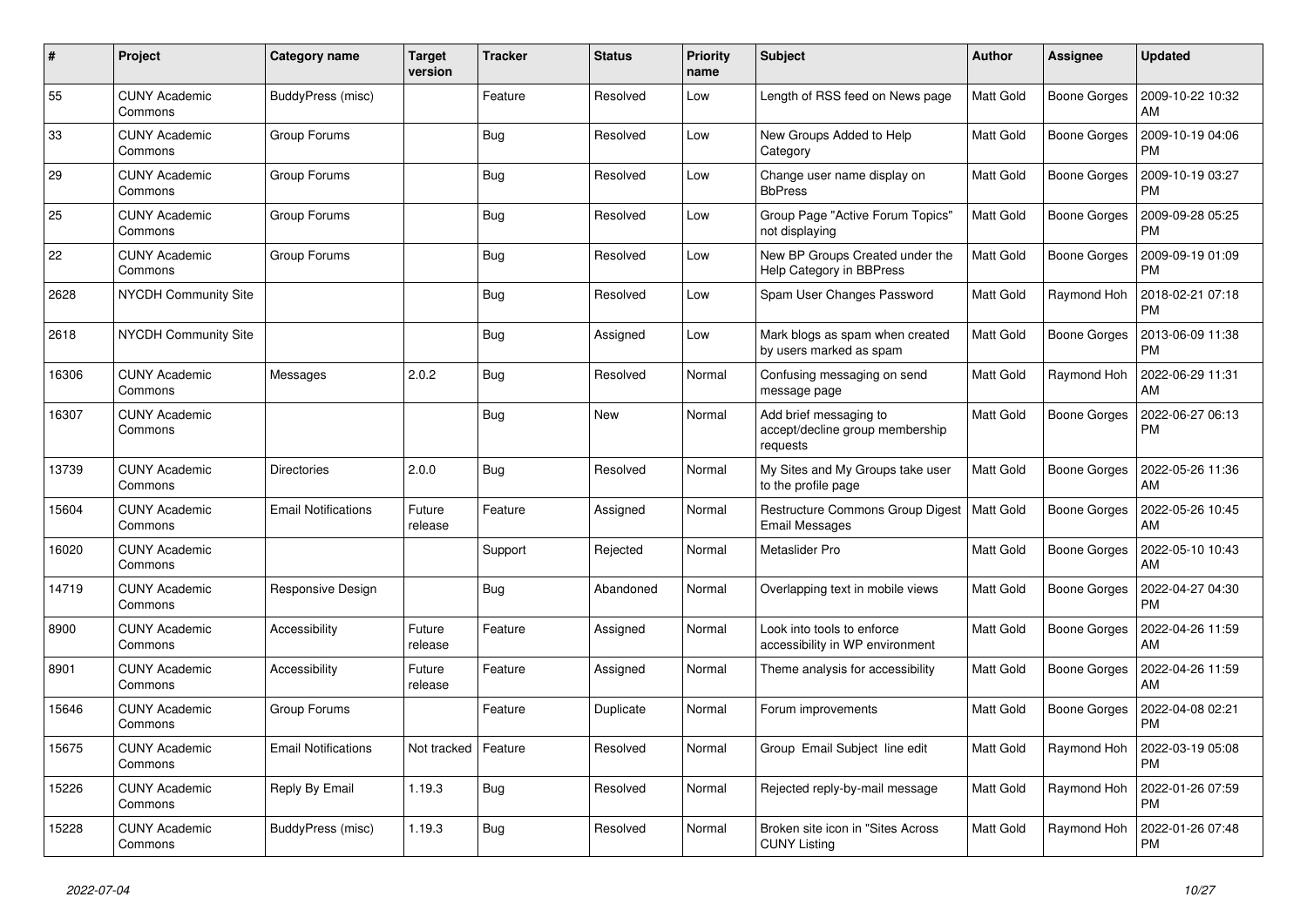| $\#$  | Project                         | Category name              | Target<br>version | <b>Tracker</b> | <b>Status</b>        | <b>Priority</b><br>name | Subject                                                              | Author           | <b>Assignee</b>     | <b>Updated</b>                |
|-------|---------------------------------|----------------------------|-------------------|----------------|----------------------|-------------------------|----------------------------------------------------------------------|------------------|---------------------|-------------------------------|
| 15196 | <b>CUNY Academic</b><br>Commons | Layout                     | 1.19.2            | <b>Bug</b>     | Resolved             | Normal                  | footer positioning on GCDI site                                      | <b>Matt Gold</b> | Raymond Hoh         | 2022-01-25 11:33<br>AM        |
| 15137 | <b>CUNY Academic</b><br>Commons | Search                     | Not tracked       | Bug            | Resolved             | Normal                  | Google search not working?                                           | <b>Matt Gold</b> | <b>Boone Gorges</b> | 2022-01-04 04:17<br><b>PM</b> |
| 15087 | <b>CUNY Academic</b><br>Commons | Group Forums               | 1.18.24           | Bug            | Resolved             | Normal                  | Forum file limit                                                     | Matt Gold        | Boone Gorges        | 2021-12-14 11:39<br>AM        |
| 15024 | <b>CUNY Academic</b><br>Commons | Social Paper               | 1.18.24           | Bug            | Resolved             | Normal                  | Erroneous social paper notifications                                 | <b>Matt Gold</b> | Raymond Hoh         | 2021-12-08 11:07<br>AM        |
| 14951 | <b>CUNY Academic</b><br>Commons |                            | Not tracked       | Bug            | Resolved             | Normal                  | Commons down                                                         | <b>Matt Gold</b> | <b>Boone Gorges</b> | 2021-11-23 04:21<br><b>PM</b> |
| 14776 | <b>CUNY Academic</b><br>Commons | Toolbar                    | 1.18.19           | Bug            | Resolved             | Normal                  | Top-level nav-bar drop-down nav<br>doesn't match navigation          | Matt Gold        | Raymond Hoh         | 2021-09-28 11:06<br>AM        |
| 14738 | <b>CUNY Academic</b><br>Commons | Group cloning              | 1.18.18           | <b>Bug</b>     | Resolved             | Normal                  | unclear language during group/site<br>clone                          | <b>Matt Gold</b> | Jeremy Felt         | 2021-09-14 11:22<br>AM        |
| 13949 | <b>CUNY Academic</b><br>Commons |                            | Not tracked       | Bug            | New                  | Normal                  | Continued debugging of runaway<br>MySQL connections                  | Matt Gold        | <b>Boone Gorges</b> | 2021-09-14 10:42<br>AM        |
| 14737 | <b>CUNY Academic</b><br>Commons |                            |                   | Bug            | Duplicate            | Normal                  | Final step of group/site clone<br>reloads page                       | <b>Matt Gold</b> | Boone Gorges        | 2021-08-31 11:41<br>AM        |
| 14017 | <b>CUNY Academic</b><br>Commons | Group Blogs                | 1.18.8            | Bug            | Resolved             | Normal                  | Editing of blog post leads to group<br>notification                  | <b>Matt Gold</b> | Raymond Hoh         | 2021-04-13 11:21<br>AM        |
| 14199 | <b>CUNY Academic</b><br>Commons | <b>Email Notifications</b> |                   | Bug            | Resolved             | Normal                  | Email replies delayed                                                | <b>Matt Gold</b> | Raymond Hoh         | 2021-03-24 12:17<br><b>PM</b> |
| 14221 | <b>CUNY Academic</b><br>Commons | Group Forums               |                   | Feature        | Rejected             | Normal                  | Allow .ics files to be posted as forum<br>attachments                | Matt Gold        | <b>Boone Gorges</b> | 2021-03-23 08:53<br><b>PM</b> |
| 13913 | <b>CUNY Academic</b><br>Commons | Groups (misc)              |                   | Bug            | Rejected             | Normal                  | Group Avatar lost after group<br>creation process                    | <b>Matt Gold</b> | <b>Boone Gorges</b> | 2021-02-23 10:45<br>AM        |
| 13862 | <b>CUNY Academic</b><br>Commons |                            |                   | <b>Bug</b>     | Resolved             | Normal                  | Under maintenance message                                            | Matt Gold        | <b>Boone Gorges</b> | 2021-01-28 08:56<br><b>PM</b> |
| 13136 | <b>CUNY Academic</b><br>Commons | Group Forums               | 1.18.3            | Feature        | Duplicate            | Normal                  | Post to multiple group forums by<br>email                            | Matt Gold        | Raymond Hoh         | 2021-01-20 05:52<br><b>PM</b> |
| 13669 | <b>CUNY Academic</b><br>Commons | DiRT Integration           | 1.18.1            | Bug            | Resolved             | Normal                  | Digital Research Tools showing up<br>in top nav for logged out users | Matt Gold        | Boone Gorges        | 2020-12-08 05:11<br><b>PM</b> |
| 7115  | <b>CUNY Academic</b><br>Commons | Groups (misc)              | Future<br>release | Feature        | Reporter<br>Feedback | Normal                  | make licensing info clear during<br>group creation                   | <b>Matt Gold</b> | Raymond Hoh         | 2020-12-08 11:32<br>AM        |
| 13458 | <b>CUNY Academic</b><br>Commons | Registration               | 1.18.0            | Feature        | Resolved             | Normal                  | Simplifying/Reducing verbiage on<br><b>Registration Page</b>         | Matt Gold        | <b>Boone Gorges</b> | 2020-12-08 11:31<br>AM        |
| 13496 | <b>CUNY Academic</b><br>Commons | Accessibility              | 1.18.0            | Bug            | Resolved             | Normal                  | Review contrast issues on<br>registration page and profile page      | Matt Gold        | Sonja Leix          | 2020-12-08 11:31<br>AM        |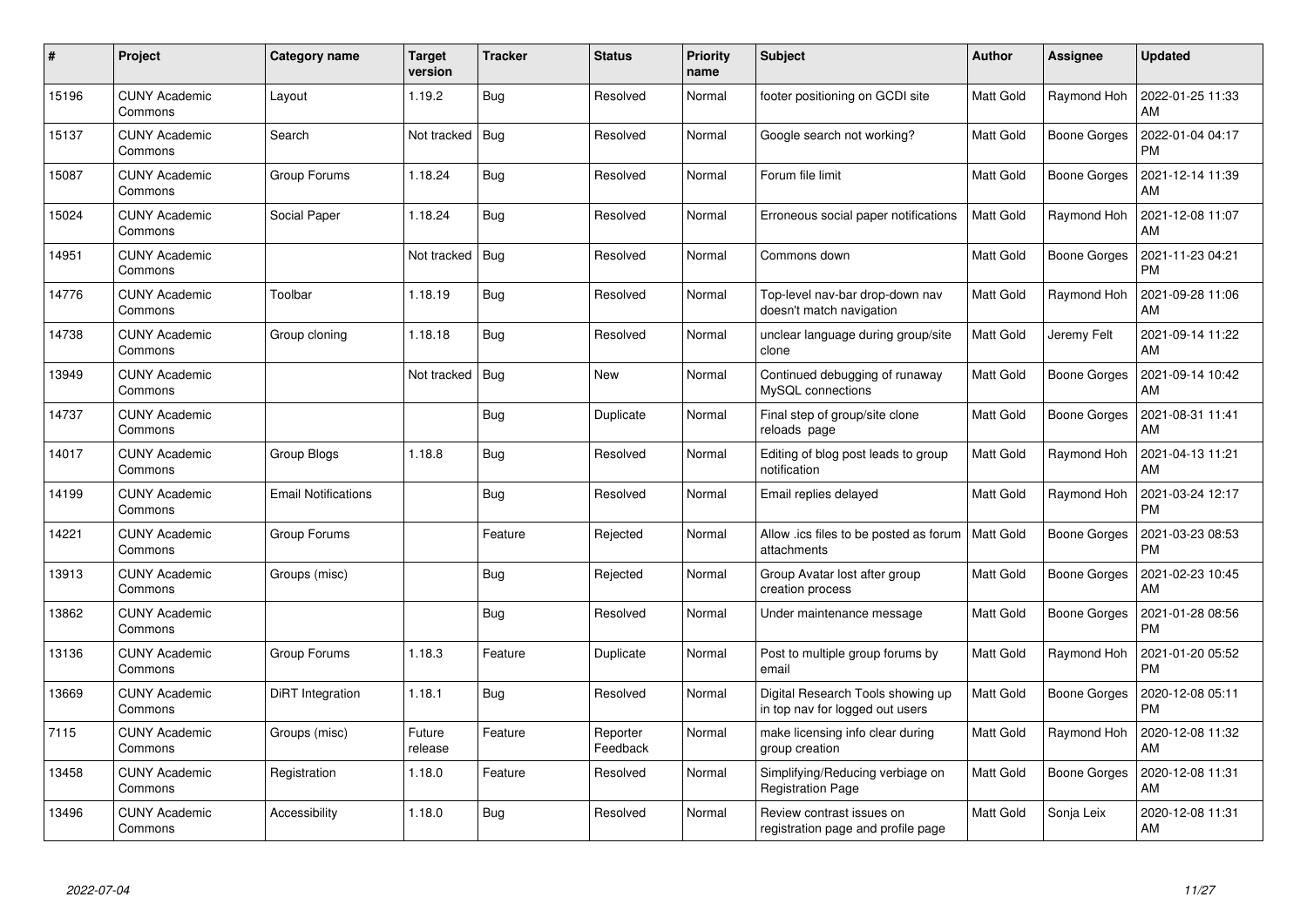| $\#$  | Project                         | Category name              | Target<br>version | <b>Tracker</b> | <b>Status</b> | Priority<br>name | <b>Subject</b>                                                                        | <b>Author</b>    | <b>Assignee</b>     | <b>Updated</b>                |
|-------|---------------------------------|----------------------------|-------------------|----------------|---------------|------------------|---------------------------------------------------------------------------------------|------------------|---------------------|-------------------------------|
| 13347 | <b>CUNY Academic</b><br>Commons | <b>Public Portfolio</b>    | 1.18.0            | Feature        | Resolved      | Normal           | Add Preferred Gender Pronouns to<br><b>CAC Profile</b>                                | <b>Matt Gold</b> | Boone Gorges        | 2020-12-08 11:31<br>AM        |
| 12136 | <b>CUNY Academic</b><br>Commons | Group Files                | 1.18.0            | Bug            | Resolved      | Normal           | 'You must login" group file warning<br>shows after log in                             | <b>Matt Gold</b> | Boone Gorges        | 2020-12-08 11:31<br>AM        |
| 12155 | <b>CUNY Academic</b><br>Commons | DiRT Integration           | 1.18.0            | Feature        | Resolved      | Normal           | Update DiRT Tools with new API                                                        | Matt Gold        | <b>Boone Gorges</b> | 2020-12-08 11:06<br>AM        |
| 13581 | <b>CUNY Academic</b><br>Commons | Group Library              |                   | Bug            | Rejected      | Normal           | Adding link to library didn't generate<br>notification email                          | <b>Matt Gold</b> | Raymond Hoh         | 2020-11-17 12:33<br><b>PM</b> |
| 13274 | <b>CUNY Academic</b><br>Commons | <b>Email Notifications</b> | 1.17.8            | Bug            | Resolved      | Normal           | Messy links in CAC email<br>notifications                                             | Matt Gold        | Raymond Hoh         | 2020-11-17 12:31<br><b>PM</b> |
| 13459 | <b>CUNY Academic</b><br>Commons | Layout                     | 1.17.6            | Bug            | Resolved      | Normal           | Line spacing on forum post title is<br>too small                                      | <b>Matt Gold</b> | Raymond Hoh         | 2020-10-27 11:00<br>AM        |
| 13429 | <b>CUNY Academic</b><br>Commons | <b>Email Notifications</b> | Not tracked       | Bug            | Resolved      | Normal           | Multiple forum notifications                                                          | Matt Gold        | Raymond Hoh         | 2020-10-13 05:24<br><b>PM</b> |
| 13243 | <b>CUNY Academic</b><br>Commons | Group Library              | Not tracked       | Support        | Resolved      | Normal           | Request to copy group library                                                         | Matt Gold        | Boone Gorges        | 2020-08-27 06:05<br><b>PM</b> |
| 13242 | <b>CUNY Academic</b><br>Commons | cuny.is                    |                   | Bug            | Rejected      | Normal           | Unable to edit a cuny.is shortlink                                                    | <b>Matt Gold</b> | Boone Gorges        | 2020-08-26 01:30<br>AM        |
| 13230 | <b>CUNY Academic</b><br>Commons | Layout                     | 1.17.2            | Bug            | Resolved      | Normal           | Overlapping notifications on group<br>management member acceptance                    | Matt Gold        | Raymond Hoh         | 2020-08-25 11:27<br>AM        |
| 10263 | <b>CUNY Academic</b><br>Commons | Groups (misc)              | 1.17.0            | Feature        | Resolved      | Normal           | Accept multiple group membership<br>requests                                          | Matt Gold        | <b>Boone Gorges</b> | 2020-07-28 11:09<br>AM        |
| 3176  | <b>CUNY Academic</b><br>Commons | Group Library              | 1.17.0            | Design/UX      | Resolved      | Normal           | Consolidate Doc/File/Forum<br>Attachment interface                                    | <b>Matt Gold</b> | <b>Boone Gorges</b> | 2020-07-14 01:06<br><b>PM</b> |
| 12966 | <b>CUNY Academic</b><br>Commons | BuddyPress (misc)          | 1.16.15           | Feature        | Resolved      | Normal           | Adjust export data page language to<br>indicate that you should not leave<br>the page | Matt Gold        | Raymond Hoh         | 2020-07-14 12:07<br><b>PM</b> |
| 12957 | <b>CUNY Academic</b><br>Commons | BuddyPress (misc)          | 1.16.14           | Support        | Resolved      | Normal           | Export data question                                                                  | Matt Gold        | Raymond Hoh         | 2020-06-23 10:53<br>AM        |
| 12847 | <b>CUNY Academic</b><br>Commons | Events                     | 1.16.12           | <b>Bug</b>     | Resolved      | Normal           | Error message in event description                                                    | <b>Matt Gold</b> | Raymond Hoh         | 2020-05-26 11:54<br>AM        |
| 12670 | <b>CUNY Academic</b><br>Commons | Responsive Design          | 1.16.10           | <b>Bug</b>     | Resolved      | Normal           | Social icons in site header overlap<br>with main nav on mobile                        | Matt Gold        | Raymond Hoh         | 2020-04-28 11:03<br>AM        |
| 5581  | <b>CUNY Academic</b><br>Commons | Analytics                  | Future<br>release | Feature        | Assigned      | Normal           | Explore alternatives to Google<br>Analytics                                           | <b>Matt Gold</b> | Valerie<br>Townsend | 2020-04-17 03:12<br><b>PM</b> |
| 12505 | <b>CUNY Academic</b><br>Commons | <b>Email Notifications</b> | 1.16.8            | Feature        | Resolved      | Normal           | Email subject lines                                                                   | <b>Matt Gold</b> | Luke Waltzer        | 2020-03-24 11:43<br>AM        |
| 12545 | <b>CUNY Academic</b><br>Commons | <b>Email Notifications</b> | Not tracked   Bug |                | Resolved      | Normal           | Notifications of replies by email not<br>able to be posted                            | Matt Gold        | Raymond Hoh         | 2020-03-24 10:27<br>AM        |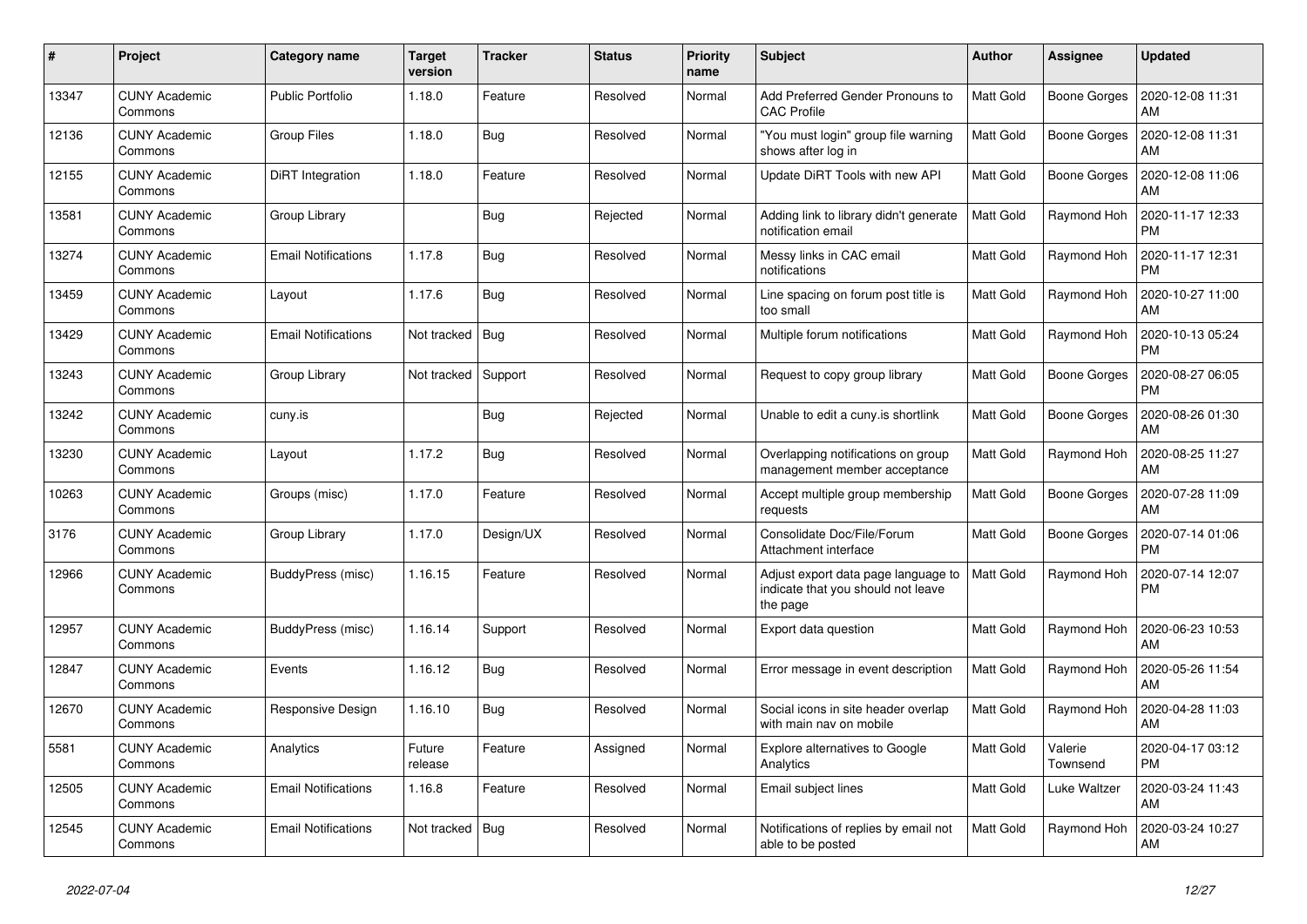| $\pmb{\sharp}$ | Project                         | Category name              | <b>Target</b><br>version | <b>Tracker</b> | <b>Status</b> | Priority<br>name | <b>Subject</b>                                                                           | <b>Author</b>    | Assignee            | <b>Updated</b>                |
|----------------|---------------------------------|----------------------------|--------------------------|----------------|---------------|------------------|------------------------------------------------------------------------------------------|------------------|---------------------|-------------------------------|
| 12353          | <b>CUNY Academic</b><br>Commons | BuddyPress (misc)          | Not tracked              | Bug            | Abandoned     | Normal           | Member filtering not working                                                             | Matt Gold        | <b>Boone Gorges</b> | 2020-03-10 11:14<br>AM        |
| 12471          | <b>CUNY Academic</b><br>Commons | <b>Email Notifications</b> | 1.16.7                   | Bug            | Resolved      | Normal           | forum notificaiton not sent                                                              | Matt Gold        | Raymond Hoh         | 2020-03-10 10:59<br>AM        |
| 12499          | <b>CUNY Academic</b><br>Commons | <b>Email Notifications</b> | 1.16.7                   | Bug            | Resolved      | Normal           | no email notification                                                                    | Matt Gold        | Raymond Hoh         | 2020-03-03 09:31<br><b>PM</b> |
| 12351          | <b>CUNY Academic</b><br>Commons | <b>Email Notifications</b> | 1.16.5                   | Bug            | Resolved      | Normal           | No email notification for forum post                                                     | Matt Gold        | <b>Boone Gorges</b> | 2020-02-03 02:33<br><b>PM</b> |
| 12335          | <b>CUNY Academic</b><br>Commons | cuny.is                    |                          | Bug            | Rejected      | Normal           | cuny.is issue                                                                            | Matt Gold        | <b>Boone Gorges</b> | 2020-01-30 12:47<br>AM        |
| 11795          | <b>CUNY Academic</b><br>Commons | Events                     | 1.16                     | Feature        | Resolved      | Normal           | Import Events to group calendars                                                         | Matt Gold        | Raymond Hoh         | 2019-12-04 10:51<br>AM        |
| 11801          | <b>CUNY Academic</b><br>Commons | Groups (misc)              | 1.16                     | Bug            | Resolved      | Normal           | Selecting 'CUNY-wide' when<br>creating group/site forbids selection<br>of other campuses | Matt Gold        | Sonja Leix          | 2019-11-14 11:14<br>AM        |
| 10531          | <b>CUNY Academic</b><br>Commons | Reckoning                  | Not tracked              | Bug            | Rejected      | Normal           | Problem with the Reckoning plugin                                                        | <b>Matt Gold</b> | <b>Boone Gorges</b> | 2019-10-04 02:31<br><b>PM</b> |
| 8836           | <b>CUNY Academic</b><br>Commons | Blogs (BuddyPress)         | Future<br>release        | Feature        | Assigned      | Normal           | Redesign site launch process                                                             | Matt Gold        | Boone Gorges        | 2019-10-03 02:49<br><b>PM</b> |
| 3758           | <b>CUNY Academic</b><br>Commons | Documentation              | Not tracked              | Documentation  | Resolved      | Normal           | Update documentation on adding<br>users to blogs                                         | Matt Gold        | scott voth          | 2019-09-23 03:25<br><b>PM</b> |
| 8666           | <b>CUNY Academic</b><br>Commons | Teaching                   | Not tracked              | Documentation  | Assigned      | Normal           | Create Teaching on the Commons<br>Resource Page                                          | Matt Gold        | Laurie Hurson       | 2019-09-23 03:16<br><b>PM</b> |
| 2389           | <b>CUNY Academic</b><br>Commons | commonsinabox.org          | Not tracked              | Documentation  | Resolved      | Normal           | CBOX slider documentation                                                                | Matt Gold        | scott voth          | 2019-09-23 03:03<br><b>PM</b> |
| 11864          | <b>CUNY Academic</b><br>Commons | Events                     | Not tracked              | Support        | Resolved      | Normal           | Calendar notification question                                                           | Matt Gold        | <b>Boone Gorges</b> | 2019-09-16 05:39<br><b>PM</b> |
| 11808          | <b>CUNY Academic</b><br>Commons | Messages                   | 1.15.9                   | Bug            | Resolved      | Normal           | Search function on messages not<br>working                                               | <b>Matt Gold</b> | <b>Boone Gorges</b> | 2019-08-30 11:03<br>AM        |
| 11800          | <b>CUNY Academic</b><br>Commons | Groups (misc)              | 1.15.9                   | <b>Bug</b>     | Resolved      | Normal           | 'CUNY-wide' Campus option not<br>saving on groups/sites                                  | <b>Matt Gold</b> | Boone Gorges        | 2019-08-27 04:17<br><b>PM</b> |
| 11619          | <b>CUNY Academic</b><br>Commons |                            | 1.15.5                   | <b>Bug</b>     | Rejected      | Normal           | Homepage thumbnails not loading                                                          | Matt Gold        | Raymond Hoh         | 2019-07-09 03:49<br>AM        |
| 11610          | <b>CUNY Academic</b><br>Commons |                            | 1.15.5                   | Bug            | Resolved      | Normal           | Homepage thumbnails not loading                                                          | <b>Matt Gold</b> | Boone Gorges        | 2019-06-29 10:38<br><b>PM</b> |
| 11585          | <b>CUNY Academic</b><br>Commons | <b>WordPress Plugins</b>   | Not tracked              | Bug            | Rejected      | Normal           | The The Tabs and Accordion plugin<br>weirdness                                           | Matt Gold        | scott voth          | 2019-06-25 04:17<br><b>PM</b> |
| 11522          | <b>CUNY Academic</b><br>Commons | Reply By Email             | Not tracked   Bug        |                | Resolved      | Normal           | Reply by email didn't work                                                               | Matt Gold        | Raymond Hoh         | 2019-06-05 10:40<br>AM        |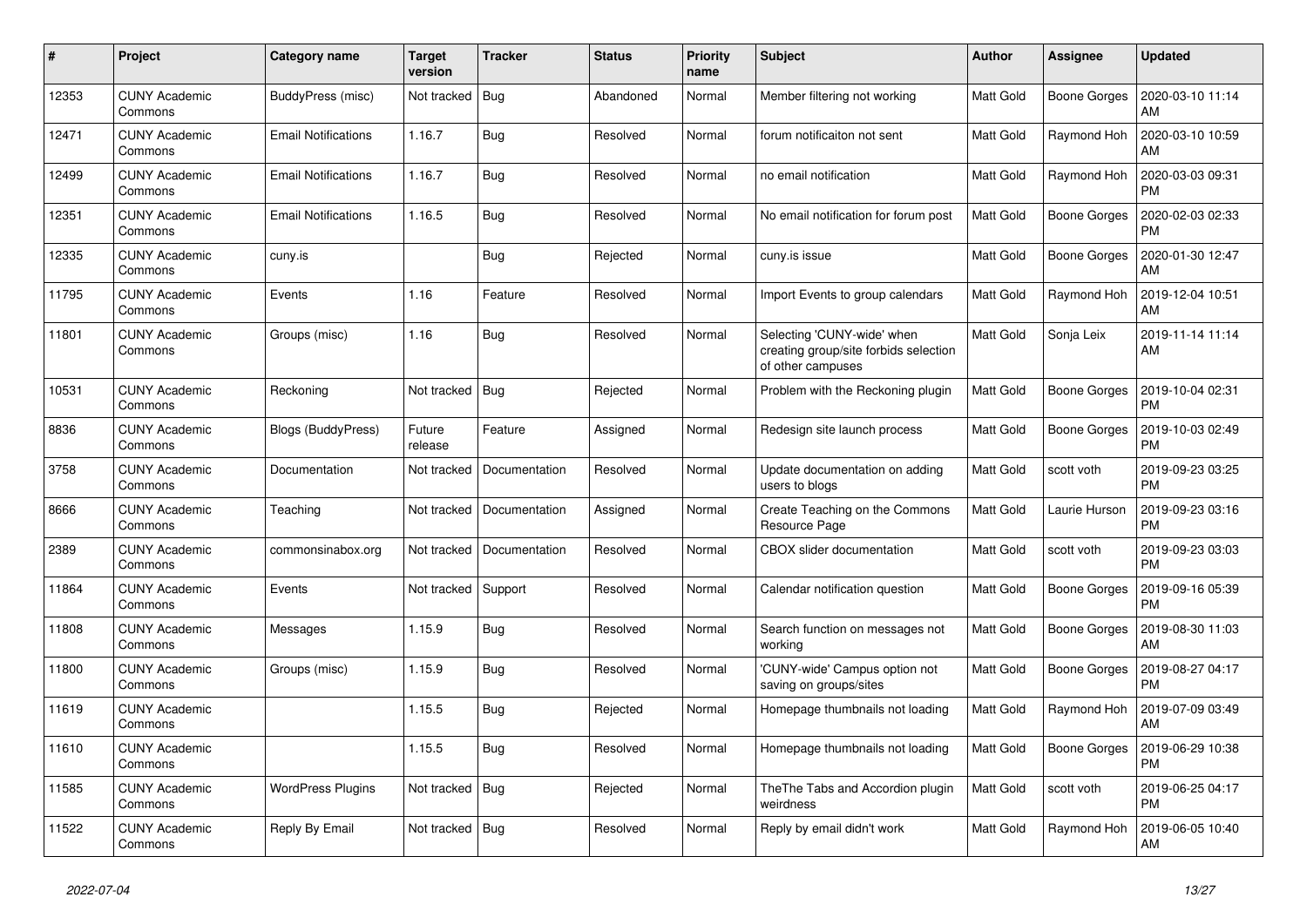| $\#$  | Project                         | <b>Category name</b>        | <b>Target</b><br>version | <b>Tracker</b> | <b>Status</b>        | <b>Priority</b><br>name | <b>Subject</b>                                                                                                   | Author           | <b>Assignee</b>     | <b>Updated</b>                |
|-------|---------------------------------|-----------------------------|--------------------------|----------------|----------------------|-------------------------|------------------------------------------------------------------------------------------------------------------|------------------|---------------------|-------------------------------|
| 11223 | <b>CUNY Academic</b><br>Commons | Design                      | 1.15                     | Feature        | Resolved             | Normal                  | Adjust CC licensing statement on<br>sitewide footer                                                              | <b>Matt Gold</b> | Sonja Leix          | 2019-05-07 02:31<br><b>PM</b> |
| 11209 | <b>CUNY Academic</b><br>Commons | BuddyPress (misc)           | 1.14.11                  | Bug            | Resolved             | Normal                  | Activity timestamp errors                                                                                        | <b>Matt Gold</b> | Raymond Hoh         | 2019-04-23 12:27<br><b>PM</b> |
| 11086 | CUNY Academic<br>Commons        | <b>Email Notifications</b>  | 1.15                     | Bug            | Resolved             | Normal                  | Users clicking "unsubscribe" on a<br>forwarded CAC group email can<br>unsubscribe a another user from a<br>group | <b>Matt Gold</b> | Raymond Hoh         | 2019-04-16 12:40<br><b>PM</b> |
| 11084 | <b>CUNY Academic</b><br>Commons | Documentation               | Not tracked              | Documentation  | Resolved             | Normal                  | document new padlet, voicethread,<br>suturi functionality                                                        | <b>Matt Gold</b> | scott voth          | 2019-03-27 03:07<br><b>PM</b> |
| 10658 | <b>CUNY Academic</b><br>Commons | Design                      | 1.14.8                   | Design/UX      | Resolved             | Normal                  | Condense sitewide footer                                                                                         | Matt Gold        | Sonja Leix          | 2019-03-12 11:20<br>AM        |
| 4331  | <b>CUNY Academic</b><br>Commons | Group Forums                | Future<br>release        | Feature        | Resolved             | Normal                  | Improve visibility of forum "post by<br>email" information                                                       | <b>Matt Gold</b> | Chris Stein         | 2019-03-12 12:39<br>AM        |
| 5884  | CUNY Academic<br>Commons        | Reply By Email              | Not tracked              | Bug            | Resolved             | Normal                  | Reply by email double posting<br>issues                                                                          | <b>Matt Gold</b> | Raymond Hoh         | 2019-03-11 11:32<br><b>PM</b> |
| 3858  | <b>CUNY Academic</b><br>Commons | Reply By Email              | Future<br>release        | Bug            | Duplicate            | Normal                  | Improved groupblog-RBE integration                                                                               | <b>Matt Gold</b> | Raymond Hoh         | 2019-03-11 02:32<br><b>PM</b> |
| 1544  | <b>CUNY Academic</b><br>Commons | Groups (misc)               | Future<br>release        | Feature        | Reporter<br>Feedback | Normal                  | Group Filtering and Sorting                                                                                      | <b>Matt Gold</b> | Chris Stein         | 2019-03-01 02:25<br><b>PM</b> |
| 11016 | <b>CUNY Academic</b><br>Commons | Home Page                   | 1.14.7                   | Bug            | Resolved             | Normal                  | Activity timestamps on homepage<br>are borked                                                                    | <b>Matt Gold</b> | Raymond Hoh         | 2019-02-26 02:04<br><b>PM</b> |
| 10955 | CUNY Academic<br>Commons        | Home Page                   | 1.14.5                   | Support        | Resolved             | Normal                  | Homepage help link                                                                                               | <b>Matt Gold</b> | <b>Boone Gorges</b> | 2019-01-22 11:53<br>AM        |
| 10854 | <b>CUNY Academic</b><br>Commons | Groups (misc)               | 1.14.3                   | Bug            | Resolved             | Normal                  | Group membership request not<br>appearing on Requests admin tab                                                  | Matt Gold        |                     | 2018-12-21 04:12<br>PM        |
| 10659 | <b>CUNY Academic</b><br>Commons | Group Forums                | Future<br>release        | Feature        | Assigned             | Normal                  | Post to multiple groups via email                                                                                | Matt Gold        | Raymond Hoh         | 2018-11-15 12:54<br>AM        |
| 9235  | <b>CUNY Academic</b><br>Commons | Reply By Email              | 1.14                     | Bug            | Resolved             | Normal                  | Better RBE error messaging when<br>duplicate content is detected                                                 | <b>Matt Gold</b> | Raymond Hoh         | 2018-11-14 10:35<br>AM        |
| 7112  | <b>CUNY Academic</b><br>Commons | WordPress (misc)            | 1.14                     | Feature        | Resolved             | Normal                  | Add Copyright option/question to<br>users on blog creation wizard                                                | <b>Matt Gold</b> | Raymond Hoh         | 2018-11-14 10:34<br>AM        |
| 9801  | <b>CUNY Academic</b><br>Commons | Courses                     | 1.14                     | Feature        | Resolved             | Normal                  | Add courses item to main Commons<br>nav                                                                          | Matt Gold        | Boone Gorges        | 2018-11-13 02:15<br>PM        |
| 10647 | <b>CUNY Academic</b><br>Commons | Publicity                   |                          | Publicity      | Resolved             | Normal                  | Add JTD to list of Publications on<br>the Commmons                                                               | Matt Gold        | scott voth          | 2018-11-01 01:33<br><b>PM</b> |
| 10356 | <b>CUNY Academic</b><br>Commons | Reply By Email              | 1.13.12                  | Bug            | Resolved             | Normal                  | RBE error                                                                                                        | Matt Gold        | Raymond Hoh         | 2018-10-27 04:51<br><b>PM</b> |
| 10229 | <b>CUNY Academic</b><br>Commons | Information<br>Architecture | 1.14                     | Feature        | Resolved             | Normal                  | Remove 1 item from main nav bar<br>when we add courses                                                           | Matt Gold        | Chris Stein         | 2018-10-25 02:59<br>PM.       |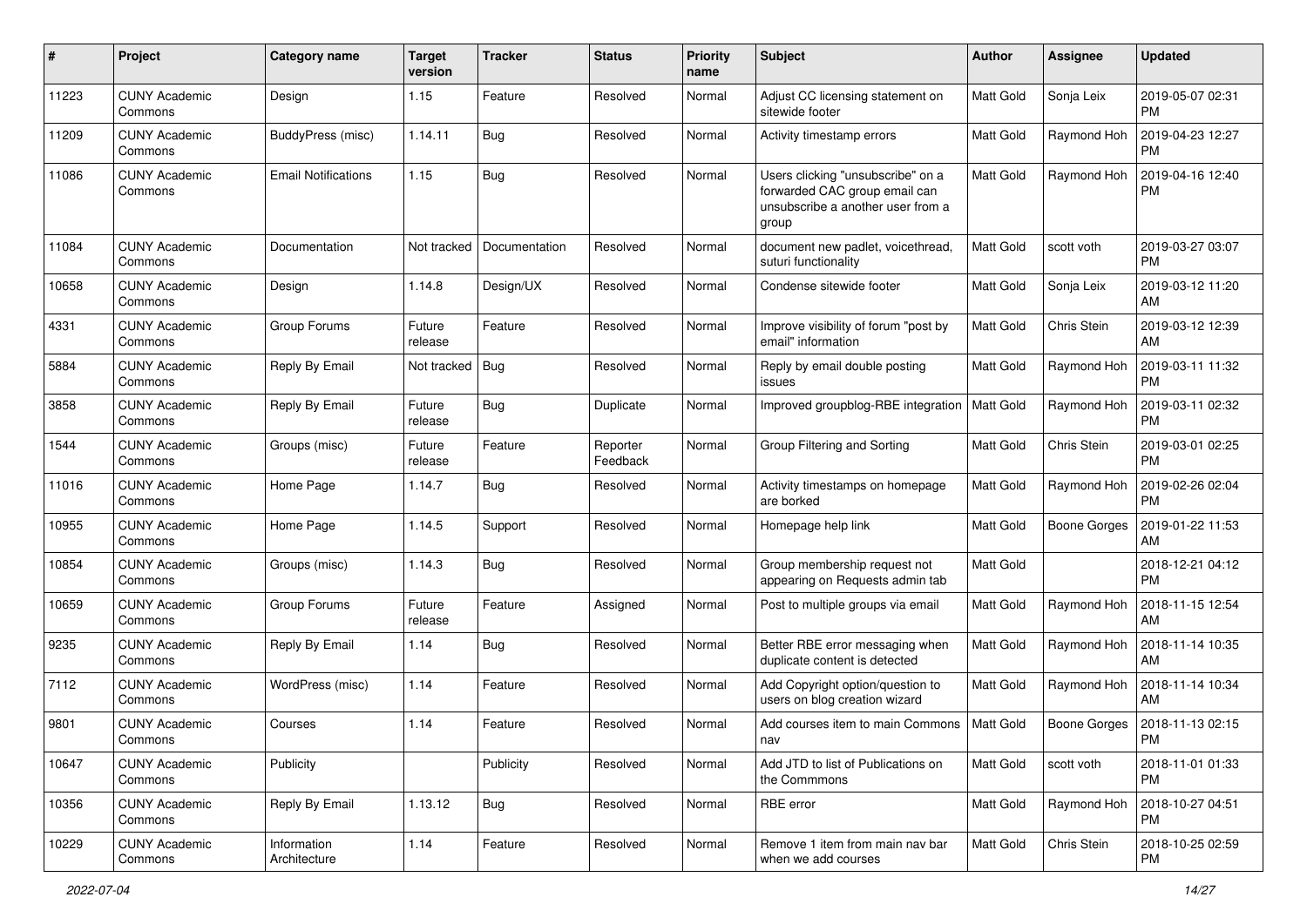| $\pmb{\sharp}$ | Project                         | Category name              | <b>Target</b><br>version | <b>Tracker</b> | <b>Status</b>        | Priority<br>name | <b>Subject</b>                                                                                     | <b>Author</b>    | Assignee            | <b>Updated</b>                |
|----------------|---------------------------------|----------------------------|--------------------------|----------------|----------------------|------------------|----------------------------------------------------------------------------------------------------|------------------|---------------------|-------------------------------|
| 10597          | <b>CUNY Academic</b><br>Commons | cuny.is                    | Not tracked              | Bug            | Resolved             | Normal           | cuny.is admin unavailable                                                                          | Matt Gold        | <b>Boone Gorges</b> | 2018-10-25 01:44<br><b>PM</b> |
| 9028           | <b>CUNY Academic</b><br>Commons | Onboarding                 | Future<br>release        | Feature        | Assigned             | Normal           | suggest groups to new members<br>during the registration process                                   | Matt Gold        | Chris Stein         | 2018-10-24 12:34<br><b>PM</b> |
| 10553          | <b>CUNY Academic</b><br>Commons | Group Files                | 1.13.12                  | Bug            | Resolved             | Normal           | File category view persists after<br>clicking away                                                 | Matt Gold        | <b>Boone Gorges</b> | 2018-10-23 11:47<br>AM        |
| 10538          | <b>CUNY Academic</b><br>Commons |                            |                          | Bug            | Resolved             | Normal           | 'This Site Can't be Reached"                                                                       | Matt Gold        | <b>Boone Gorges</b> | 2018-10-16 09:39<br><b>PM</b> |
| 10410          | <b>CUNY Academic</b><br>Commons | Group Invitations          | 1.13.11                  | Bug            | Resolved             | Normal           | Navigating to another user's 'invites'<br>page leads to portfolio page without<br>redirect message | Matt Gold        | Raymond Hoh         | 2018-10-09 10:43<br>AM        |
| 10381          | <b>CUNY Academic</b><br>Commons | <b>Email Notifications</b> | 1.13.11                  | Bug            | Resolved             | Normal           | Group Blog Comment notification<br>doesn't include username                                        | Matt Gold        | Raymond Hoh         | 2018-10-09 10:36<br>AM        |
| 10144          | <b>CUNY Academic</b><br>Commons | Group Forums               | 1.13.10                  | Bug            | Resolved             | Normal           | Subscription set to "no email"                                                                     | Matt Gold        | Raymond Hoh         | 2018-09-25 10:26<br>AM        |
| 10360          | <b>CUNY Academic</b><br>Commons | Groups (misc)              |                          | Support        | Resolved             | Normal           | Pruning groups                                                                                     | Matt Gold        | <b>Boone Gorges</b> | 2018-09-20 02:57<br><b>PM</b> |
| 10357          | <b>CUNY Academic</b><br>Commons | Onboarding                 |                          | <b>Bug</b>     | Rejected             | Normal           | Invitation snafu                                                                                   | Matt Gold        | Boone Gorges        | 2018-09-20 02:14<br><b>PM</b> |
| 2650           | <b>CUNY Academic</b><br>Commons | commonsinabox.org          | Not tracked              | Design/UX      | Resolved             | Normal           | Redo CBOX homepage                                                                                 | Matt Gold        | scott voth          | 2018-09-12 02:08<br><b>PM</b> |
| 6584           | <b>CUNY Academic</b><br>Commons | cuny.is                    | Not tracked              | Feature        | Resolved             | Normal           | Create form for requesting cuny.is<br>links                                                        | Matt Gold        | scott voth          | 2018-09-12 02:07<br><b>PM</b> |
| 9947           | <b>CUNY Academic</b><br>Commons | <b>WordPress Plugins</b>   | Future<br>release        | Feature        | Reporter<br>Feedback | Normal           | Install H5P quiz plugin                                                                            | Matt Gold        | Boone Gorges        | 2018-09-11 11:01<br>AM        |
| 9894           | <b>CUNY Academic</b><br>Commons | Onboarding                 |                          | <b>Bug</b>     | Rejected             | Normal           | Super Admin can't add user to site                                                                 | <b>Matt Gold</b> | <b>Boone Gorges</b> | 2018-09-11 09:57<br>AM        |
| 9979           | <b>CUNY Academic</b><br>Commons | <b>Email Notifications</b> | Not tracked              | Bug            | Reporter<br>Feedback | Normal           | Reports of slow email activation<br>emails                                                         | <b>Matt Gold</b> | Boone Gorges        | 2018-08-29 09:40<br><b>PM</b> |
| 10210          | <b>CUNY Academic</b><br>Commons | Onboarding                 | 1.13.8                   | <b>Bug</b>     | Resolved             | Normal           | Spacing wonky on invite screen                                                                     | Matt Gold        | <b>Boone Gorges</b> | 2018-08-29 05:39<br><b>PM</b> |
| 10209          | <b>CUNY Academic</b><br>Commons | BuddyPress (misc)          | 1.13.8                   | Bug            | Resolved             | Normal           | Additional login prompt                                                                            | Matt Gold        | Raymond Hoh         | 2018-08-29 03:23<br><b>PM</b> |
| 10228          | <b>CUNY Academic</b><br>Commons | <b>WordPress Plugins</b>   | Not tracked   Bug        |                | Rejected             | Normal           | NS Cloner network activated                                                                        | <b>Matt Gold</b> | Boone Gorges        | 2018-08-27 09:27<br>AM        |
| 10164          | <b>CUNY Academic</b><br>Commons | Group Forums               | 1.13.8                   | <b>Bug</b>     | Resolved             | Normal           | A few oddities related to a<br>cross-posted forum post                                             | Matt Gold        | <b>Boone Gorges</b> | 2018-08-17 10:12<br>AM        |
| 10040          | <b>CUNY Academic</b><br>Commons | WordPress (misc)           | Not tracked              | Bug            | Reporter<br>Feedback | Normal           | User doesn't see full list of themes                                                               | Matt Gold        | Boone Gorges        | 2018-07-25 10:12<br>AM        |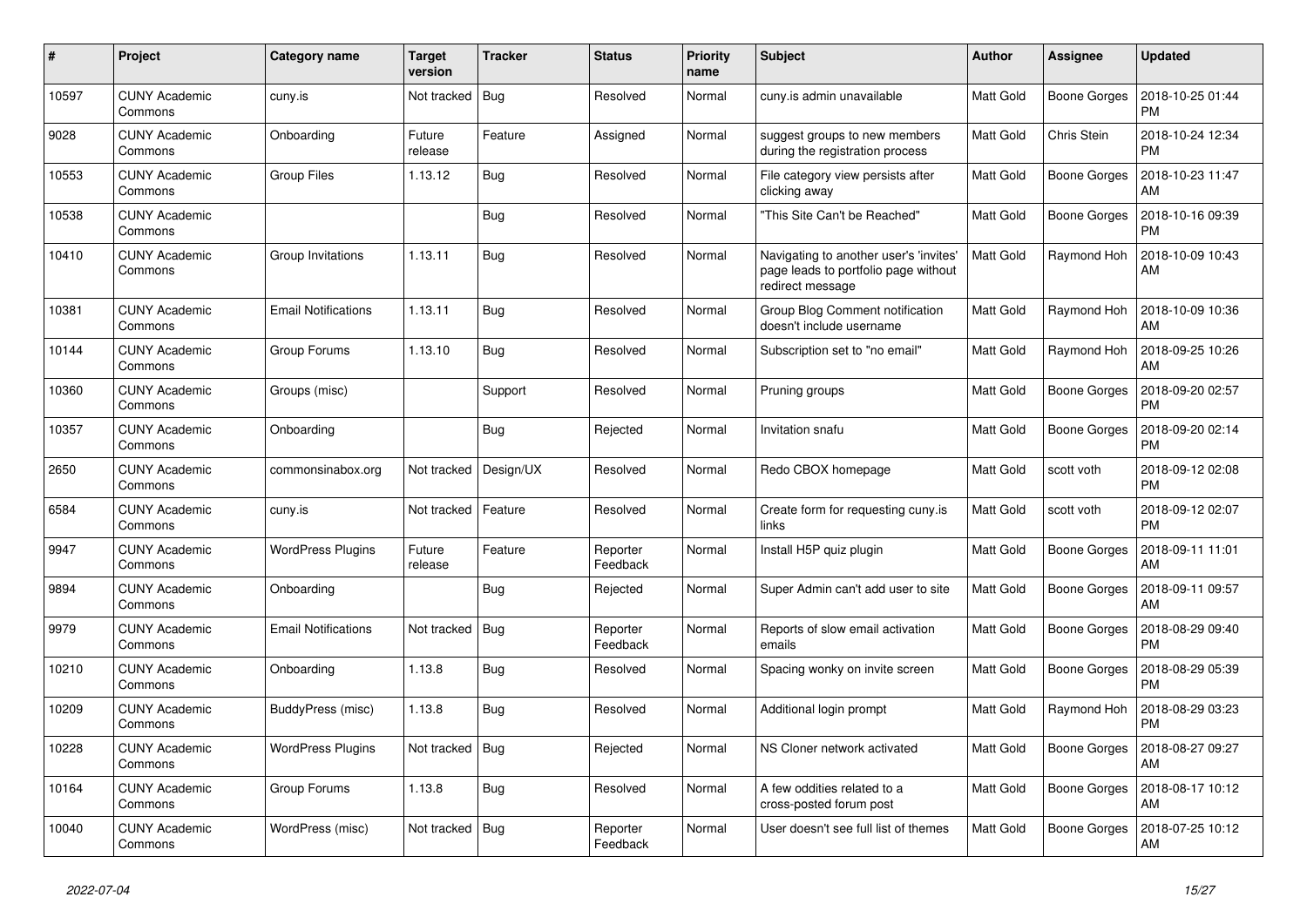| $\#$ | Project                         | <b>Category name</b>    | <b>Target</b><br>version | <b>Tracker</b> | <b>Status</b> | <b>Priority</b><br>name | <b>Subject</b>                                                                     | <b>Author</b>    | <b>Assignee</b>     | <b>Updated</b>                |
|------|---------------------------------|-------------------------|--------------------------|----------------|---------------|-------------------------|------------------------------------------------------------------------------------|------------------|---------------------|-------------------------------|
| 9941 | <b>CUNY Academic</b><br>Commons | Wiki                    | Not tracked              | Support        | Assigned      | Normal                  | Wiki functionality                                                                 | Matt Gold        | Boone Gorges        | 2018-06-26 10:57<br>AM        |
| 9876 | <b>CUNY Academic</b><br>Commons | Messages                | 1.13.3                   | Bug            | Resolved      | Normal                  | System erroneously indicates<br>super-admin is part of private<br>message exchange | <b>Matt Gold</b> | <b>Boone Gorges</b> | 2018-06-01 07:36<br><b>PM</b> |
| 9814 | <b>CUNY Academic</b><br>Commons | Groups (misc)           | Not tracked              | Bug            | Resolved      | Normal                  | Group email settings "No Email"<br>issue                                           | <b>Matt Gold</b> | Raymond Hoh         | 2018-05-22 11:45<br>AM        |
| 9749 | <b>CUNY Academic</b><br>Commons | Onboarding              | 1.13.2                   | Bug            | Resolved      | Normal                  | New invitation message mentions<br>username as opposed to First/Last<br>Name       | <b>Matt Gold</b> | Boone Gorges        | 2018-05-22 10:49<br>AM        |
| 9782 | <b>CUNY Academic</b><br>Commons | Groups (misc)           | 1.13.2                   | Bug            | Resolved      | Normal                  | Site loads/skips last step of group<br>creation                                    | Matt Gold        | <b>Boone Gorges</b> | 2018-05-22 10:45<br>AM        |
| 9492 | <b>CUNY Academic</b><br>Commons | WordPress (misc)        | Not tracked              | Support        | Resolved      | Normal                  | Importing Wikispaces Articles to<br><b>Blogs in Academic Commons</b>               | Matt Gold        | Raymond Hoh         | 2018-05-21 03:58<br><b>PM</b> |
| 9748 | <b>CUNY Academic</b><br>Commons | Onboarding              | Not tracked              | Support        | Resolved      | Normal                  | Non-CUNY codes and the new<br>invitation system                                    | <b>Matt Gold</b> | <b>Boone Gorges</b> | 2018-05-14 12:54<br><b>PM</b> |
| 8929 | <b>CUNY Academic</b><br>Commons | Groups (misc)           | 1.13                     | Feature        | Resolved      | Normal                  | Editing group forum email address                                                  | <b>Matt Gold</b> | Raymond Hoh         | 2018-05-07 12:44<br><b>PM</b> |
| 8225 | <b>CUNY Academic</b><br>Commons | Group Blogs             | 1.13                     | <b>Bug</b>     | Resolved      | Normal                  | replies to a blog post activity item                                               | <b>Matt Gold</b> | Raymond Hoh         | 2018-05-07 12:32<br><b>PM</b> |
| 9010 | <b>CUNY Academic</b><br>Commons | Groups (misc)           | 1.13                     | Feature        | Resolved      | Normal                  | Add group email address in<br>prominent way to Group homepage                      | Matt Gold        | <b>Erik Trainer</b> | 2018-05-07 12:32<br><b>PM</b> |
| 8899 | <b>CUNY Academic</b><br>Commons | Accessibility           | 1.13                     | Feature        | Resolved      | Normal                  | <b>Accessibility Fixes</b>                                                         | Matt Gold        | Boone Gorges        | 2018-04-23 10:55<br>AM        |
| 3768 | <b>CUNY Academic</b><br>Commons | <b>Public Portfolio</b> | Future<br>release        | Feature        | Assigned      | Normal                  | Institutions/Past positions on public<br>portfolios                                | Matt Gold        | <b>Boone Gorges</b> | 2018-04-23 10:44<br>AM        |
| 9622 | CUNY Academic<br>Commons        | WordPress (misc)        | 1.12.13                  | Feature        | Resolved      | Normal                  | <b>Redirect site URL</b>                                                           | Matt Gold        | Boone Gorges        | 2018-04-19 11:45<br>AM        |
| 9191 | <b>CUNY Academic</b><br>Commons | Reply By Email          | Future<br>release        | Bug            | Rejected      | Normal                  | multiple RBE messages                                                              | Matt Gold        | Raymond Hoh         | 2018-04-13 05:08<br><b>PM</b> |
| 9051 | <b>CUNY Academic</b><br>Commons | Groups (misc)           | 1.13                     | Bug            | Duplicate     | Normal                  | Difficult to know how to change<br>group email address                             | Matt Gold        | Raymond Hoh         | 2018-04-13 05:01<br><b>PM</b> |
| 9466 | <b>CUNY Academic</b><br>Commons | Reply By Email          | 1.12.11                  | Bug            | Resolved      | Normal                  | email post notification does not post<br>notice of attachment                      | <b>Matt Gold</b> | Raymond Hoh         | 2018-03-27 12:48<br><b>PM</b> |
| 9148 | <b>CUNY Academic</b><br>Commons | Layout                  | 1.12.11                  | <b>Bug</b>     | Resolved      | Normal                  | <b>CAC on Microsoft Edge</b>                                                       | Matt Gold        | Matt Gold           | 2018-03-27 11:34<br>AM        |
| 9489 | <b>CUNY Academic</b><br>Commons | Spam/Spam<br>Prevention | 1.12.11                  | Bug            | Resolved      | Normal                  | Email spam possibly related to CAC<br>form                                         | Matt Gold        | Raymond Hoh         | 2018-03-26 05:28<br>PM        |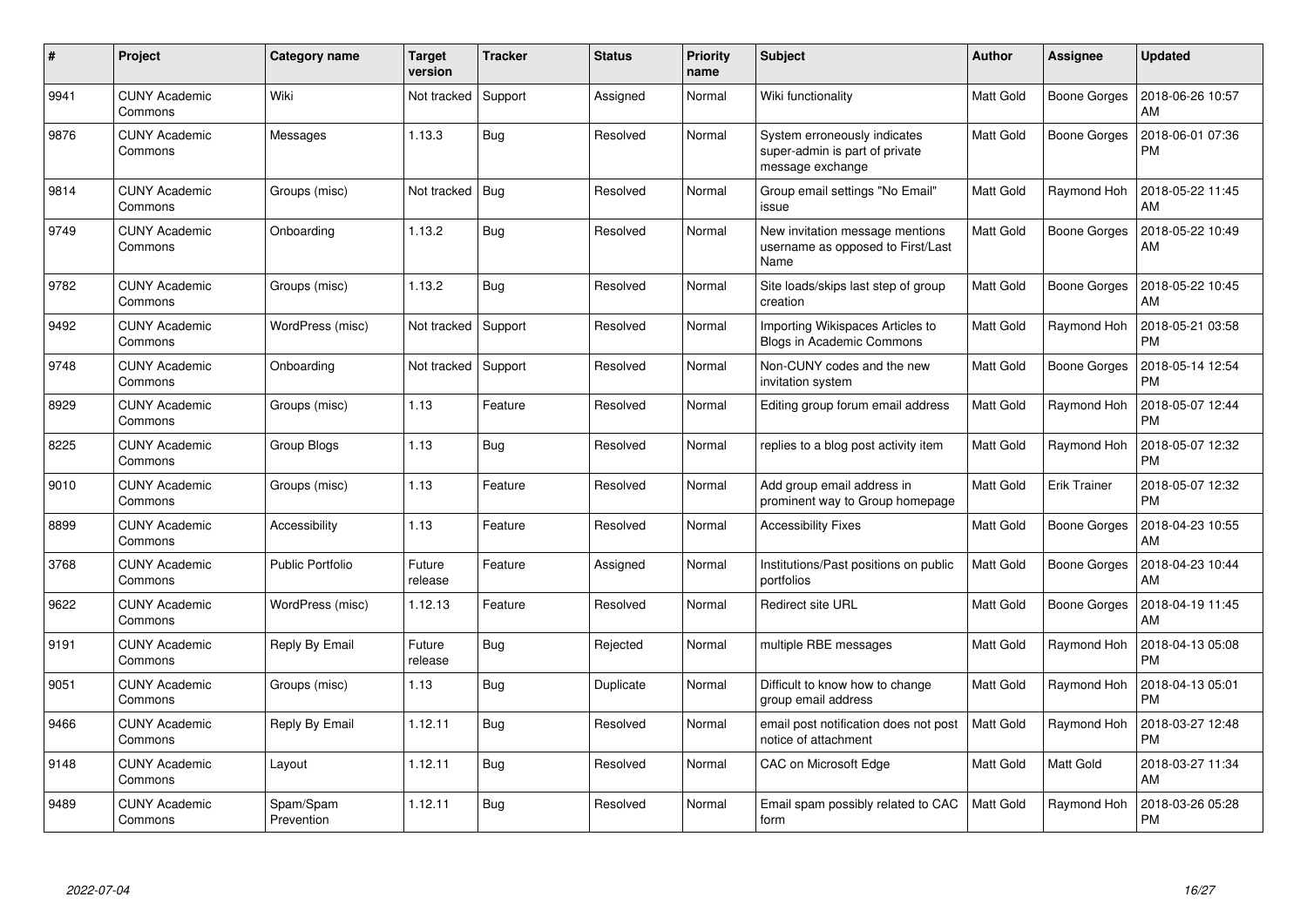| $\#$ | Project                         | Category name              | <b>Target</b><br>version | <b>Tracker</b> | <b>Status</b> | Priority<br>name | <b>Subject</b>                                                                     | <b>Author</b>    | Assignee            | <b>Updated</b>                |
|------|---------------------------------|----------------------------|--------------------------|----------------|---------------|------------------|------------------------------------------------------------------------------------|------------------|---------------------|-------------------------------|
| 8935 | <b>CUNY Academic</b><br>Commons | <b>Public Portfolio</b>    | 1.13                     | Feature        | Resolved      | Normal           | Create a better-looking null state for<br>Portfolios without About You<br>sections | <b>Matt Gold</b> | <b>Boone Gorges</b> | 2018-03-23 04:37<br><b>PM</b> |
| 9421 | <b>CUNY Academic</b><br>Commons | Reply By Email             |                          | Bug            | Rejected      | Normal           | RBE posting error                                                                  | Matt Gold        | Raymond Hoh         | 2018-03-19 03:00<br><b>PM</b> |
| 9319 | <b>CUNY Academic</b><br>Commons | Group Blogs                |                          | Bug            | Duplicate     | Normal           | Question about group/site<br>connections                                           | Matt Gold        | Boone Gorges        | 2018-02-28 01:45<br><b>PM</b> |
| 8991 | <b>CUNY Academic</b><br>Commons | Reply By Email             | Not tracked              | Bug            | Hold          | Normal           | RBE duplicate email message issue                                                  | <b>Matt Gold</b> | Raymond Hoh         | 2018-02-18 08:53<br><b>PM</b> |
| 9115 | <b>CUNY Academic</b><br>Commons |                            | Not tracked              | Support        | Resolved      | Normal           | question about invite by email                                                     | Matt Gold        | Matt Gold           | 2018-02-13 11:14<br>AM        |
| 9124 | <b>CUNY Academic</b><br>Commons | Reply By Email             | 1.12.8                   | <b>Bug</b>     | Resolved      | Normal           | Old RBE new topic email address<br>appears on post editing screen                  | Matt Gold        | Raymond Hoh         | 2018-02-13 10:49<br>AM        |
| 9132 | <b>CUNY Academic</b><br>Commons | My Commons                 | 1.12.8                   | Bug            | Resolved      | Normal           | empty activity items on My<br>Commons                                              | Matt Gold        | Raymond Hoh         | 2018-02-13 10:49<br>AM        |
| 9149 | <b>CUNY Academic</b><br>Commons | <b>BuddyPress Docs</b>     | 1.12.8                   | <b>Bug</b>     | Resolved      | Normal           | Doc listing layout issue                                                           | Matt Gold        | Boone Gorges        | 2018-02-13 10:36<br>AM        |
| 9127 | <b>CUNY Academic</b><br>Commons | <b>WordPress Plugins</b>   |                          | Documentation  | Resolved      | Normal           | update taxonomy of plugins                                                         | Matt Gold        | scott voth          | 2018-02-12 12:03<br><b>PM</b> |
| 9144 | <b>CUNY Academic</b><br>Commons | <b>WordPress Themes</b>    | Not tracked              | Support        | Resolved      | Normal           | CSS question                                                                       | Matt Gold        | <b>Boone Gorges</b> | 2018-01-30 10:23<br><b>PM</b> |
| 9114 | <b>CUNY Academic</b><br>Commons | Home Page                  | 1.12.8                   | Bug            | Resolved      | Normal           | group with long name messes up<br>homepage layout                                  | Matt Gold        | Boone Gorges        | 2018-01-24 05:17<br><b>PM</b> |
| 9107 | <b>CUNY Academic</b><br>Commons | Non-CUNY sign up<br>codes  | 1.12.7                   | <b>Bug</b>     | Resolved      | Normal           | Can't add group to non-CUNY<br>sign-up code                                        | Matt Gold        | Boone Gorges        | 2018-01-23 04:15<br><b>PM</b> |
| 9085 | <b>CUNY Academic</b><br>Commons | <b>Email Notifications</b> | 1.12.7                   | Bug            | Resolved      | Normal           | Email notification for group doc<br>creation                                       | Matt Gold        | Raymond Hoh         | 2018-01-23 11:11<br>AM        |
| 9095 | <b>CUNY Academic</b><br>Commons | <b>Email Notifications</b> |                          | Bug            | Rejected      | Normal           | Email notifications of events may not<br>be going out                              | <b>Matt Gold</b> | Raymond Hoh         | 2018-01-19 04:58<br><b>PM</b> |
| 9015 | <b>CUNY Academic</b><br>Commons | Groups (misc)              | Not tracked              | Outreach       | Assigned      | Normal           | Email group admins the email<br>addresses of their groups                          | Matt Gold        | Matt Gold           | 2018-01-02 09:54<br>AM        |
| 8943 | <b>CUNY Academic</b><br>Commons | Reply By Email             | 1.12.6                   | <b>Bug</b>     | Resolved      | Normal           | RBE email attachment not posted<br>from new topic email address                    | Matt Gold        | Raymond Hoh         | 2017-12-28 03:49<br><b>PM</b> |
| 8976 | <b>CUNY Academic</b><br>Commons | Reply By Email             | Not tracked              | Feature        | Assigned      | Normal           | Package RBE new topics posting?                                                    | Matt Gold        | Raymond Hoh         | 2017-12-04 02:34<br><b>PM</b> |
| 8945 | <b>CUNY Academic</b><br>Commons | <b>BuddyPress Docs</b>     | Not tracked              | Support        | Duplicate     | Normal           | Spam report                                                                        | Matt Gold        | <b>Boone Gorges</b> | 2017-11-28 01:39<br><b>PM</b> |
| 8793 | <b>CUNY Academic</b><br>Commons | Help/Codex                 | 1.12.3                   | Bug            | Resolved      | Normal           | Bold email address on help page                                                    | Matt Gold        | Paige Dupont        | 2017-11-28 11:21<br>AM        |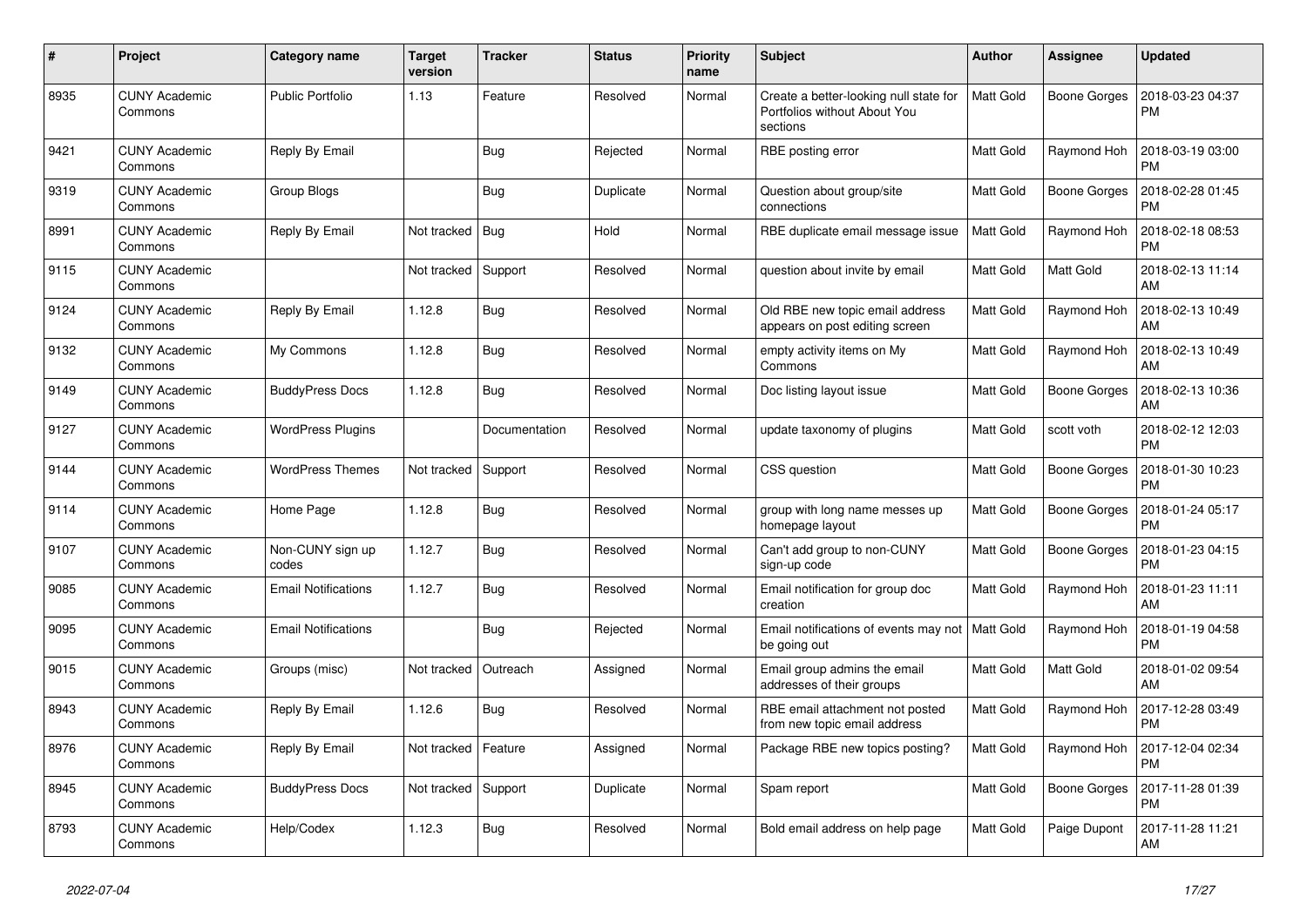| #    | Project                         | <b>Category name</b>       | <b>Target</b><br>version | <b>Tracker</b> | <b>Status</b> | <b>Priority</b><br>name | <b>Subject</b>                                                                        | <b>Author</b>    | <b>Assignee</b>     | <b>Updated</b>                |
|------|---------------------------------|----------------------------|--------------------------|----------------|---------------|-------------------------|---------------------------------------------------------------------------------------|------------------|---------------------|-------------------------------|
| 8898 | <b>CUNY Academic</b><br>Commons | Social Paper               | Not tracked              | Feature        | Assigned      | Normal                  | Usage data on docs and social<br>paper                                                | <b>Matt Gold</b> | Matt Gold           | 2017-11-16 11:32<br>AM        |
| 3785 | <b>CUNY Academic</b><br>Commons | Registration               | Not tracked   Bug        |                | Resolved      | Normal                  | New CUNY email addresses                                                              | <b>Matt Gold</b> | Marilyn Weber       | 2017-11-15 05:47<br><b>PM</b> |
| 2272 | CUNY Academic<br>Commons        | commonsinabox.org          | Not tracked              | Feature        | Rejected      | Normal                  | Edit inline help on<br>commonsinabox.org                                              | Matt Gold        | Chris Stein         | 2017-11-15 05:26<br><b>PM</b> |
| 2285 | <b>CUNY Academic</b><br>Commons | commonsinabox.org          | Not tracked              | Feature        | Rejected      | Normal                  | Feature Community/Group Forums<br>on commonsinabox.org homepage?                      | <b>Matt Gold</b> | Chris Stein         | 2017-11-15 05:24<br><b>PM</b> |
| 6456 | <b>CUNY Academic</b><br>Commons | Documentation              | Not tracked              | Documentation  | Resolved      | Normal                  | Update Dev Blog Free Software<br><b>Contributions Page</b>                            | Matt Gold        | <b>Boone Gorges</b> | 2017-11-15 05:09<br>PM        |
| 1200 | <b>CUNY Academic</b><br>Commons | WordPress (misc)           | Not tracked              | Feature        | Rejected      | Normal                  | Create Changelog for the Commons                                                      | Matt Gold        | <b>Boone Gorges</b> | 2017-11-15 05:06<br><b>PM</b> |
| 6467 | <b>CUNY Academic</b><br>Commons | BuddyPress (misc)          | Not tracked              | Support        | Resolved      | Normal                  | Question about what happens when<br>people leave/are removed from<br>groups           | <b>Matt Gold</b> | <b>Boone Gorges</b> | 2017-11-15 01:24<br><b>PM</b> |
| 8837 | <b>CUNY Academic</b><br>Commons |                            | Not tracked              | Feature        | Assigned      | Normal                  | Create a form to request info from<br>people requesting premium themes<br>and plugins | Matt Gold        | Marilyn Weber       | 2017-11-14 03:35<br><b>PM</b> |
| 8902 | <b>CUNY Academic</b><br>Commons | Design                     | Not tracked              | Feature        | Assigned      | Normal                  | Report back on research on<br><b>BuddyPress themes</b>                                | <b>Matt Gold</b> | Michael Smith       | 2017-11-10 12:31<br><b>PM</b> |
| 8386 | <b>CUNY Academic</b><br>Commons | Reply By Email             | 1.12                     | Bug            | Resolved      | Normal                  | Post by email did not include<br>attachment                                           | <b>Matt Gold</b> | Raymond Hoh         | 2017-10-30 10:03<br>AM        |
| 8659 | <b>CUNY Academic</b><br>Commons | Help/Codex                 | 1.11.16                  | Bug            | Resolved      | Normal                  | Help email us link not working                                                        | <b>Matt Gold</b> | Raymond Hoh         | 2017-10-11 03:51<br><b>PM</b> |
| 8239 | <b>CUNY Academic</b><br>Commons |                            |                          | <b>Bug</b>     | Duplicate     | Normal                  | Help page should have an email<br>address on it                                       | <b>Matt Gold</b> | Paige Dupont        | 2017-10-11 11:28<br>AM        |
| 8692 | <b>CUNY Academic</b><br>Commons | <b>Email Notifications</b> | 1.11.15                  | Bug            | Resolved      | Normal                  | HTML not rendering in email<br>notifications                                          | <b>Matt Gold</b> | Raymond Hoh         | 2017-10-11 11:08<br>AM        |
| 8670 | <b>CUNY Academic</b><br>Commons | <b>Email Notifications</b> | 1.11.15                  | Feature        | Resolved      | Normal                  | <b>Group Forum Notifications</b>                                                      | Matt Gold        | Raymond Hoh         | 2017-10-03 02:38<br><b>PM</b> |
| 8756 | <b>CUNY Academic</b><br>Commons | Group Blogs                | Future<br>release        | Feature        | Hold          | Normal                  | Connect multiple blogs to one<br>group?                                               | <b>Matt Gold</b> | <b>Boone Gorges</b> | 2017-09-30 10:42<br>AM        |
| 8676 | CUNY Academic<br>Commons        | Group Files                | 1.12                     | Feature        | Resolved      | Normal                  | Share file description when a file is<br>uploaded in Email Notification               | <b>Matt Gold</b> | Paige Dupont        | 2017-09-28 03:58<br><b>PM</b> |
| 8702 | <b>CUNY Academic</b><br>Commons | Homepage Slides            | 1.11.13                  | Bug            | Resolved      | Normal                  | Homepage slider doesn't offer option<br>to move through slides                        | Matt Gold        | <b>Boone Gorges</b> | 2017-09-14 11:37<br><b>PM</b> |
| 8660 | <b>CUNY Academic</b><br>Commons | <b>WordPress Themes</b>    | 1.11.12                  | Bug            | Resolved      | Normal                  | Search within theme directory issue                                                   | Matt Gold        | <b>Boone Gorges</b> | 2017-09-05 11:48<br>AM        |
| 8625 | <b>CUNY Academic</b><br>Commons | Group Blogs                | 1.11.11                  | Support        | Resolved      | Normal                  | Group / Blog user role syncing not<br>working                                         | Matt Gold        | <b>Boone Gorges</b> | 2017-08-30 04:07<br><b>PM</b> |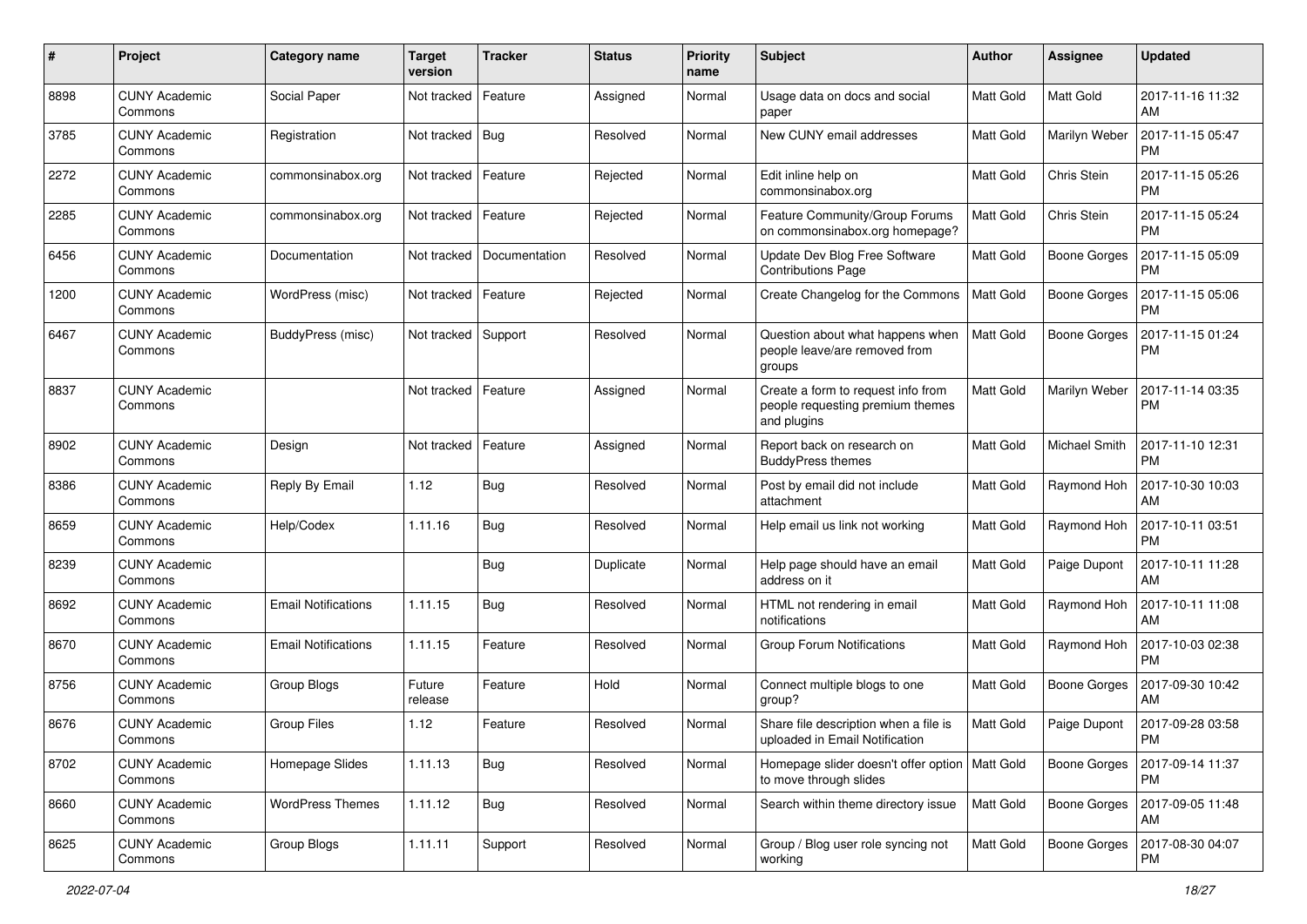| #    | Project                         | Category name            | Target<br>version | <b>Tracker</b> | <b>Status</b> | Priority<br>name | <b>Subject</b>                                                           | <b>Author</b>    | <b>Assignee</b>     | <b>Updated</b>                |
|------|---------------------------------|--------------------------|-------------------|----------------|---------------|------------------|--------------------------------------------------------------------------|------------------|---------------------|-------------------------------|
| 8025 | <b>CUNY Academic</b><br>Commons | Group Forums             | 1.11.11           | Bug            | Resolved      | Normal           | HTML markup in group forum<br>notification                               | <b>Matt Gold</b> | Daniel Jones        | 2017-08-25 11:38<br>AM        |
| 8510 | <b>CUNY Academic</b><br>Commons | <b>Public Portfolio</b>  | 1.11.10           | Bug            | Resolved      | Normal           | Social media icons crowded on<br>mobile view of Portfolio                | <b>Matt Gold</b> | Boone Gorges        | 2017-08-22 05:31<br><b>PM</b> |
| 8183 | <b>CUNY Academic</b><br>Commons | Group Blogs              | 1.11.2            | <b>Bug</b>     | Resolved      | Normal           | Edit of Post creates notification<br>emails                              | <b>Matt Gold</b> | <b>Boone Gorges</b> | 2017-08-15 05:14<br><b>PM</b> |
| 8463 | <b>CUNY Academic</b><br>Commons | <b>Public Portfolio</b>  | 1.11.9            | Bug            | Resolved      | Normal           | Continued issues with portfolio view<br>on mobile device                 | <b>Matt Gold</b> | Daniel Jones        | 2017-08-13 07:44<br><b>PM</b> |
| 8460 | <b>CUNY Academic</b><br>Commons | <b>Public Portfolio</b>  | 1.11.9            | Feature        | Resolved      | Normal           | ORCID should be a social<br>networking field                             | <b>Matt Gold</b> | <b>Boone Gorges</b> | 2017-08-13 06:40<br>PM        |
| 5961 | <b>CUNY Academic</b><br>Commons | <b>WordPress Plugins</b> | 1.9.26            | <b>Bug</b>     | Resolved      | Normal           | Multisite Clone duplicator plugin                                        | Matt Gold        | <b>Boone Gorges</b> | 2017-07-18 02:56<br><b>PM</b> |
| 8290 | <b>CUNY Academic</b><br>Commons | <b>Public Portfolio</b>  | 1.11.6            | Design/UX      | Resolved      | Normal           | Problems with Commons profile on<br>mobile view                          | Matt Gold        | Daniel Jones        | 2017-07-10 03:07<br><b>PM</b> |
| 8380 | <b>CUNY Academic</b><br>Commons | commonsinabox.org        | Not tracked       | Support        | Resolved      | Normal           | Commons In a Box login issue                                             | Matt Gold        | Raymond Hoh         | 2017-06-29 03:44<br><b>PM</b> |
| 6683 | <b>CUNY Academic</b><br>Commons | Groups (misc)            | 1.11.2            | Feature        | Resolved      | Normal           | Update social network connection<br>options during group creation        | Matt Gold        | Daniel Jones        | 2017-06-01 11:39<br><b>PM</b> |
| 8204 | <b>CUNY Academic</b><br>Commons | commonsinabox.org        | Not tracked       | Support        | Resolved      | Normal           | How to create a group on<br>commonsinabox.org                            | <b>Matt Gold</b> | Boone Gorges        | 2017-05-26 02:50<br><b>PM</b> |
| 8161 | <b>CUNY Academic</b><br>Commons |                          |                   | Bug            | Rejected      | Normal           | Contact form info sent to Commons<br>email                               | <b>Matt Gold</b> | <b>Boone Gorges</b> | 2017-05-21 10:52<br><b>PM</b> |
| 2880 | <b>CUNY Academic</b><br>Commons | BuddyPress (misc)        | 1.11              | Feature        | Resolved      | Normal           | RBE Group Post New Topic<br><b>Shortlink Addresses</b>                   | <b>Matt Gold</b> | Raymond Hoh         | 2017-05-18 01:04<br><b>PM</b> |
| 8121 | <b>CUNY Academic</b><br>Commons | Group Forums             |                   | <b>Bug</b>     | Rejected      | Normal           | Forum reply oddities -- RBE/Hidden<br>replies                            | Matt Gold        | Raymond Hoh         | 2017-05-10 01:39<br><b>PM</b> |
| 3175 | <b>CUNY Academic</b><br>Commons | Group Forums             | 1.11              | Feature        | Resolved      | Normal           | Replace Announcements with a<br>force-email option on new forum<br>posts | <b>Matt Gold</b> | Daniel Jones        | 2017-04-24 02:54<br><b>PM</b> |
| 7906 | <b>CUNY Academic</b><br>Commons | Reply By Email           |                   | <b>Bug</b>     | Rejected      | Normal           | RBE Did not post                                                         | <b>Matt Gold</b> | Raymond Hoh         | 2017-04-04 01:10<br><b>PM</b> |
| 7755 | <b>CUNY Academic</b><br>Commons | Help/Codex               | Not tracked       | Bug            | Resolved      | Normal           | help page not loading                                                    | Matt Gold        | scott voth          | 2017-03-25 11:10<br>AM        |
| 7723 | <b>CUNY Academic</b><br>Commons | <b>Public Portfolio</b>  |                   | Bug            | Rejected      | Normal           | Profile brackets                                                         | Matt Gold        | <b>Boone Gorges</b> | 2017-02-27 04:00<br><b>PM</b> |
| 7715 | <b>CUNY Academic</b><br>Commons | Reply By Email           |                   | Bug            | Resolved      | Normal           | 4 notifications of a single post by<br>email                             | <b>Matt Gold</b> | Raymond Hoh         | 2017-02-23 04:09<br><b>PM</b> |
| 7262 | <b>CUNY Academic</b><br>Commons | Home Page                | 1.10.6            | Feature        | Resolved      | Normal           | replace "take a tour" widget on CAC<br>homepage                          | <b>Matt Gold</b> | <b>Boone Gorges</b> | 2016-12-28 03:34<br><b>PM</b> |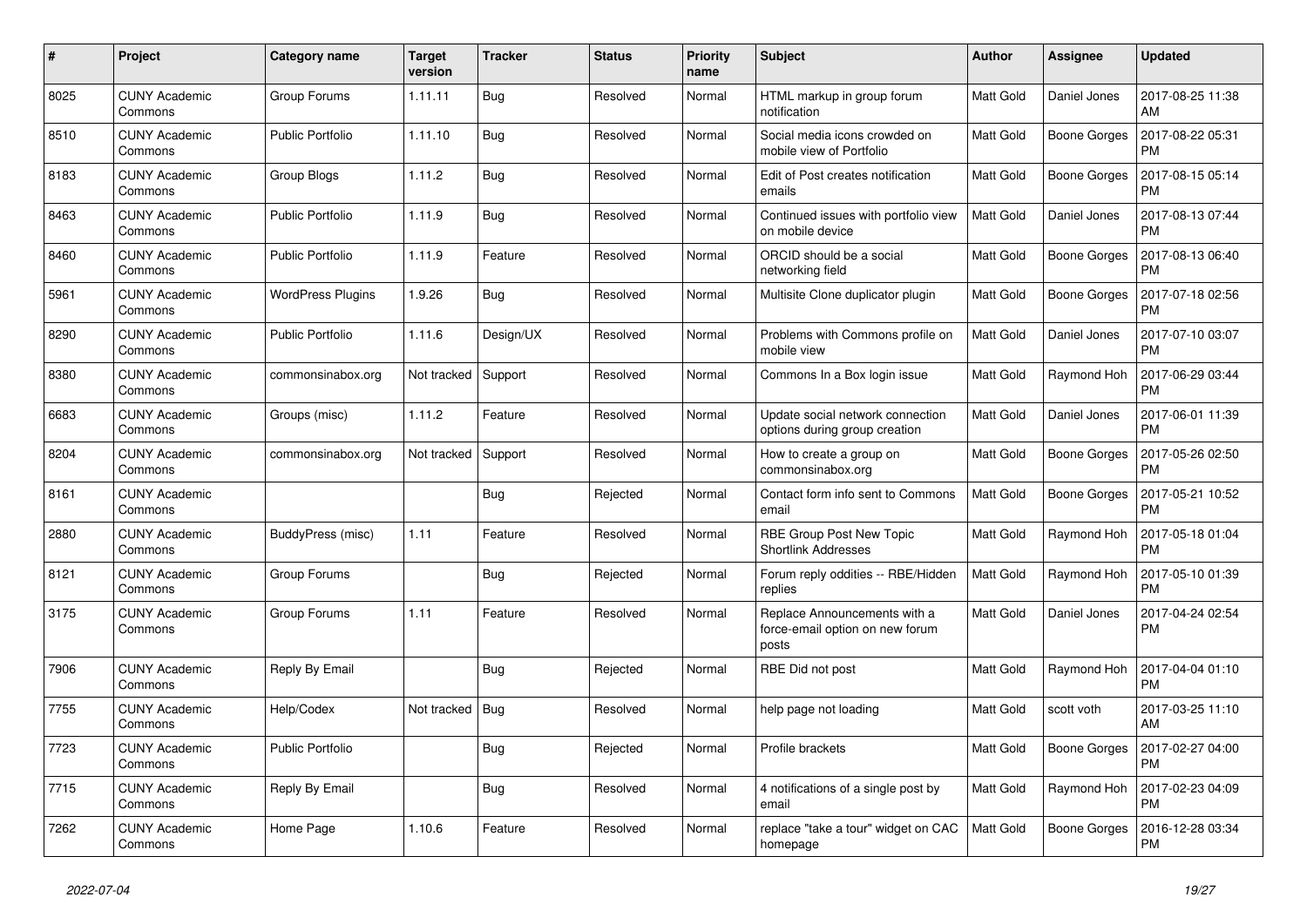| #    | Project                         | Category name              | <b>Target</b><br>version | <b>Tracker</b> | <b>Status</b> | Priority<br>name | <b>Subject</b>                                                                     | <b>Author</b>    | <b>Assignee</b>     | <b>Updated</b>                |
|------|---------------------------------|----------------------------|--------------------------|----------------|---------------|------------------|------------------------------------------------------------------------------------|------------------|---------------------|-------------------------------|
| 5316 | <b>CUNY Academic</b><br>Commons | <b>User Experience</b>     | Future<br>release        | Feature        | Assigned      | Normal           | Prompt user email address updates                                                  | <b>Matt Gold</b> | Stephen Real        | 2016-12-21 03:30<br><b>PM</b> |
| 7127 | <b>CUNY Academic</b><br>Commons | cuny.is                    |                          | Feature        | Resolved      | Normal           | Remove cuny.is form                                                                | <b>Matt Gold</b> | Matt Gold           | 2016-12-18 02:06<br><b>PM</b> |
| 4980 | <b>CUNY Academic</b><br>Commons | Home Page                  | Future<br>release        | Feature        | Assigned      | Normal           | CAC Featured Content -- Adding<br>Randomization                                    | <b>Matt Gold</b> | Boone Gorges        | 2016-12-12 03:01<br><b>PM</b> |
| 769  | <b>CUNY Academic</b><br>Commons | Search                     |                          | Feature        | Duplicate     | Normal           | Test Out and Consider Installing<br>Sphinx Search Plugin                           | <b>Matt Gold</b> | Dominic Giglio      | 2016-12-12 02:47<br><b>PM</b> |
| 6995 | <b>CUNY Academic</b><br>Commons | Home Page                  | Not tracked              | Bug            | Assigned      | Normal           | member filter on homepage not<br>working                                           | Matt Gold        | Raymond Hoh         | 2016-12-11 09:46<br><b>PM</b> |
| 6686 | <b>CUNY Academic</b><br>Commons | Group Invitations          | 1.10.3                   | Bug            | Resolved      | Normal           | Problems with auto-complete on<br>Send Invites tab                                 | <b>Matt Gold</b> | <b>Boone Gorges</b> | 2016-12-01 03:14<br><b>PM</b> |
| 6674 | <b>CUNY Academic</b><br>Commons | Reply By Email             | 1.10.3                   | Bug            | Resolved      | Normal           | Member RBE responses to<br>document uploads                                        | Matt Gold        | Raymond Hoh         | 2016-11-29 09:44<br><b>PM</b> |
| 6872 | <b>CUNY Academic</b><br>Commons | Group Files                | Not tracked              | Bug            | Resolved      | Normal           | Seeing a red PHP warning                                                           | Matt Gold        | <b>Boone Gorges</b> | 2016-11-29 02:39<br><b>PM</b> |
| 6695 | <b>CUNY Academic</b><br>Commons | <b>Group Announcments</b>  | 1.10.3                   | Bug            | Duplicate     | Normal           | Member reply to announcement<br>goes to Commons address                            | <b>Matt Gold</b> | Raymond Hoh         | 2016-11-22 01:46<br>AM        |
| 6629 | <b>CUNY Academic</b><br>Commons | <b>Email Notifications</b> | 1.10.2                   | <b>Bug</b>     | Resolved      | Normal           | email footer demphasizes RBE                                                       | Matt Gold        | Raymond Hoh         | 2016-11-20 09:23<br>AM        |
| 6773 | <b>CUNY Academic</b><br>Commons | Registration               |                          | Support        | Resolved      | Normal           | tracking non-CUNY sign-up codes                                                    | <b>Matt Gold</b> | <b>Boone Gorges</b> | 2016-11-17 01:15<br>AM        |
| 6680 | <b>CUNY Academic</b><br>Commons | Groups (misc)              | 1.10.2                   | Feature        | Resolved      | Normal           | Make "All email" default on group<br>creation                                      | <b>Matt Gold</b> | <b>Boone Gorges</b> | 2016-11-11 04:20<br><b>PM</b> |
| 6143 | <b>CUNY Academic</b><br>Commons | Events                     | 1.10.1                   | Documentation  | Resolved      | Normal           | Calendar Embed documentation                                                       | Matt Gold        | scott voth          | 2016-11-11 11:02<br>AM        |
| 6671 | <b>CUNY Academic</b><br>Commons | Reply By Email             | Not tracked              | Bug            | Assigned      | Normal           | "Post too often" RBE error message                                                 | <b>Matt Gold</b> | Raymond Hoh         | 2016-11-11 09:55<br>AM        |
| 6623 | <b>CUNY Academic</b><br>Commons | <b>Email Notifications</b> | 1.10.1                   | Bug            | Resolved      | Normal           | Add blank line in cross-posted email<br>notifications                              | <b>Matt Gold</b> | Daniel Jones        | 2016-11-08 01:07<br><b>PM</b> |
| 6075 | <b>CUNY Academic</b><br>Commons | WordPress (misc)           | 1.9.32                   | Bug            | Resolved      | Normal           | Suppress useless warnings on<br>sub-blog dashboards                                | <b>Matt Gold</b> | Daniel Jones        | 2016-11-01 10:06<br><b>PM</b> |
| 2049 | <b>CUNY Academic</b><br>Commons | Group Forums               | 1.10                     | Feature        | Resolved      | Normal           | Rich-text forum posts                                                              | <b>Matt Gold</b> | Raymond Hoh         | 2016-11-01 11:21<br>AM        |
| 5342 | <b>CUNY Academic</b><br>Commons | Registration               | 1.10                     | Feature        | Resolved      | Normal           | Create auto-emails to people on<br>Unconfirmed list to nudge towards<br>completion | <b>Matt Gold</b> | <b>Boone Gorges</b> | 2016-10-31 01:48<br><b>PM</b> |
| 5717 | <b>CUNY Academic</b><br>Commons | Events                     | 1.10                     | Bug            | Resolved      | Normal           | Events not showing up on sitewide<br>events calendar                               | Matt Gold        | Raymond Hoh         | 2016-10-27 11:49<br>AM        |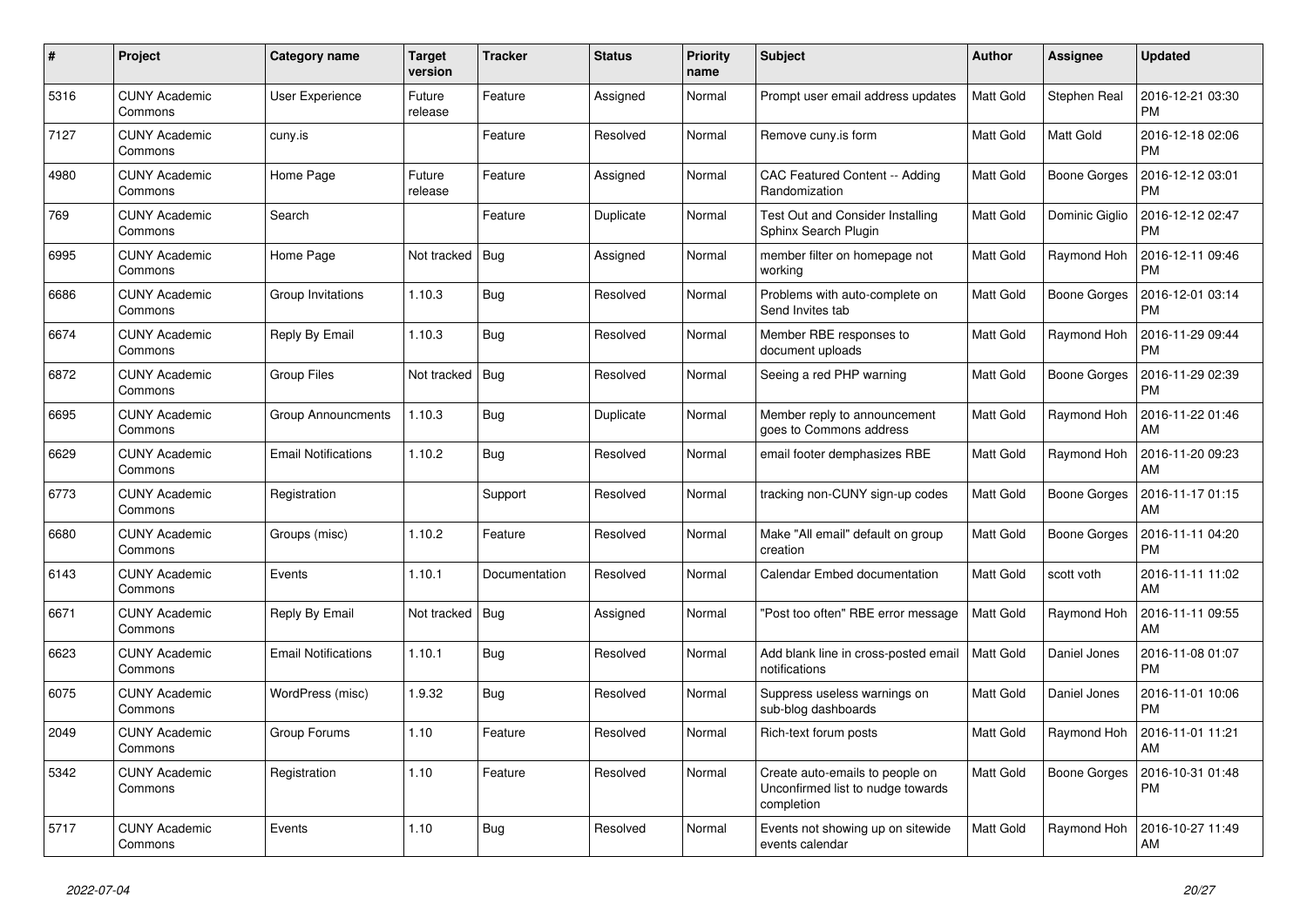| #    | Project                         | Category name           | <b>Target</b><br>version | <b>Tracker</b> | <b>Status</b> | <b>Priority</b><br>name | Subject                                                     | <b>Author</b>    | <b>Assignee</b>     | <b>Updated</b>                |
|------|---------------------------------|-------------------------|--------------------------|----------------|---------------|-------------------------|-------------------------------------------------------------|------------------|---------------------|-------------------------------|
| 6404 | <b>CUNY Academic</b><br>Commons | Registration            | 1.9.32                   | Feature        | Resolved      | Normal                  | Registration page text change                               | <b>Matt Gold</b> | <b>Boone Gorges</b> | 2016-10-25 01:47<br><b>PM</b> |
| 6426 | <b>CUNY Academic</b><br>Commons | Spam/Spam<br>Prevention | Future<br>release        | Feature        | Assigned      | Normal                  | Force captcha on all comments?                              | <b>Matt Gold</b> | Tahir Butt          | 2016-10-24 02:06<br><b>PM</b> |
| 1215 | <b>CUNY Academic</b><br>Commons | <b>WordPress Themes</b> |                          | Feature        | Rejected      | Normal                  | Consider Buying Viva Themes Pack                            | Matt Gold        | Matt Gold           | 2016-10-24 11:41<br>AM        |
| 3090 | <b>CUNY Academic</b><br>Commons | Twitter page            | Future<br>release        | Feature        | Assigned      | Normal                  | Prevent Retweets from showing up<br>on Commons twitter page | <b>Matt Gold</b> | Tahir Butt          | 2016-10-24 11:31<br>AM        |
| 506  | <b>CUNY Academic</b><br>Commons | BuddyPress (misc)       |                          | Feature        | Rejected      | Normal                  | Attachments for Group<br><b>Announcement Posts</b>          | Matt Gold        | <b>Boone Gorges</b> | 2016-10-24 11:20<br>AM        |
| 6413 | <b>CUNY Academic</b><br>Commons | WordPress - Media       |                          | <b>Bug</b>     | Duplicate     | Normal                  | Images not showing up                                       | Matt Gold        | <b>Boone Gorges</b> | 2016-10-24 10:16<br>AM        |
| 5221 | <b>CUNY Academic</b><br>Commons | Reply By Email          | 1.10                     | Bug            | Resolved      | Normal                  | Alter Error messages for RBE                                | <b>Matt Gold</b> | Raymond Hoh         | 2016-10-24 02:11<br>AM        |
| 6365 | <b>CUNY Academic</b><br>Commons | BuddyPress (misc)       | Not tracked              | Feature        | Duplicate     | Normal                  | Create Undergraduate Student<br>status/role on the CAC      | Matt Gold        | <b>Boone Gorges</b> | 2016-10-20 11:38<br>AM        |
| 6350 | <b>CUNY Academic</b><br>Commons | Blogs (BuddyPress)      | 1.9.31                   | <b>Bug</b>     | Resolved      | Normal                  | Editing blog posts results in activity<br>items             | <b>Matt Gold</b> | <b>Boone Gorges</b> | 2016-10-18 09:24<br><b>PM</b> |
| 2695 | <b>CUNY Academic</b><br>Commons | WordPress (misc)        | 1.10                     | Feature        | Resolved      | Normal                  | Create Private File Uploads for<br><b>Blogs</b>             | <b>Matt Gold</b> | <b>Boone Gorges</b> | 2016-10-18 09:45<br>AM        |
| 6220 | <b>CUNY Academic</b><br>Commons | Support                 | Not tracked              | Documentation  | Resolved      | Normal                  | Add password protection info to<br>privacy page             | <b>Matt Gold</b> | scott voth          | 2016-10-16 11:36<br>AM        |
| 6298 | <b>CUNY Academic</b><br>Commons | <b>User Experience</b>  | Not tracked              | Design/UX      | Assigned      | Normal                  | Examine data from survey                                    | <b>Matt Gold</b> | Margaret<br>Galvan  | 2016-10-14 12:16<br><b>PM</b> |
| 4082 | <b>CUNY Academic</b><br>Commons | Events                  | 1.10                     | Feature        | Resolved      | Normal                  | Events Calendar: Expose sitewide<br>events listings         | <b>Matt Gold</b> | Samantha<br>Raddatz | 2016-10-13 03:58<br><b>PM</b> |
| 2670 | <b>CUNY Academic</b><br>Commons | <b>Public Portfolio</b> |                          | Feature        | Duplicate     | Normal                  | Design review of our new profile<br>header                  | Matt Gold        | Matt Gold           | 2016-10-13 12:46<br><b>PM</b> |
| 4903 | <b>CUNY Academic</b><br>Commons | Events                  | Future<br>release        | Design/UX      | Assigned      | Normal                  | Improving visual appearance of<br>event calendars           | <b>Matt Gold</b> | <b>Boone Gorges</b> | 2016-10-13 11:51<br>AM        |
| 5696 | <b>CUNY Academic</b><br>Commons | Events                  | Future<br>release        | Feature        | Assigned      | Normal                  | Events Calendar - display options /<br>calendar aggregation | Matt Gold        | <b>Boone Gorges</b> | 2016-10-13 11:44<br>AM        |
| 6115 | <b>CUNY Academic</b><br>Commons | Publicity               | Not tracked              | Feature        | Assigned      | Normal                  | create digital signage for GC                               | <b>Matt Gold</b> | scott voth          | 2016-10-11 10:09<br><b>PM</b> |
| 6126 | <b>CUNY Academic</b><br>Commons | Wiki                    | Not tracked              | <b>Bug</b>     | Resolved      | Normal                  | <b>CUNY DHI Guide</b>                                       | Matt Gold        | <b>Boone Gorges</b> | 2016-10-09 02:59<br><b>PM</b> |
| 5954 | <b>CUNY Academic</b><br>Commons |                         | Not tracked              | Feature        | Resolved      | Normal                  | replace video on homepage with<br>featured sites/groups     | Matt Gold        | <b>Boone Gorges</b> | 2016-09-23 02:23<br><b>PM</b> |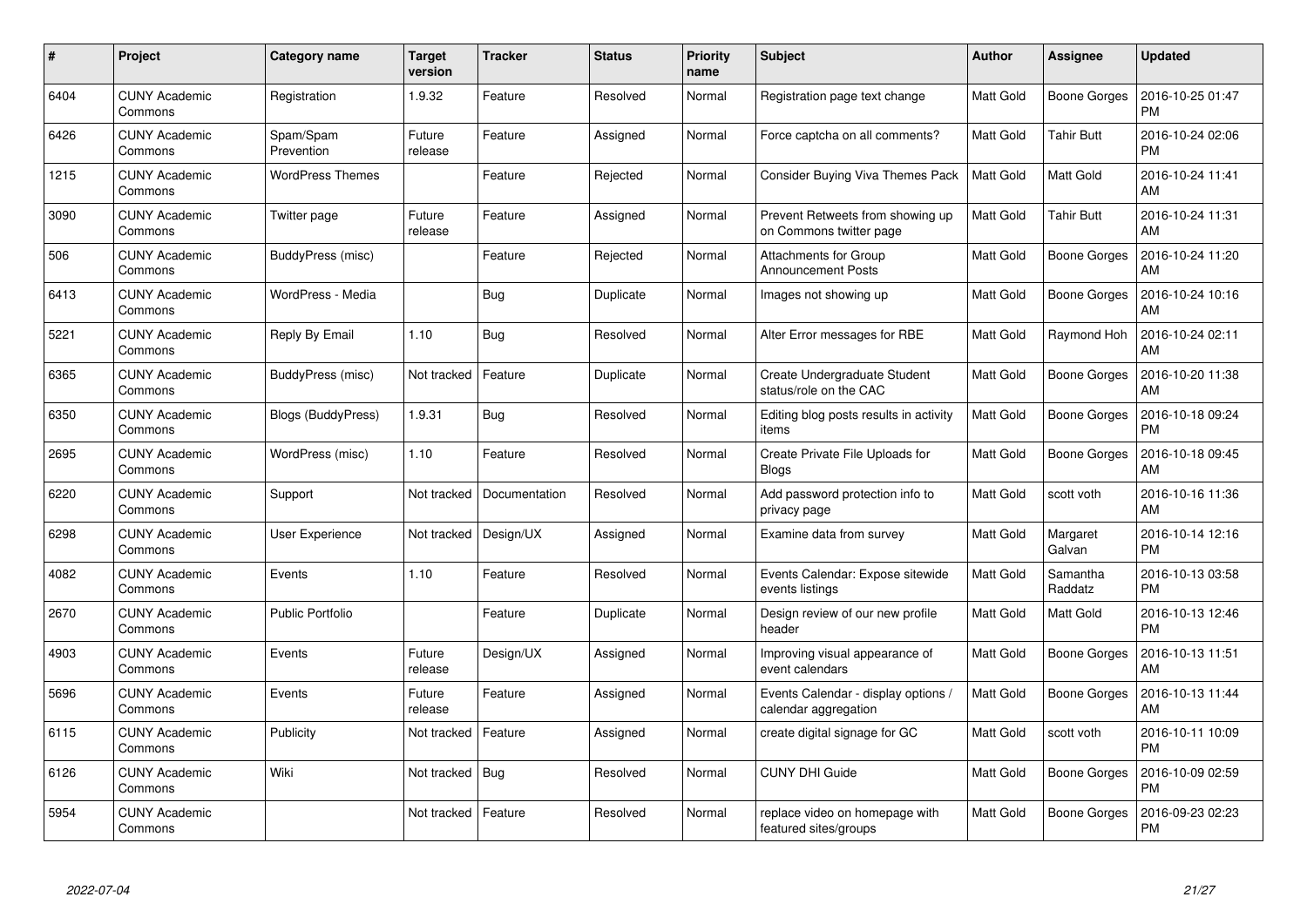| $\#$ | Project                         | Category name            | Target<br>version | <b>Tracker</b> | <b>Status</b>        | Priority<br>name | <b>Subject</b>                                                                                           | <b>Author</b>    | <b>Assignee</b>     | <b>Updated</b>                |
|------|---------------------------------|--------------------------|-------------------|----------------|----------------------|------------------|----------------------------------------------------------------------------------------------------------|------------------|---------------------|-------------------------------|
| 6014 | <b>CUNY Academic</b><br>Commons | Publicity                | Future<br>release | Publicity      | Reporter<br>Feedback | Normal           | Google search listing                                                                                    | <b>Matt Gold</b> | Boone Gorges        | 2016-09-21 03:48<br><b>PM</b> |
| 5978 | <b>CUNY Academic</b><br>Commons | BuddyPress (misc)        | Not tracked       | Feature        | Resolved             | Normal           | Add Undergraduate Student to<br>Checkable filters on People page                                         | <b>Matt Gold</b> | <b>Boone Gorges</b> | 2016-09-04 09:48<br><b>PM</b> |
| 5977 | <b>CUNY Academic</b><br>Commons | Registration             | Not tracked       | Feature        | Resolved             | Normal           | Add Undergraduate Student to list of   Matt Gold<br>Profile choices upon registration                    |                  | <b>Boone Gorges</b> | 2016-09-04 09:47<br><b>PM</b> |
| 5955 | <b>CUNY Academic</b><br>Commons | Outreach                 | Future<br>release | Feature        | Assigned             | Normal           | Create auto-newsletter for commons<br>members                                                            | Matt Gold        | Luke Waltzer        | 2016-08-30 10:34<br>AM        |
| 5890 | <b>CUNY Academic</b><br>Commons | <b>Commons Profile</b>   | 1.9.24            | Bug            | Resolved             | Normal           | Commons user profile erroneously<br>indicates a group for a member                                       | Matt Gold        | <b>Boone Gorges</b> | 2016-08-11 11:53<br><b>PM</b> |
| 5881 | <b>CUNY Academic</b><br>Commons | Groups (misc)            | 1.9.24            | Bug            | Resolved             | Normal           | shown "Request membership"<br>button when admin/creator of group                                         | Matt Gold        | <b>Boone Gorges</b> | 2016-08-11 10:56<br><b>PM</b> |
| 5879 | <b>CUNY Academic</b><br>Commons | Group Forums             | 1.10              | Feature        | Resolved             | Normal           | Enable Group Forums By Default                                                                           | <b>Matt Gold</b> | <b>Boone Gorges</b> | 2016-08-11 10:40<br><b>PM</b> |
| 5880 | <b>CUNY Academic</b><br>Commons | Groups (misc)            | 1.10              | Bug            | Resolved             | Normal           | Option to send invites to group<br>shown in group creation process<br>even when no invitees are selected | <b>Matt Gold</b> | Paige Dupont        | 2016-08-11 11:55<br>AM        |
| 5878 | <b>CUNY Academic</b><br>Commons | Group Blogs              | 1.10              | Bug            | Resolved             | Normal           | Group Blog creation improvements                                                                         | <b>Matt Gold</b> | <b>Boone Gorges</b> | 2016-08-10 09:36<br><b>PM</b> |
| 5823 | <b>CUNY Academic</b><br>Commons | Domain Mapping           | 1.9.22            | Support        | Resolved             | Normal           | <b>Redirect CFR sites</b>                                                                                | Matt Gold        | <b>Boone Gorges</b> | 2016-08-01 11:58<br><b>PM</b> |
| 5767 | <b>CUNY Academic</b><br>Commons | WordPress (misc)         | 1.9.20            | Feature        | Resolved             | Normal           | Migrate the social paper cbox site<br>into the Commons                                                   | Matt Gold        | <b>Boone Gorges</b> | 2016-07-21 03:52<br><b>PM</b> |
| 5738 | <b>CUNY Academic</b><br>Commons | Group Forums             |                   | Bug            | Rejected             | Normal           | Forum post list formatting didn't<br>come through                                                        | Matt Gold        | <b>Boone Gorges</b> | 2016-07-02 01:09<br><b>PM</b> |
| 5736 | <b>CUNY Academic</b><br>Commons | WordPress (misc)         | Not tracked       | Support        | Resolved             | Normal           | Create GCDI dev site                                                                                     | Matt Gold        | Boone Gorges        | 2016-06-27 04:23<br><b>PM</b> |
| 5516 | <b>CUNY Academic</b><br>Commons | Social Paper             | 1.9.19            | Bug            | Rejected             | Normal           | Adding a link to Social Paper jumps<br>position to top of page                                           | Matt Gold        | Boone Gorges        | 2016-06-21 09:54<br><b>PM</b> |
| 5693 | <b>CUNY Academic</b><br>Commons | Social Paper             | Not tracked       | Publicity      | Resolved             | Normal           | Social Paper Stats for grant report                                                                      | <b>Matt Gold</b> | <b>Boone Gorges</b> | 2016-06-14 09:21<br>PM        |
| 5631 | <b>CUNY Academic</b><br>Commons | <b>WordPress Plugins</b> | 1.9.17            | Feature        | Resolved             | Normal           | WP Super Edit Plugin                                                                                     | Matt Gold        | Boone Gorges        | 2016-06-01 11:57<br><b>PM</b> |
| 335  | <b>CUNY Academic</b><br>Commons | Wiki                     |                   | Bug            | Rejected             | Normal           | Link attribute on images is stripped<br>when MW pages are edited                                         | <b>Matt Gold</b> | Boone Gorges        | 2016-05-31 12:17<br><b>PM</b> |
| 5606 | <b>CUNY Academic</b><br>Commons | Group Forums             | Not tracked       | Feature        | Resolved             | Normal           | Allow .txt files as forum post<br>attachments                                                            | <b>Matt Gold</b> | <b>Boone Gorges</b> | 2016-05-24 07:37<br>AM        |
| 5556 | <b>CUNY Academic</b><br>Commons | WordPress (misc)         | 1.9.16            | Bug            | Resolved             | Normal           | Blog comment leads to unauthorized   Matt Gold<br>post warning                                           |                  | <b>Boone Gorges</b> | 2016-05-21 11:12<br><b>PM</b> |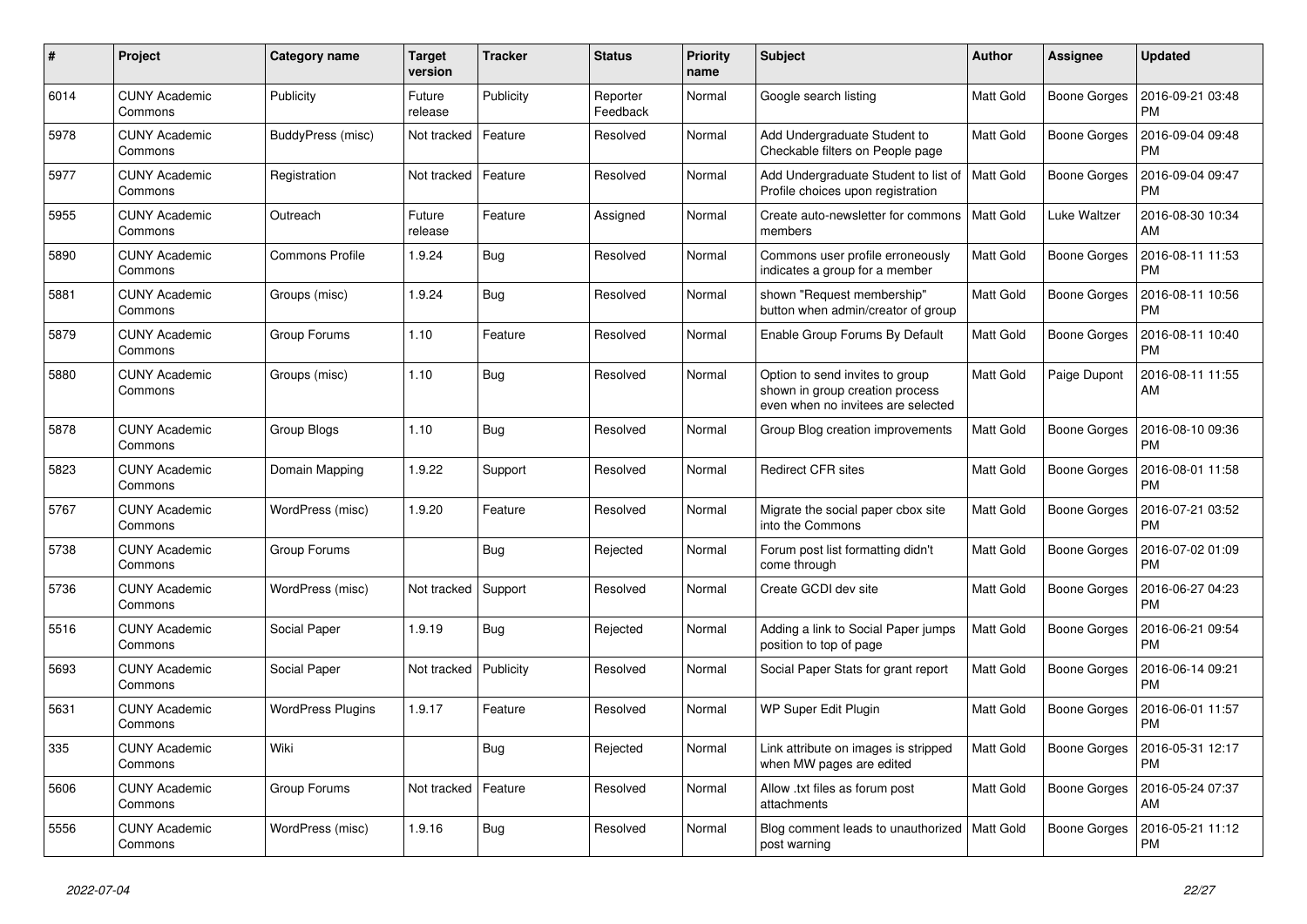| $\#$ | Project                         | Category name              | <b>Target</b><br>version | <b>Tracker</b> | <b>Status</b> | <b>Priority</b><br>name | <b>Subject</b>                                                                               | <b>Author</b>    | Assignee            | <b>Updated</b>                |
|------|---------------------------------|----------------------------|--------------------------|----------------|---------------|-------------------------|----------------------------------------------------------------------------------------------|------------------|---------------------|-------------------------------|
| 5512 | <b>CUNY Academic</b><br>Commons | <b>WordPress Plugins</b>   | 1.9.15                   | Feature        | Resolved      | Normal                  | Update premium plugin -- Google<br><b>Drive</b>                                              | Matt Gold        | <b>Boone Gorges</b> | 2016-05-11 11:12<br><b>PM</b> |
| 5411 | <b>CUNY Academic</b><br>Commons | <b>WordPress Themes</b>    | 1.10                     | Feature        | Resolved      | Normal                  | Child theme for the MALS program                                                             | Matt Gold        | Daniel Jones        | 2016-05-09 08:51<br><b>PM</b> |
| 5504 | <b>CUNY Academic</b><br>Commons | <b>WordPress Plugins</b>   |                          | Support        | Resolved      | Normal                  | Embedding CartoDB maps                                                                       | Matt Gold        | <b>Boone Gorges</b> | 2016-04-30 10:49<br>AM        |
| 5440 | <b>CUNY Academic</b><br>Commons |                            |                          | Bug            | Rejected      | Normal                  | New account notification email<br>question                                                   | Matt Gold        | Raymond Hoh         | 2016-04-21 12:12<br>AM        |
| 3657 | <b>CUNY Academic</b><br>Commons | WordPress (misc)           | Not tracked              | Feature        | New           | Normal                  | Create alert for GC email addresses                                                          | <b>Matt Gold</b> | Matt Gold           | 2016-04-14 11:29<br><b>PM</b> |
| 5442 | <b>CUNY Academic</b><br>Commons | cuny.is                    | 1.9.14                   | Bug            | Resolved      | Normal                  | Shortlink creation problem                                                                   | Matt Gold        | <b>Boone Gorges</b> | 2016-04-12 11:03<br><b>PM</b> |
| 5222 | <b>CUNY Academic</b><br>Commons | <b>Email Notifications</b> | Not tracked              | Feature        | Resolved      | Normal                  | Change email address in the footer<br>of email notifications                                 | Matt Gold        | Matt Gold           | 2016-04-08 11:49<br>AM        |
| 5415 | <b>CUNY Academic</b><br>Commons | Reply By Email             | 1.9.13                   | <b>Bug</b>     | Resolved      | Normal                  | Received a "Your RBE Message<br>could not be posted" error even<br>though the message posted | Matt Gold        | Raymond Hoh         | 2016-04-07 03:41<br><b>PM</b> |
| 5097 | <b>CUNY Academic</b><br>Commons | Registration               | Not tracked              | Support        | Resolved      | Normal                  | Bulk account creation                                                                        | Matt Gold        | <b>Boone Gorges</b> | 2016-04-07 11:14<br>AM        |
| 4405 | <b>CUNY Academic</b><br>Commons | <b>Public Portfolio</b>    | 1.9.12                   | Bug            | Resolved      | Normal                  | New portfolio text not saving                                                                | <b>Matt Gold</b> | <b>Boone Gorges</b> | 2016-04-04 02:12<br><b>PM</b> |
| 4676 | <b>CUNY Academic</b><br>Commons | Events                     | 1.9.12                   | Feature        | Resolved      | Normal                  | Offer silent option (no email<br>notification) for events calendar in<br>groups              | <b>Matt Gold</b> | Daniel Jones        | 2016-03-28 03:57<br><b>PM</b> |
| 3497 | <b>CUNY Academic</b><br>Commons | Publicity                  | Not tracked              | Bug            | Resolved      | Normal                  | News blog post & hero slide on free<br>software contributions                                | Matt Gold        | scott voth          | 2016-03-09 06:48<br><b>PM</b> |
| 3370 | <b>CUNY Academic</b><br>Commons | <b>WordPress Plugins</b>   | Not tracked              | Outreach       | Resolved      | Normal                  | Package Registration Plugin for WP<br>Repo Release                                           | <b>Matt Gold</b> | Raymond Hoh         | 2016-03-08 11:57<br>AM        |
| 1382 | <b>CUNY Academic</b><br>Commons | WordPress (misc)           | Not tracked              | Outreach       | Resolved      | Normal                  | <b>Add Recent Commons</b><br>Presentations to "Campus Outreach"<br>Tab on News Blog          | Matt Gold        | scott voth          | 2016-03-04 08:48<br>AM        |
| 3369 | <b>CUNY Academic</b><br>Commons | Reply By Email             | Not tracked              | Outreach       | Hold          | Normal                  | Release reply by email to WP plugin<br>directory                                             | <b>Matt Gold</b> | Raymond Hoh         | 2016-03-01 12:46<br><b>PM</b> |
| 5220 | <b>CUNY Academic</b><br>Commons | Reply By Email             | 1.9.9                    | <b>Bug</b>     | Resolved      | Normal                  | Post by Email error                                                                          | Matt Gold        | Raymond Hoh         | 2016-03-01 12:30<br><b>PM</b> |
| 5274 | <b>CUNY Academic</b><br>Commons |                            |                          | Bug            | Resolved      | Normal                  | RBE - received erroneous<br>notification of reply not being posted                           | Matt Gold        |                     | 2016-02-29 03:46<br><b>PM</b> |
| 4986 | <b>CUNY Academic</b><br>Commons | ZenDesk                    | Not tracked              | Support        | Assigned      | Normal                  | Prepare documentation for Zendesk<br>re web widget                                           | Matt Gold        | Samantha<br>Raddatz | 2016-02-25 03:09<br><b>PM</b> |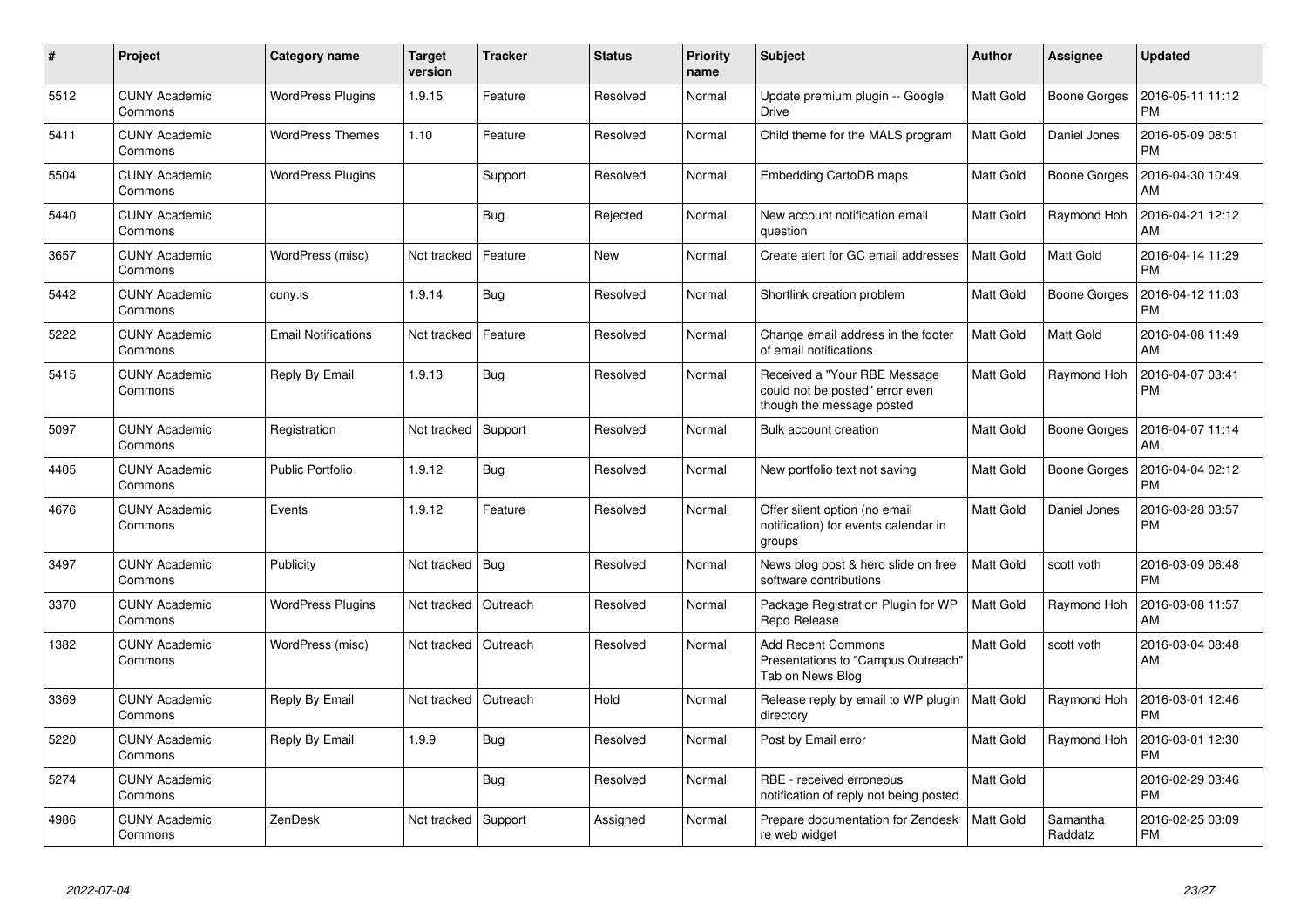| #    | Project                         | <b>Category name</b>       | <b>Target</b><br>version | <b>Tracker</b>              | <b>Status</b> | <b>Priority</b><br>name | <b>Subject</b>                                                                      | Author           | <b>Assignee</b>     | <b>Updated</b>                |
|------|---------------------------------|----------------------------|--------------------------|-----------------------------|---------------|-------------------------|-------------------------------------------------------------------------------------|------------------|---------------------|-------------------------------|
| 861  | <b>CUNY Academic</b><br>Commons | WordPress (misc)           | Not tracked              | Feature                     | Rejected      | Normal                  | Embed Wikipedia Page in About<br>Page                                               | Matt Gold        | Matt Gold           | 2016-02-23 06:00<br><b>PM</b> |
| 636  | <b>CUNY Academic</b><br>Commons | WordPress (misc)           | Not tracked              | Support                     | Assigned      | Normal                  | Create Lynda.com-like Table of<br>Contents for Prospective Tutorial<br>Screencasts  | <b>Matt Gold</b> | scott voth          | 2016-02-23 03:12<br><b>PM</b> |
| 4070 | <b>CUNY Academic</b><br>Commons | Analytics                  | Not tracked              | Support                     | Assigned      | Normal                  | Request for JITP site analytics                                                     | <b>Matt Gold</b> | Seth Persons        | 2016-02-23 03:09<br><b>PM</b> |
| 5237 | CUNY Academic<br>Commons        | <b>Email Invitations</b>   | 1.9.8                    | Feature                     | Resolved      | Normal                  | Remove restrictions on undergrad<br>student email domains                           | Matt Gold        | <b>Boone Gorges</b> | 2016-02-19 03:16<br><b>PM</b> |
| 5231 | <b>CUNY Academic</b><br>Commons | Registration               | 1.9.8                    | Feature                     | Resolved      | Normal                  | Create role that allows community<br>facilitators to access the<br>Unconfirmed tool | <b>Matt Gold</b> | <b>Boone Gorges</b> | 2016-02-19 01:31<br>AM        |
| 5127 | <b>CUNY Academic</b><br>Commons | <b>Email Notifications</b> | 1.9.7                    | Bug                         | Resolved      | Normal                  | Forum posts to multiple groups -- no<br>notice in attachment                        | <b>Matt Gold</b> | Daniel Jones        | 2016-02-07 10:08<br><b>PM</b> |
| 3153 | CUNY Academic<br>Commons        | Documentation              | Not tracked              | Documentation               | Resolved      | Normal                  | Update Sliders Page on Codex                                                        | <b>Matt Gold</b> | scott voth          | 2016-02-07 10:05<br><b>PM</b> |
| 3706 | CUNY Academic<br>Commons        | commonsinabox.org          | Not tracked              | Feature                     | Resolved      | Normal                  | CBOX nav bar                                                                        | <b>Matt Gold</b> | scott voth          | 2016-01-26 05:26<br><b>PM</b> |
| 4979 | CUNY Academic<br>Commons        | Group Forums               | Not tracked   Bug        |                             | Resolved      | Normal                  | File size limit exceeded?                                                           | <b>Matt Gold</b> | Matt Gold           | 2016-01-26 05:16<br><b>PM</b> |
| 383  | <b>CUNY Academic</b><br>Commons | Documentation              | Not tracked              | Feature                     | Rejected      | Normal                  | Purchase WP101 Videos                                                               | <b>Matt Gold</b> | Matt Gold           | 2016-01-26 05:12<br><b>PM</b> |
| 176  | <b>CUNY Academic</b><br>Commons | Documentation              | Not tracked              | Feature                     | Rejected      | Normal                  | Consider adding submenu to Help<br>section                                          | <b>Matt Gold</b> | Matt Gold           | 2016-01-26 05:12<br><b>PM</b> |
| 3489 | CUNY Academic<br>Commons        | commonsinabox.org          | Not tracked              | Feature                     | Resolved      | Normal                  | Tighten security on CBOX demo site<br>registration                                  | Matt Gold        | <b>Boone Gorges</b> | 2016-01-26 04:32<br><b>PM</b> |
| 3518 | CUNY Academic<br>Commons        | WordPress (misc)           | Not tracked              | Support                     | Rejected      | Normal                  | Moderated comment spam                                                              | <b>Matt Gold</b> | <b>Boone Gorges</b> | 2016-01-26 03:26<br><b>PM</b> |
| 3437 | <b>CUNY Academic</b><br>Commons | Registration               | Not tracked              | Support                     | Resolved      | Normal                  | Unconfirmed question                                                                | Matt Gold        | <b>Boone Gorges</b> | 2016-01-26 12:07<br><b>PM</b> |
| 3410 | <b>CUNY Academic</b><br>Commons | cuny.is                    | Not tracked              | Publicity                   | Resolved      | Normal                  | DH Praxis cuny is request                                                           | <b>Matt Gold</b> | <b>Boone Gorges</b> | 2016-01-26 12:03<br><b>PM</b> |
| 3243 | CUNY Academic<br>Commons        | <b>Email Notifications</b> | Not tracked Support      |                             | Rejected      | Normal                  | LAGCC email system stripping links<br>from email message                            | Matt Gold        | Micki Kaufman       | 2016-01-26 11:55<br>AM        |
| 3127 | CUNY Academic<br>Commons        | <b>WordPress Plugins</b>   |                          | Not tracked   Documentation | Resolved      | Normal                  | Document our Google Form embed                                                      | <b>Matt Gold</b> | scott voth          | 2016-01-26 11:27<br>AM        |
| 2150 | <b>CUNY Academic</b><br>Commons | WordPress (misc)           | Not tracked Support      |                             | Rejected      | Normal                  | Issue getting new member onto the<br>Commons                                        | Matt Gold        | Matt Gold           | 2016-01-26 11:03<br>AM        |
| 1260 | <b>CUNY Academic</b><br>Commons | WordPress (misc)           | Not tracked   Outreach   |                             | Resolved      | Normal                  | Send email blast                                                                    | Matt Gold        | Michael Smith       | 2016-01-26 11:01<br>AM        |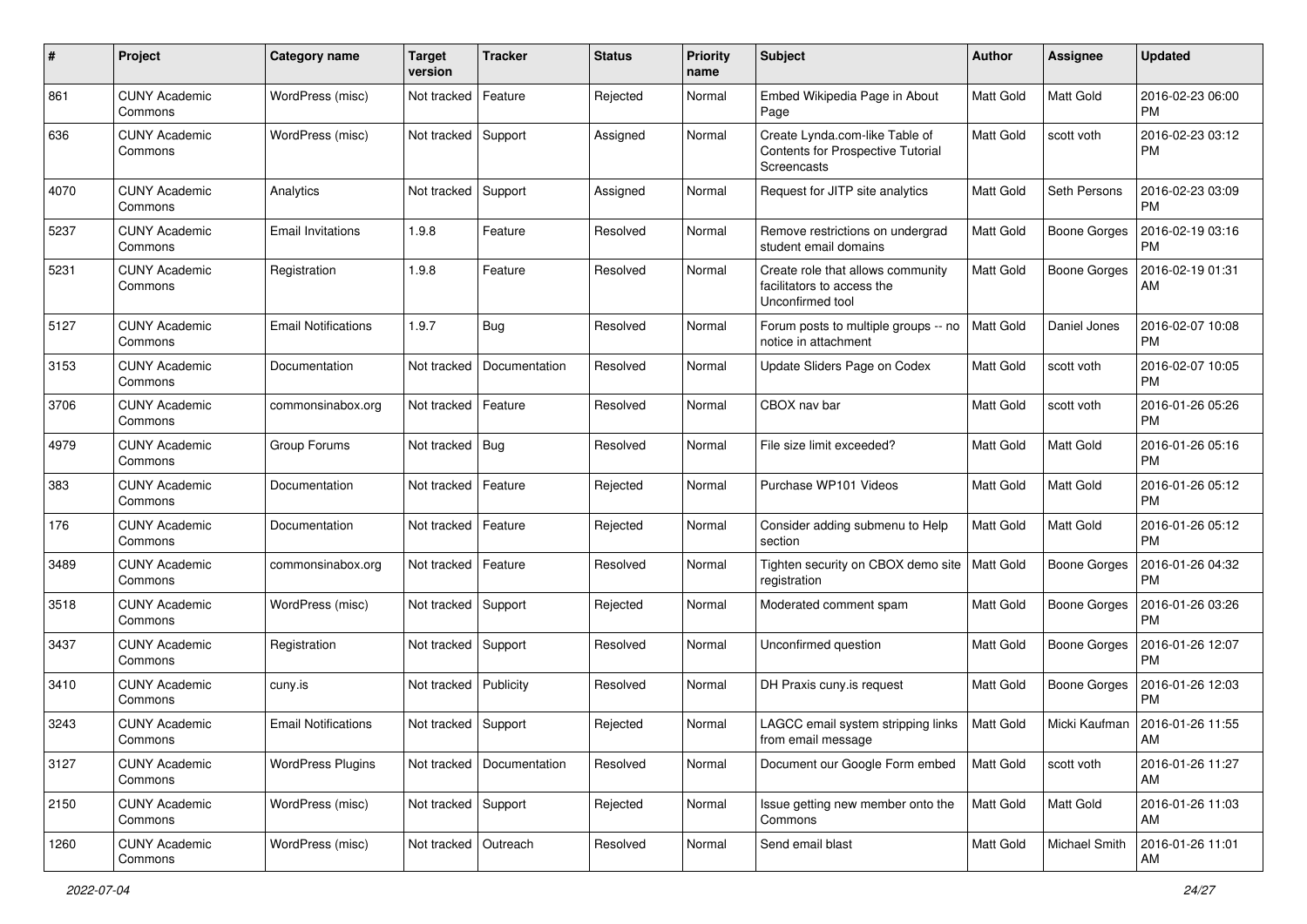| #    | Project                         | Category name            | <b>Target</b><br>version | <b>Tracker</b> | <b>Status</b> | <b>Priority</b><br>name | <b>Subject</b>                                                     | <b>Author</b>    | Assignee             | <b>Updated</b>                |
|------|---------------------------------|--------------------------|--------------------------|----------------|---------------|-------------------------|--------------------------------------------------------------------|------------------|----------------------|-------------------------------|
| 637  | <b>CUNY Academic</b><br>Commons | WordPress (misc)         | Not tracked              | Outreach       | Resolved      | Normal                  | Create Table of Contents for<br>Hour-Long Commons presentation     | Matt Gold        | <b>Michael Smith</b> | 2016-01-26 10:55<br>AM        |
| 598  | <b>CUNY Academic</b><br>Commons | Wiki                     | Not tracked              | Feature        | Rejected      | Normal                  | Get wiki redesign info to CIC                                      | <b>Matt Gold</b> | Matt Gold            | 2016-01-26 10:54<br>AM        |
| 654  | <b>CUNY Academic</b><br>Commons | BuddyPress (misc)        | Not tracked              | Feature        | Rejected      | Normal                  | User Interface Issues                                              | Matt Gold        | Chris Stein          | 2016-01-26 10:53<br>AM        |
| 329  | <b>CUNY Academic</b><br>Commons |                          | Not tracked              | Support        | Resolved      | Normal                  | 10 Things to Do After You Sign Up                                  | <b>Matt Gold</b> | <b>Brian Foote</b>   | 2016-01-26 10:51<br>AM        |
| 122  | <b>CUNY Academic</b><br>Commons | Upgrades                 | Not tracked              | Feature        | Rejected      | Normal                  | Create Single Sign on for UserVoice                                | <b>Matt Gold</b> | Zach Davis           | 2016-01-26 10:50<br>AM        |
| 2355 | <b>CUNY Academic</b><br>Commons | commonsinabox.org        | Not tracked              | Feature        | Resolved      | Normal                  | Set up cbox.org                                                    | Matt Gold        | <b>Boone Gorges</b>  | 2016-01-26 12:34<br>AM        |
| 2271 | <b>CUNY Academic</b><br>Commons | commonsinabox.org        | Not tracked              | Feature        | Resolved      | Normal                  | CBOX forum posts include "notify by<br>email" checkbox             | <b>Matt Gold</b> | <b>Boone Gorges</b>  | 2016-01-26 12:33<br>AM        |
| 2106 | <b>CUNY Academic</b><br>Commons | BuddyPress (misc)        | Not tracked              | Support        | Resolved      | Normal                  | Blog posts part of group activity feed                             | Matt Gold        | Boone Gorges         | 2016-01-26 12:30<br>AM        |
| 2084 | <b>CUNY Academic</b><br>Commons | WordPress (misc)         | Not tracked              | Support        | Rejected      | Normal                  | User reports redirect error                                        | Matt Gold        | <b>Boone Gorges</b>  | 2016-01-26 12:27<br>AM        |
| 1177 | <b>CUNY Academic</b><br>Commons | WordPress (misc)         | Not tracked              | Support        | Rejected      | Normal                  | Member claims that a previously<br>created account has disappeared | Matt Gold        | <b>Boone Gorges</b>  | 2016-01-26 12:23<br>AM        |
| 1103 | <b>CUNY Academic</b><br>Commons | WordPress (misc)         | Not tracked              | Support        | Resolved      | Normal                  | Slideshare Embeds?                                                 | <b>Matt Gold</b> | <b>Boone Gorges</b>  | 2016-01-26 12:21<br>AM        |
| 1095 | <b>CUNY Academic</b><br>Commons | <b>WordPress Plugins</b> | Not tracked              | Feature        | Rejected      | Normal                  | Install ComicPress Theme and<br>Plugin                             | Matt Gold        | Boone Gorges         | 2016-01-26 12:19<br>AM        |
| 812  | <b>CUNY Academic</b><br>Commons | <b>WordPress Plugins</b> | Not tracked              | Feature        | Resolved      | Normal                  | Wiki Inc on the Main Commons blog                                  | Matt Gold        | <b>Boone Gorges</b>  | 2016-01-26 12:19<br>AM        |
| 708  | <b>CUNY Academic</b><br>Commons | WordPress (misc)         | Not tracked              | Support        | Rejected      | Normal                  | Question about Backup                                              | Matt Gold        | <b>Boone Gorges</b>  | 2016-01-26 12:17<br>AM        |
| 157  | <b>CUNY Academic</b><br>Commons | <b>BuddyPress (misc)</b> | Not tracked              | Feature        | Rejected      | Normal                  | Conduct a review of BuddyPress<br>plugins                          | <b>Matt Gold</b> | <b>Boone Gorges</b>  | 2016-01-26 12:16<br>AM        |
| 402  | <b>CUNY Academic</b><br>Commons | BuddyPress (misc)        | Not tracked              | Support        | Resolved      | Normal                  | Name Change Request                                                | Matt Gold        | <b>Boone Gorges</b>  | 2016-01-26 12:15<br>AM        |
| 5128 | <b>CUNY Academic</b><br>Commons | Group Forums             | 1.9.5                    | <b>Bug</b>     | Resolved      | Normal                  | Botched forum display of posting to<br>multiple groups info        | <b>Matt Gold</b> | Daniel Jones         | 2016-01-19 03:13<br><b>PM</b> |
| 5131 | <b>CUNY Academic</b><br>Commons | Commons In A Box         |                          | Outreach       | Resolved      | Normal                  | Add digital archaeology commons to<br>CBOX showcase                | <b>Matt Gold</b> | scott voth           | 2016-01-16 03:27<br><b>PM</b> |
| 4648 | CUNY Academic<br>Commons        | Wiki                     | 1.10                     | Feature        | Duplicate     | Normal                  | Create plan for deprecating the wiki                               | <b>Matt Gold</b> | Stephen Real         | 2016-01-06 12:35<br><b>PM</b> |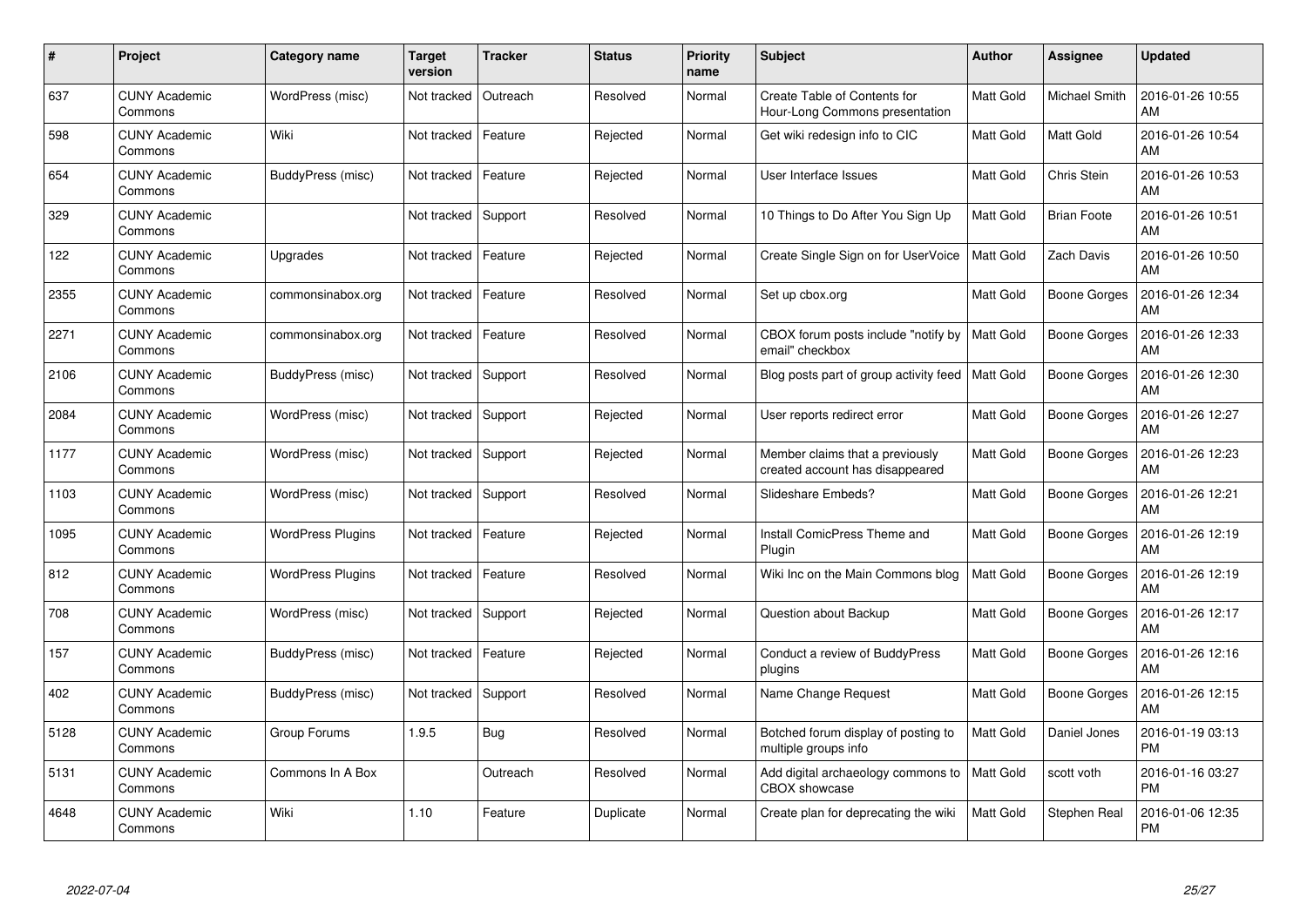| $\#$ | Project                         | Category name            | <b>Target</b><br>version | <b>Tracker</b> | <b>Status</b> | Priority<br>name | <b>Subject</b>                                                                                | <b>Author</b>    | Assignee            | <b>Updated</b>                |
|------|---------------------------------|--------------------------|--------------------------|----------------|---------------|------------------|-----------------------------------------------------------------------------------------------|------------------|---------------------|-------------------------------|
| 5014 | <b>CUNY Academic</b><br>Commons | Social Paper             | 1.9.1                    | Bug            | Resolved      | Normal           | Slow loading of new SP papers                                                                 | <b>Matt Gold</b> | Boone Gorges        | 2015-12-14 10:08<br>AM        |
| 5017 | <b>CUNY Academic</b><br>Commons | Social Paper             | 1.9.1                    | <b>Bug</b>     | Resolved      | Normal           | Paper Hub styling issue                                                                       | Matt Gold        | <b>Boone Gorges</b> | 2015-12-11 03:36<br><b>PM</b> |
| 4080 | <b>CUNY Academic</b><br>Commons | Events                   | 1.9                      | <b>Bug</b>     | Resolved      | Normal           | Events Calendar: Allow sites to<br>embed calendars from groups<br>(perhaps via BP group blog) | <b>Matt Gold</b> | Raymond Hoh         | 2015-12-03 06:24<br><b>PM</b> |
| 4939 | <b>CUNY Academic</b><br>Commons | Social Paper             | 1.9                      | Design/UX      | Resolved      | Normal           | Embiggen the Create New Paper<br>button on the Social Paper Hub                               | <b>Matt Gold</b> | Samantha<br>Raddatz | 2015-11-30 08:51<br>AM        |
| 4636 | <b>CUNY Academic</b><br>Commons | Group Forums             | 1.8.18                   | <b>Bug</b>     | Resolved      | Normal           | Silent edit option for editing forum<br>posts                                                 | Matt Gold        | Raymond Hoh         | 2015-11-29 04:20<br><b>PM</b> |
| 4923 | <b>CUNY Academic</b><br>Commons | WordPress (misc)         | Not tracked              | Support        | Resolved      | Normal           | Comment posting censoring                                                                     | Matt Gold        | Boone Gorges        | 2015-11-20 10:37<br><b>PM</b> |
| 4244 | <b>CUNY Academic</b><br>Commons | User Experience          | 1.9                      | Design/UX      | Resolved      | Normal           | Posting to multiple groups                                                                    | Matt Gold        | Daniel Jones        | 2015-11-12 05:20<br><b>PM</b> |
| 291  | <b>CUNY Academic</b><br>Commons | BuddyPress (misc)        | Future<br>release        | Feature        | Rejected      | Normal           | Add Chat/IM functionality                                                                     | Matt Gold        | <b>Boone Gorges</b> | 2015-11-12 01:36<br>AM        |
| 120  | <b>CUNY Academic</b><br>Commons | BuddyPress (misc)        | 1.4                      | Feature        | Resolved      | Normal           | <b>Consider Adding Privacy Options</b><br>Plugin for Profiles                                 | Matt Gold        | Boone Gorges        | 2015-11-12 01:02<br>AM        |
| 260  | <b>CUNY Academic</b><br>Commons | Group Files              | Future<br>release        | Feature        | Rejected      | Normal           | Possible synergy between Group<br>Docs plugin and Forum<br>Attachments?                       | Matt Gold        |                     | 2015-11-12 01:00<br>AM        |
| 1187 | <b>CUNY Academic</b><br>Commons | <b>BuddyPress Docs</b>   | Future<br>release        | Feature        | Rejected      | Normal           | <b>Personal Docs</b>                                                                          | Matt Gold        | Boone Gorges        | 2015-11-12 12:58<br>AM        |
| 1334 | <b>CUNY Academic</b><br>Commons | Analytics                | Future<br>release        | Feature        | Abandoned     | Normal           | Create Tool To Count Email<br>Notifications                                                   | Matt Gold        | Matt Gold           | 2015-11-12 12:56<br>AM        |
| 4602 | <b>CUNY Academic</b><br>Commons | Group Forums             | Future<br>release        | Bug            | Duplicate     | Normal           | "Home" button in forum search leads<br>to CAC homepage rather than group<br>homepage          | <b>Matt Gold</b> | Raymond Hoh         | 2015-11-09 06:43<br>PM        |
| 1105 | <b>CUNY Academic</b><br>Commons | WordPress (misc)         | Future<br>release        | Feature        | Assigned      | Normal           | Rephrase Blog Privacy Options                                                                 | Matt Gold        | Samantha<br>Raddatz | 2015-11-09 06:19<br><b>PM</b> |
| 554  | CUNY Academic<br>Commons        | BuddyPress (misc)        | Future<br>release        | Feature        | Assigned      | Normal           | Add Trackback notifications to<br>site-wide activity feed                                     | Matt Gold        | <b>Boone Gorges</b> | 2015-11-09 06:19<br><b>PM</b> |
| 365  | <b>CUNY Academic</b><br>Commons | WordPress (misc)         | Future<br>release        | Feature        | Assigned      | Normal           | <b>Create Mouseover Tooltips</b><br>throughout Site                                           | Matt Gold        | Chris Stein         | 2015-11-09 06:18<br><b>PM</b> |
| 497  | <b>CUNY Academic</b><br>Commons | <b>WordPress Plugins</b> | Future<br>release        | Feature        | Assigned      | Normal           | Drag and Drop Ordering on Gallery<br>Post Plugin                                              | Matt Gold        | Ron Rennick         | 2015-11-09 06:18<br><b>PM</b> |
| 287  | <b>CUNY Academic</b><br>Commons | WordPress (misc)         | Future<br>release        | Feature        | Assigned      | Normal           | Create troubleshooting tool for<br>account sign-up                                            | <b>Matt Gold</b> | <b>Boone Gorges</b> | 2015-11-09 06:17<br><b>PM</b> |